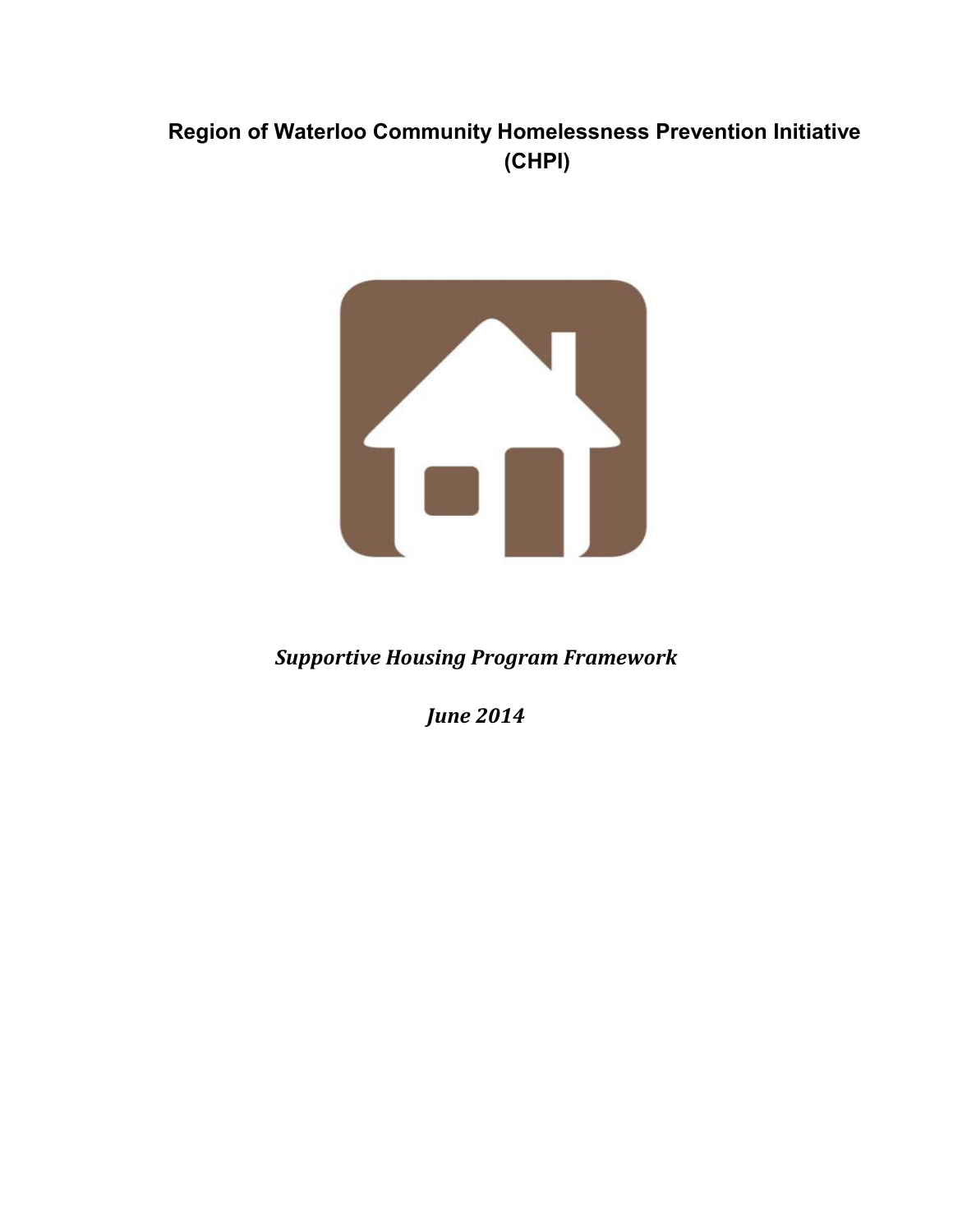

Region of Waterloo

SOCIAL SERVICES<br>Social Planning, Policy & Program Administration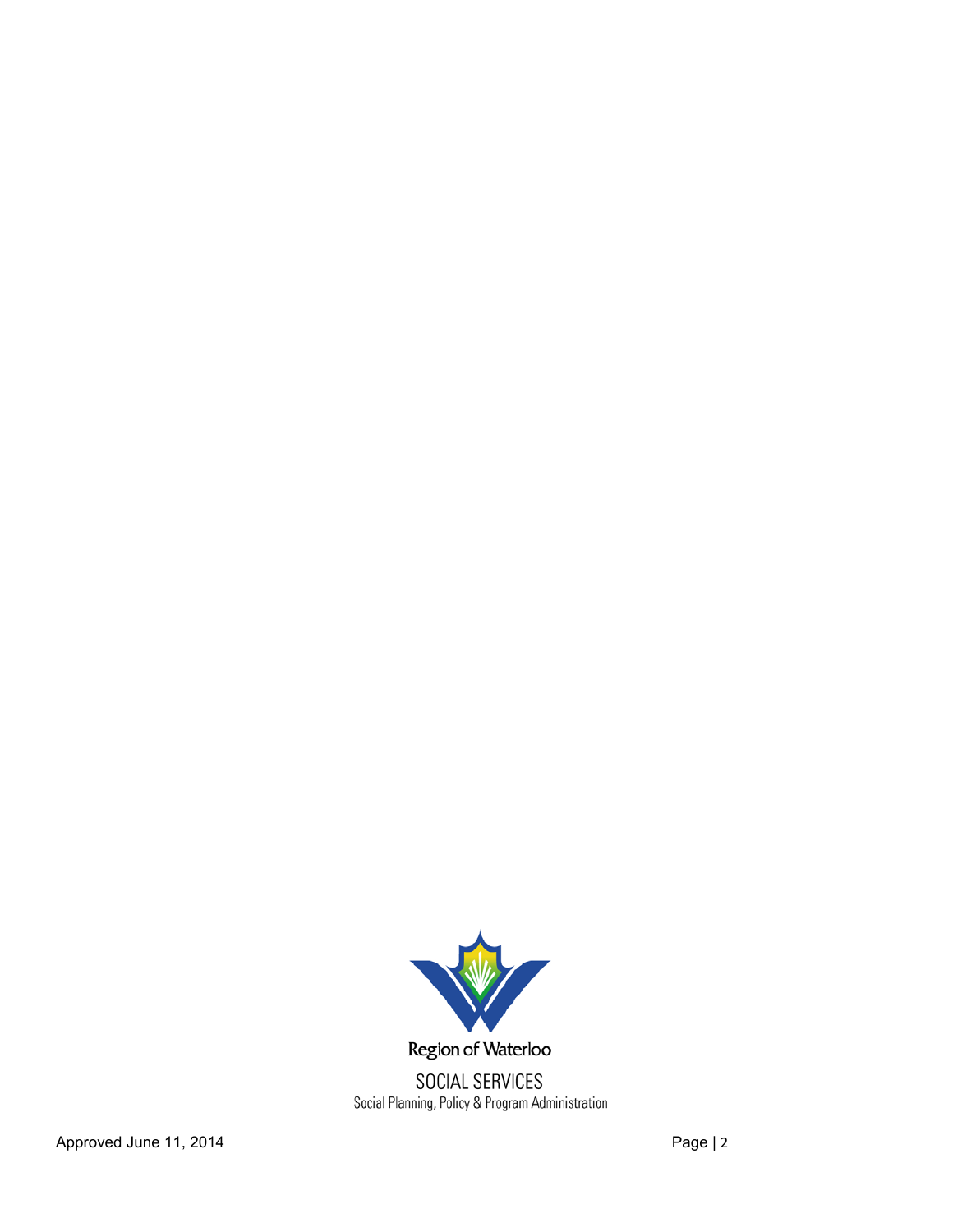Community Homeless Prevention Initiative (CHPI) Supportive Housing Program Framework

by

Social Planning Regional Municipality of Waterloo



Region of Waterloo

**SOCIAL SERVICES** Social Planning, Policy & Program Administration

©Region of Waterloo, 2014

Recommended citation:

Social Planning (2014). *Community Homelessness Prevention Initiative* (CHPI) *Supportive Housing Program Framework.* ON: Regional Municipality of Waterloo

ISBN #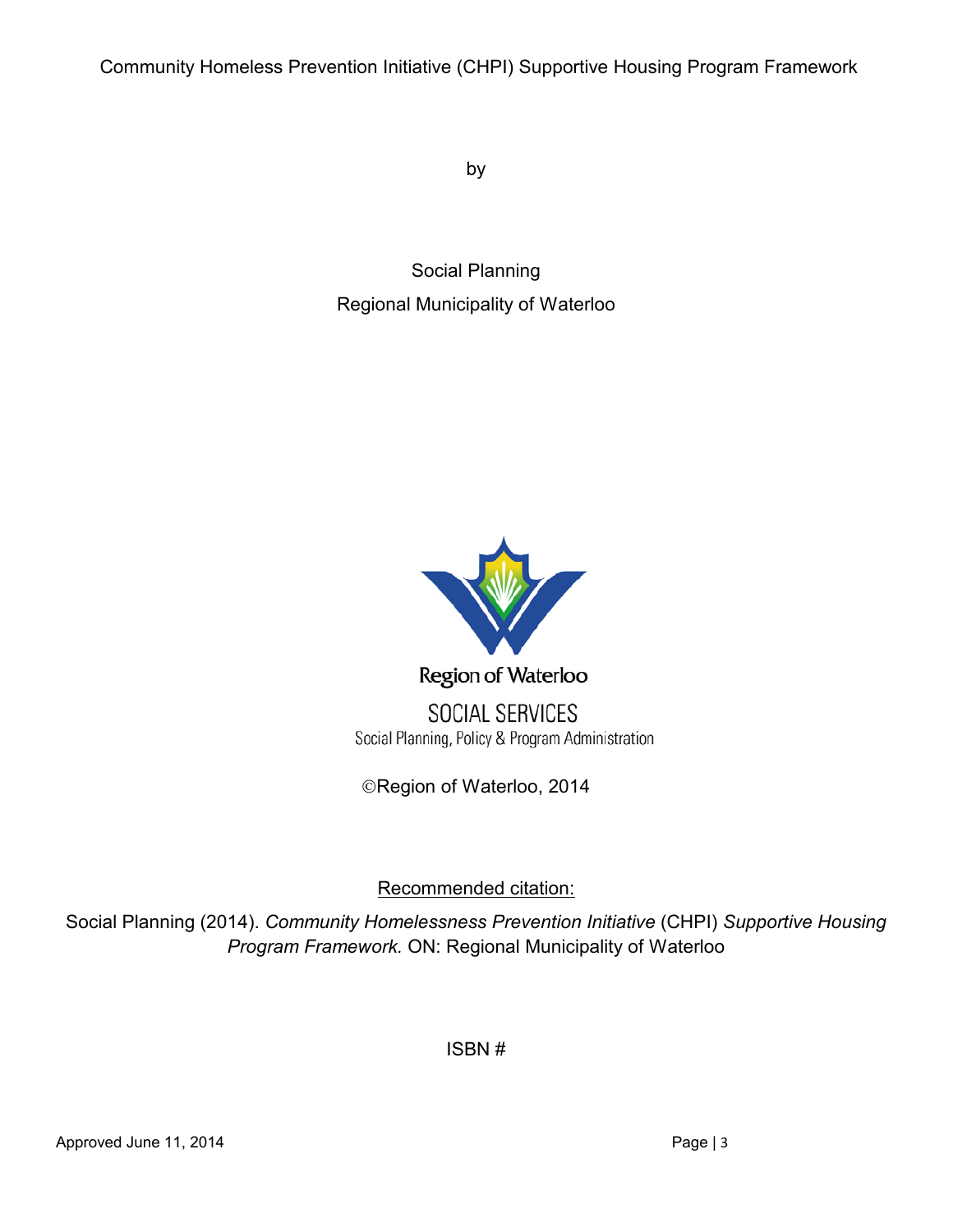Should you have questions about this document, please contact: The Regional Municipality of Waterloo, Social Services 99 Regina Street, 5<sup>th</sup> Floor Waterloo, ON N2J 4G6 Tel: 519-883-2117 Fax: 519-883-2234 TTY: 519-575-4608 www.regionofwaterloo.ca

Docs# 1647197.3

Alternative formats are available upon request.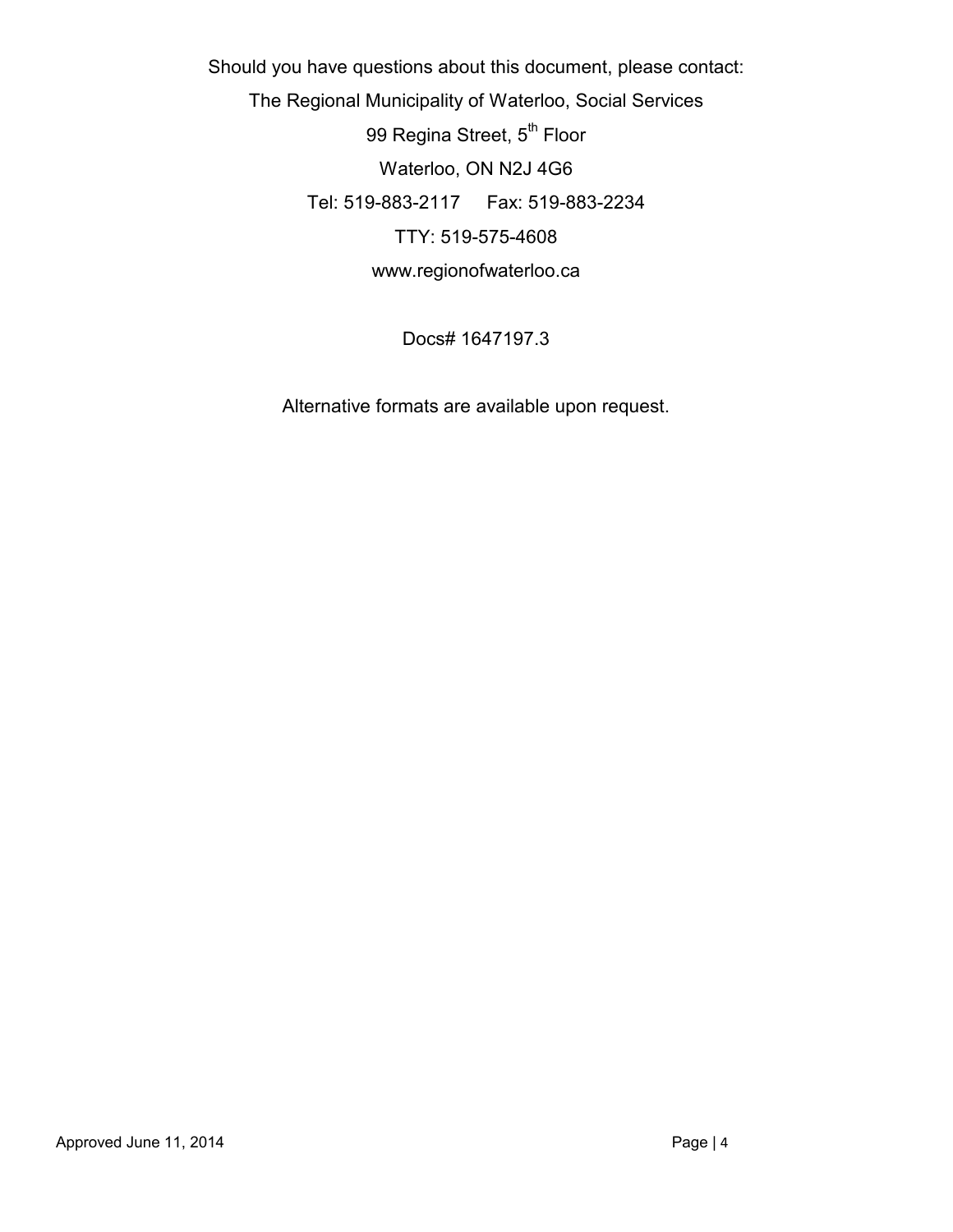### **Acknowledgements**

The completion of this Framework reflects the efforts of a number of individuals, groups, organizations, and the broader community. We would like to thank and acknowledge everyone who has shared their ideas, comments and feedback to help inform the development of this Framework. We appreciate the thoughtful feedback of those people that participated in the public consultation, smaller consultation meetings, and those that provided feedback through telephone or email. Thank you for your contributions.

#### **Framework Authors:**

| Marie Morrison  | Manager, Social Planning, Policy and Program Administration                      |
|-----------------|----------------------------------------------------------------------------------|
| Amber Robertson | Social Planning Associate, Social Planning, Policy and<br>Program Administration |
| Lynn Randall    | Director, Social Planning, Policy and Program Administration                     |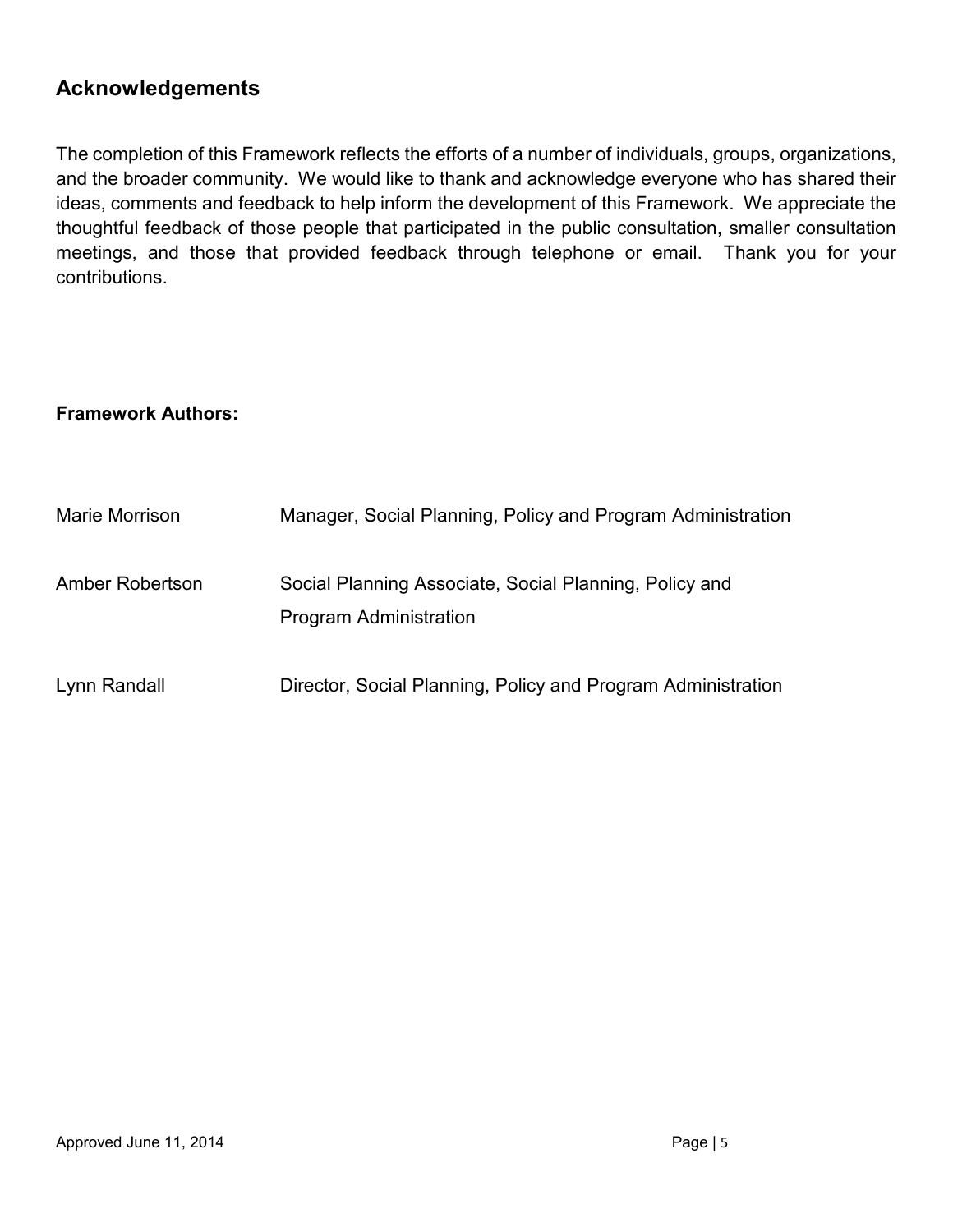#### **Disclaimer:**

The CHPI Supportive Housing Program Framework (the Framework) provides a high level description of the redesigned program. The Framework outlines the context, philosophy, program elements, and implementation plans for the CHPI Supportive Housing Program in Waterloo Region (the Program), which will begin under the Framework effective April 1, 2016. The Framework is not intended to provide legal advice. It is the individual Program provider's responsibility to be incompliance with all federal, provincial and municipal legislation or other regulatory authority or statute. Any reference to a statue herein shall include any successor or legislation thereto. This Framework does not supersede any such statute or regulation.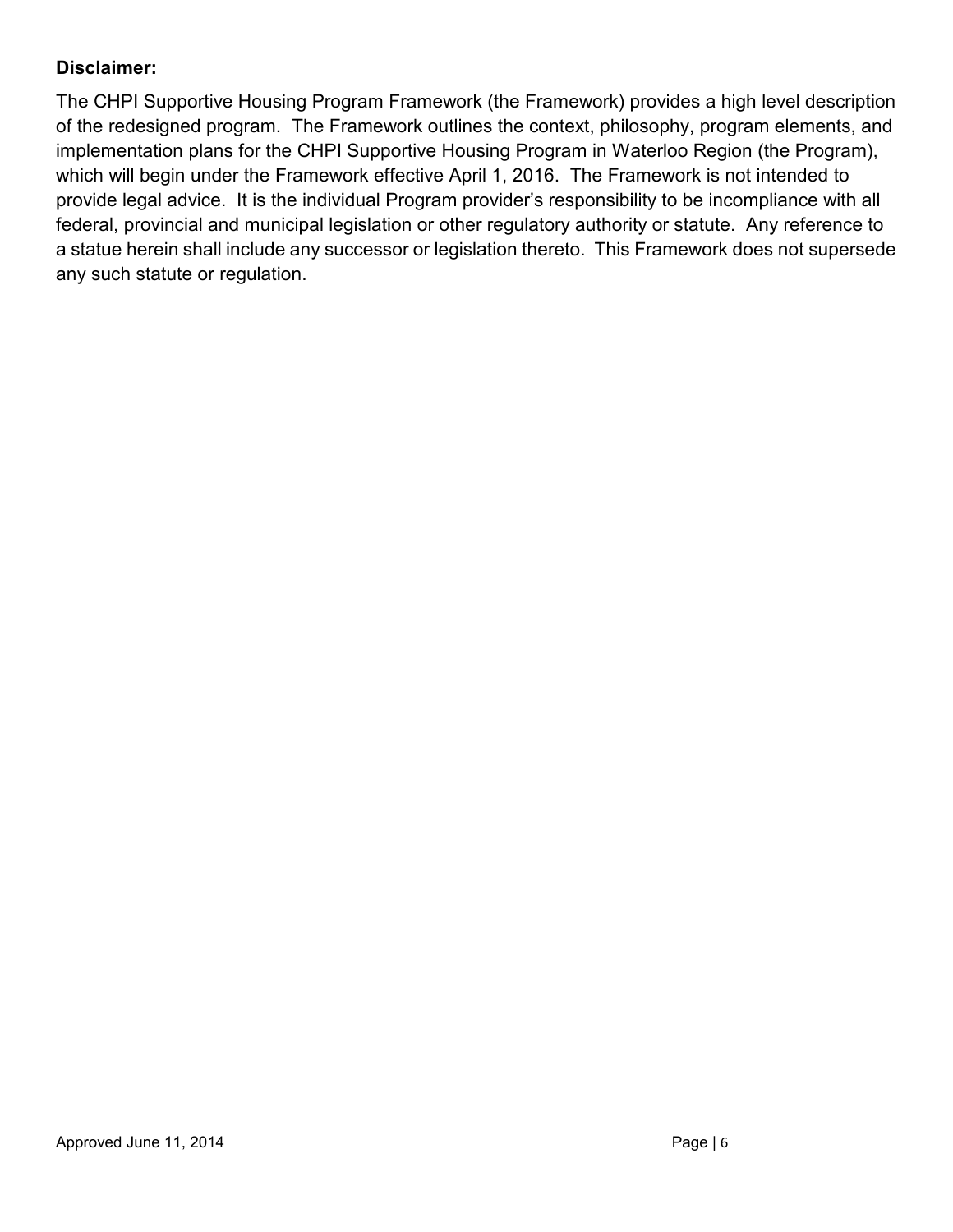## **Table of Contents**

| 1 <sub>1</sub> | <b>INTRODUCTION</b><br>8                                  |    |    |
|----------------|-----------------------------------------------------------|----|----|
| 1.1            |                                                           |    |    |
| 1.2            |                                                           |    |    |
| 1.3            | Community Homelessness Prevention Initiative (CHPI) 10    |    |    |
| 1.4            |                                                           |    |    |
| 2.             | PROGRAM PHILOSOPHY AND OUTCOMES 15                        |    |    |
| 2.1            |                                                           |    |    |
| 2.2            |                                                           |    |    |
| 3.0            | PROGRAM OVERVIEW 21                                       |    |    |
| 3.1            |                                                           |    |    |
| 3.2            |                                                           |    |    |
| 3.3            |                                                           |    |    |
| 3.4            |                                                           |    |    |
| 3.5            |                                                           |    |    |
| 3.6            |                                                           |    |    |
| 3.7            |                                                           |    |    |
|                | <b>4.0 IMPLEMENTATION</b><br>- 34                         |    |    |
|                |                                                           |    | 34 |
|                |                                                           |    |    |
|                | <b>GLOSSARY 37</b>                                        |    |    |
|                | APPENDIX A Supportive Housing Programs in Waterloo Region | 42 |    |
|                | APPENDIX B Supportive Housing Needs in Waterloo Region    | 44 |    |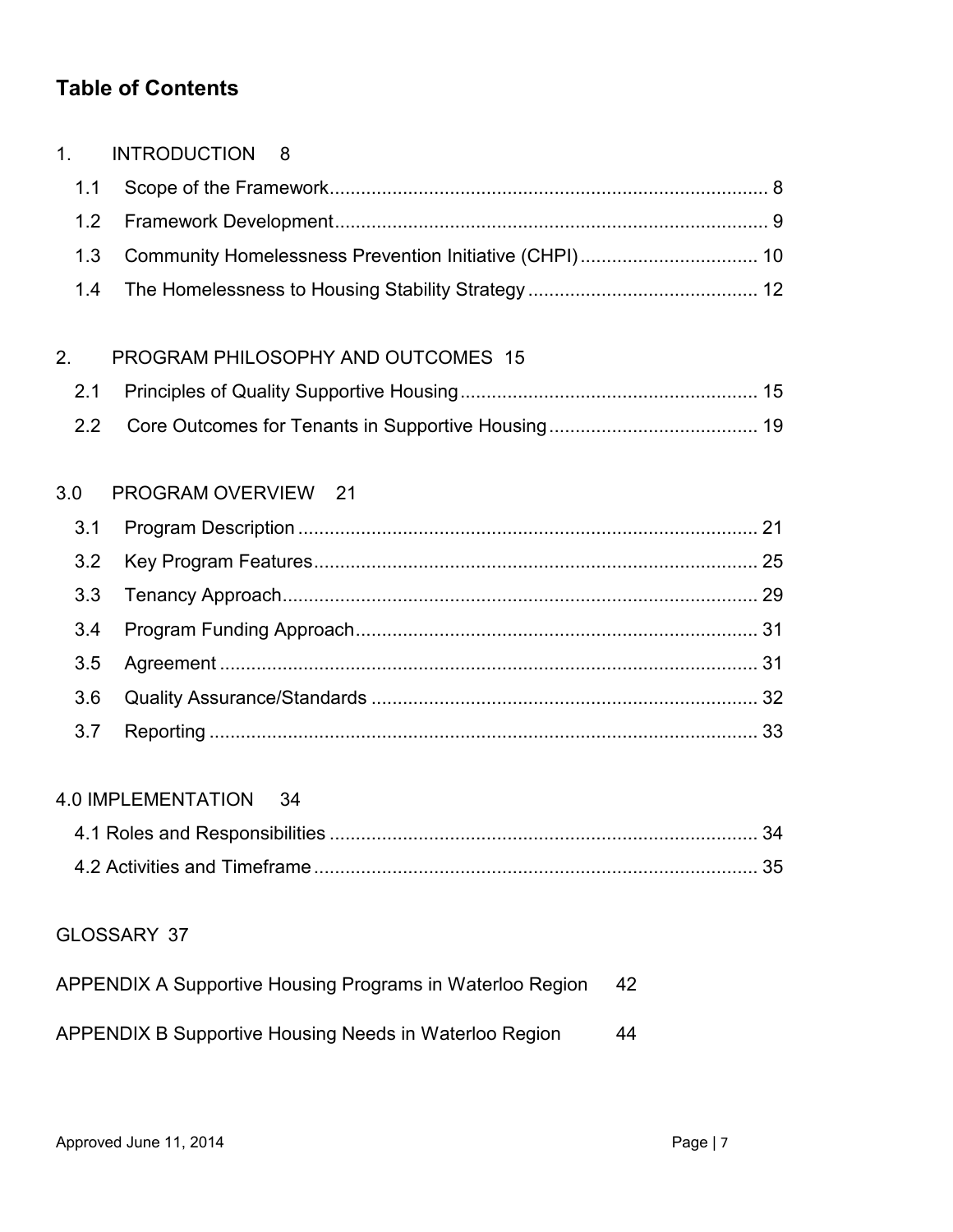### <span id="page-7-0"></span>**INTRODUCTION**

Prior to 2013, the Regional Municipality of Waterloo (the Region) Social Services - Social Planning administered affordable supportive housing programs through two different provincial funding sources: the Consolidated Homelessness Prevention Program (CHPP) and the Domiciliary Hostel per diem (DH). These two funding programs for supportive housing included different service philosophies, expectations, and funding models. As of January 1, 2013, these two funding programs were consolidated (along with three others) under the Province of Ontario's Community Homelessness Prevention Initiative (CHPI).

This change was one of the following three key factors influencing the need to re-think how supportive housing is delivered locally:

- 1. Changes with funding and provincial legislation (e.g., a need to align CHPP and DH under the new CHPI Program Guidelines).
- 2. Increase in service demand (e.g., a 46% increase in the waitlist for CHPP funded supportive housing from 2008 to 2012).
- 3. Call for system improvements as identified through the local Homelessness to Housing Stability Strategy (the Strategy) and from federal and provincial funders (e.g., enhanced access, improved coordination, improved data, improved housing outcomes, quality assurance, and consistent administrative practices).

As such, CHPI funded supportive housing programs are being redesigned locally. Ultimately, the purpose of the redesign is to meet new provincial expectations, enhance tenant quality of life, and improve services. The CHPI Supportive Housing Program Framework (the Framework) outlines the context, philosophy, program elements, and implementation plans for the CHPI Supportive Housing Program in Waterloo Region (the Program), which will begin under the new Framework effective April 1, 2016 (corresponding with the commencement of the fiscal year for this Program). A Glossary has been included for further information on terms used throughout the Framework.

## <span id="page-7-1"></span>**1.1 Scope of the Framework**

The Framework applies only to CHPI funded supportive housing providers in Waterloo Region<sup>[1](#page-7-2)</sup>. The Framework provides an overall description of the Program and will be referenced in the April 1, 2016 Program Agreement.

<span id="page-7-2"></span> $1$  For an overview of all types of supportive housing in Waterloo Region, see Appendix A.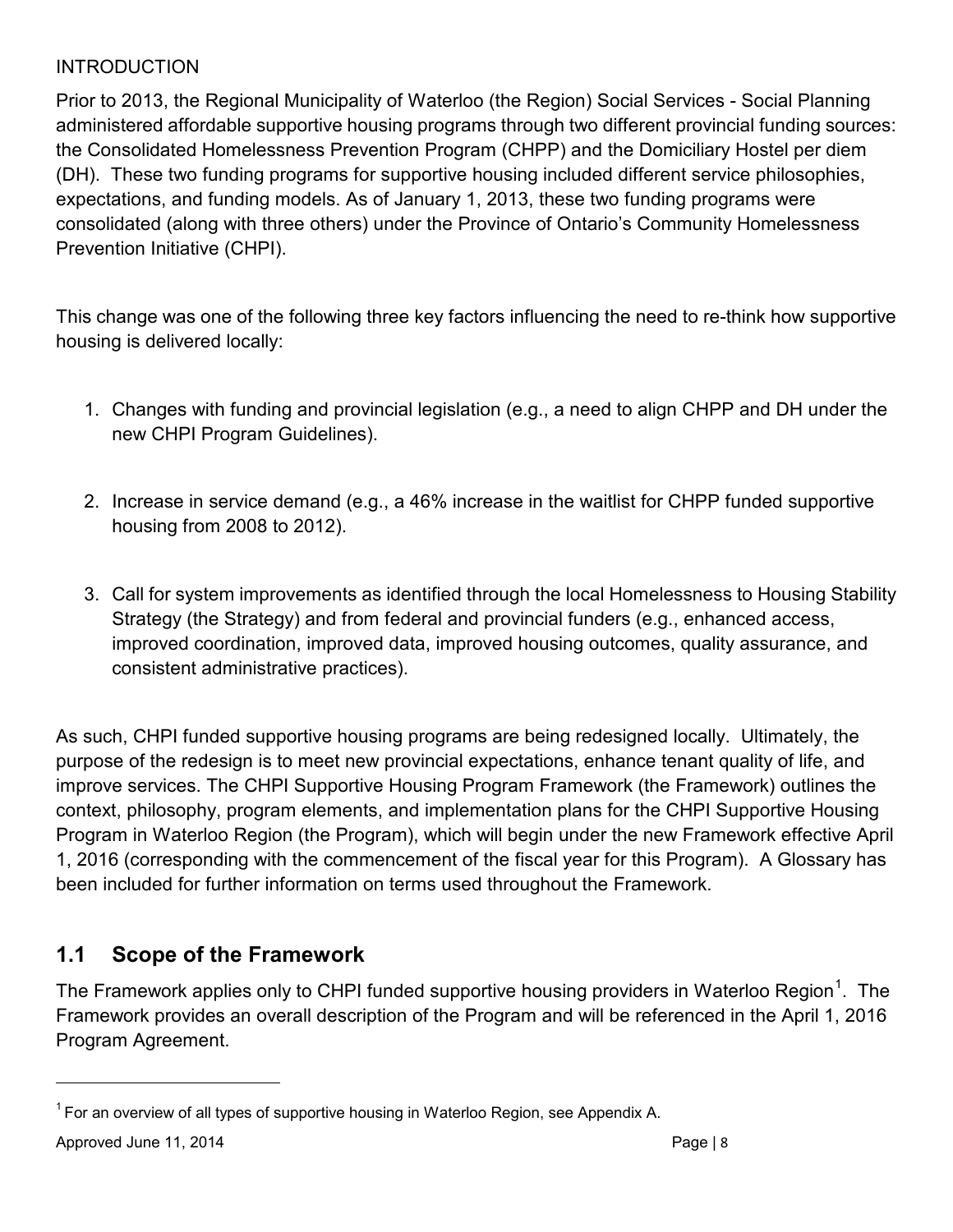While the Framework includes elements related to ensuring quality supportive housing programming, the Framework does not include "program standards". The CHPI Supportive Housing Program Standards (Program Standards) are currently under development will complement the Framework providing greater detail about mandatory Program requirements.

It should be noted that the Framework describes the Program as it is currently understood and planned. Recognizing that the Framework represents a shift in program delivery, the Region has established an implementation period over 2016 to 2018. During this implementation period, the Region will be working closely with Program providers to develop the new program elements listed in section 3. As such, the Framework may be revised and updated on an as needed basis after April 1, 2016.

## <span id="page-8-0"></span>**1.2 Framework Development**

The Region has been working closely with the community to understand the experience of homelessness in Waterloo Region and to actively seek avenues to improve supportive housing programs. The Region has been consulting and gathering information related to emerging trends, service improvement, and financial impacts related to providing quality supportive housing programs. Region staff completed the following activities to inform the development of the Framework:

- Conducted 21 site visits with current CHPI funded supportive housing providers.
- Conducted three site visits with local Ministry of Health and Long Term Care funded supportive housing programs.
- Surveyed CHPI funded supportive housing providers (18 respondents).
- Surveyed CHPI funded supportive housing staff (those who either directly support tenants or work in the home/building) (34 respondents).
- Conducted nine focus groups for tenants living in CHPI funded supportive housing (67 participants).
- Reviewed 13 local housing stability reports (listed in Appendix B)
- Analyzed supportive housing program data from 2009 to 2012
- Reviewed results of three pilot programs created to gather information about new elements identified for the Program (e.g., electronic database, tenant quality of life, and common support assessment)
- Held an open community consultation on the draft Framework (98 participants)
- Held seven consultation meetings with current CHPI funded supportive housing providers
- Conducted ten small group consultations with key community stakeholders (approximately 70 participants)

Approved June 11, 2014 **Page | 9**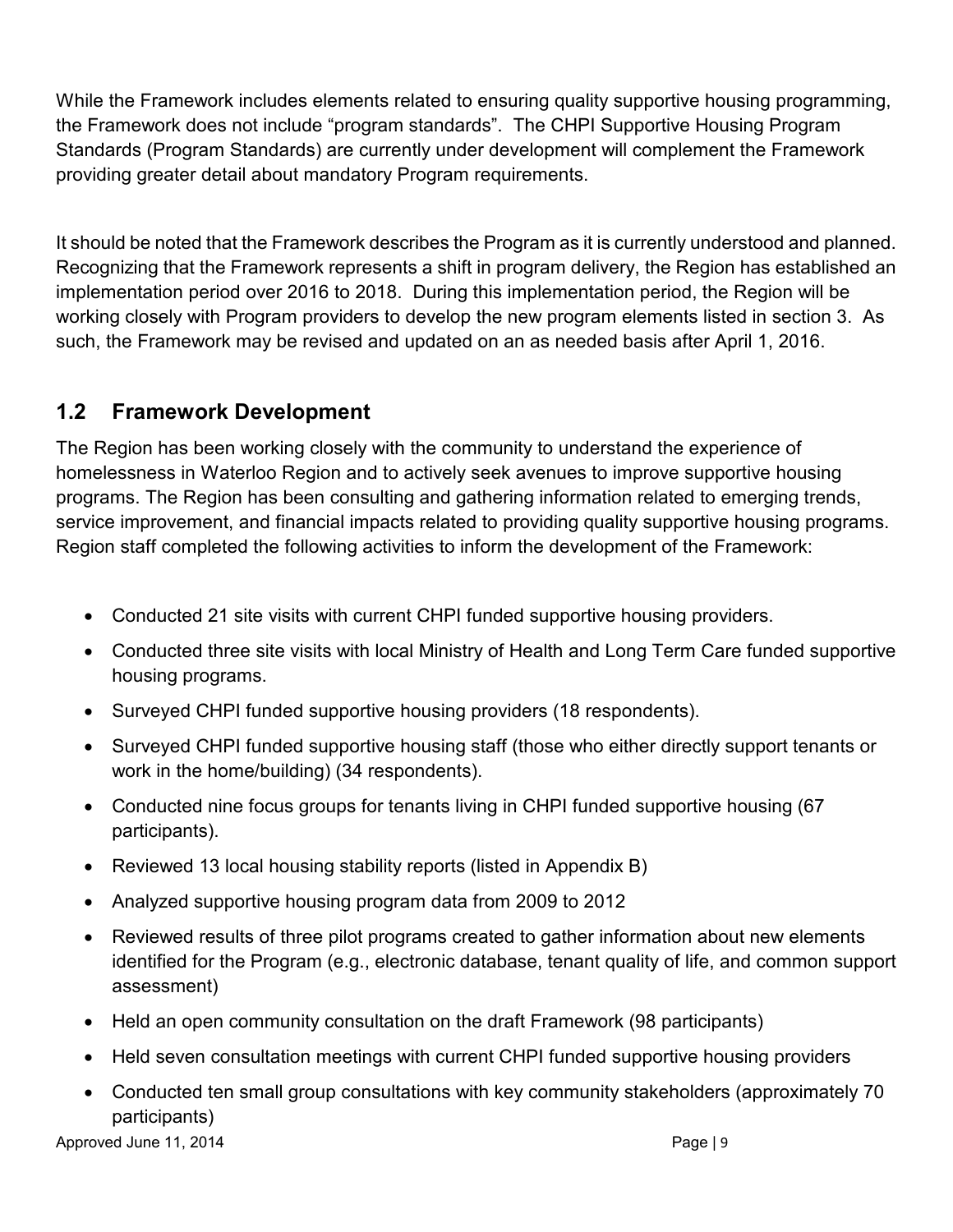• Created a page on the Region's website providing information on the redesign of CHPI funded supportive housing, including the draft Framework. A total of 13 written feedback submissions and five telephone calls were received from the community.

The Framework incorporates the essential aspects of the CHPI Program Guidelines. Further information about CHPI is included in section 1.3 below. As of this printing, the Ministry of Municipal Affairs and Housing (MMAH) is still in the process of developing their specific program expectations under the CHPI 'Housing with Related Supports' service category, referenced in the CHPI Program Guidelines. Information from the Province will be incorporated as needed as it becomes available.

Finally, the development of the Framework was also influenced by the local Homelessness to Housing Stability Strategy (2007 and updated in 2012). Further information about the Strategy is included in 1.4 below.

# <span id="page-9-0"></span>**1.3 Community Homelessness Prevention Initiative (CHPI)**

In 2011, the Province announced its commitment to consolidate the existing patchwork of housing and homelessness programs to provide Service Managers with more flexibility to address local needs and design local programs for people experiencing or at-risk of homelessness. As of January 1, 2013 the following five homelessness related programs were consolidated into a single funding envelope under CHPI:

- Consolidated Homelessness Prevention Program (CHPP)
- Emergency Energy Fund
- Emergency Hostel Services
- Domiciliary Hostel (DH)
- Provincial Rent Bank

CHPI is now funded by the Ministry of Municipal Affairs and Housing (MMAH). As the Service Manager, the Region administers CHPI locally and is able to fund programs under the following four service categories:

- 1. Emergency Shelter Solutions
- 2. Housing with Related Supports
- 3. Other Services and Supports
- 4. Homelessness Prevention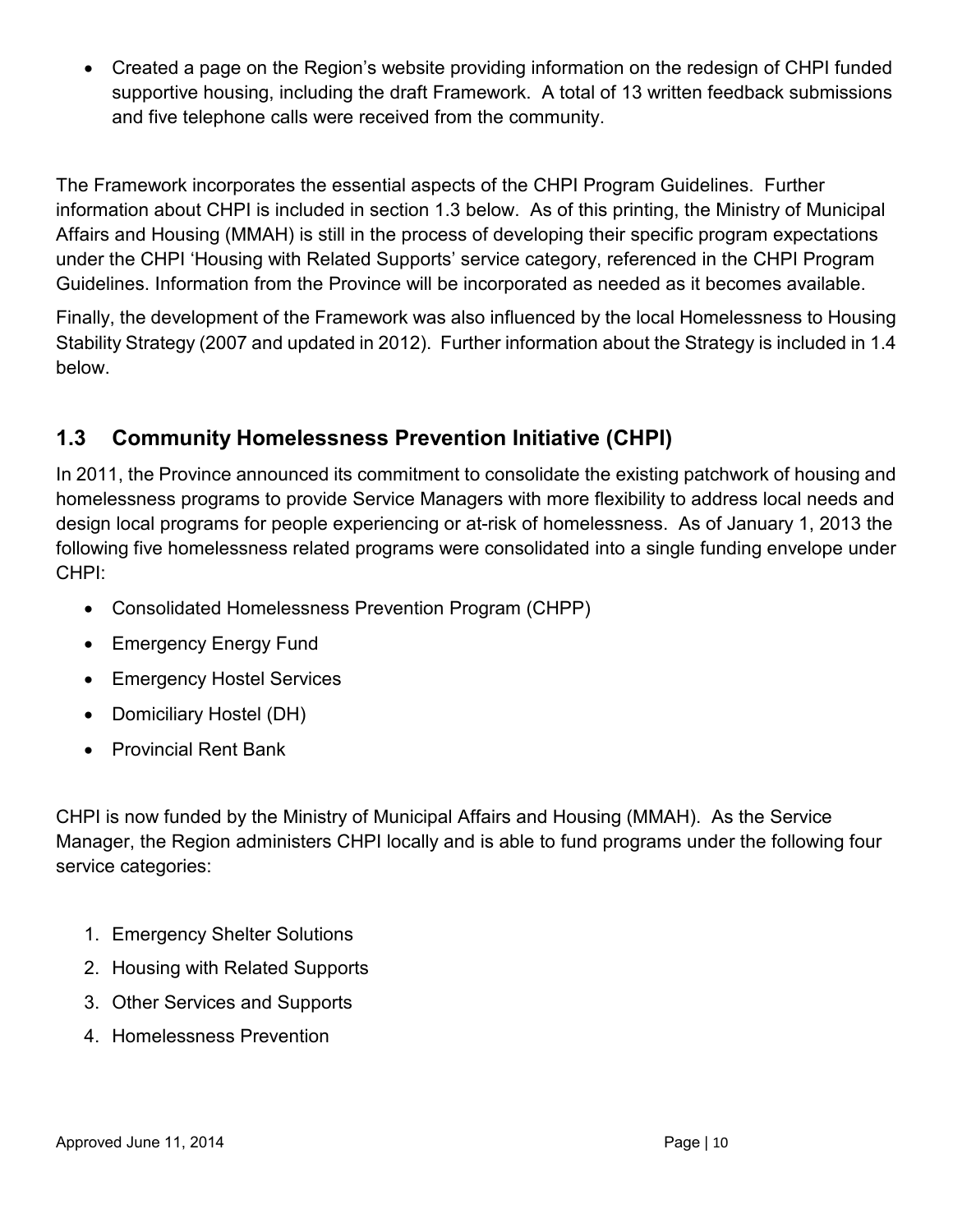Supportive housing programs (including the former CHPP and DH) are included under the "Housing with Related Supports" service category. All CHPI funded programs must align with the following two key CHPI outcomes:

- 1. People experiencing homelessness obtain and retain housing; and
- 2. People at risk of housing loss remain housed.

The purpose of CHPI is to provide Service Managers with more flexibility to design and deliver programs to assist people experiencing housing instability. With this flexibility comes the responsibility for adequately assessing local needs and monitoring outcomes to better understand the effectiveness of the services being provided. This significant policy change has resulted in the need to redesign former supported housing programs funded under CHPP and DH to incorporate changes to the governing legislation, regulation, funding, policy, and program administration associated with CHPI.

For further information related to CHPI, refer to the provincial Community [Homelessness](http://www.mah.gov.on.ca/AssetFactory.aspx?did=10065)  [Prevention Initiative Program](http://www.mah.gov.on.ca/AssetFactory.aspx?did=10065) Guidelines (2012).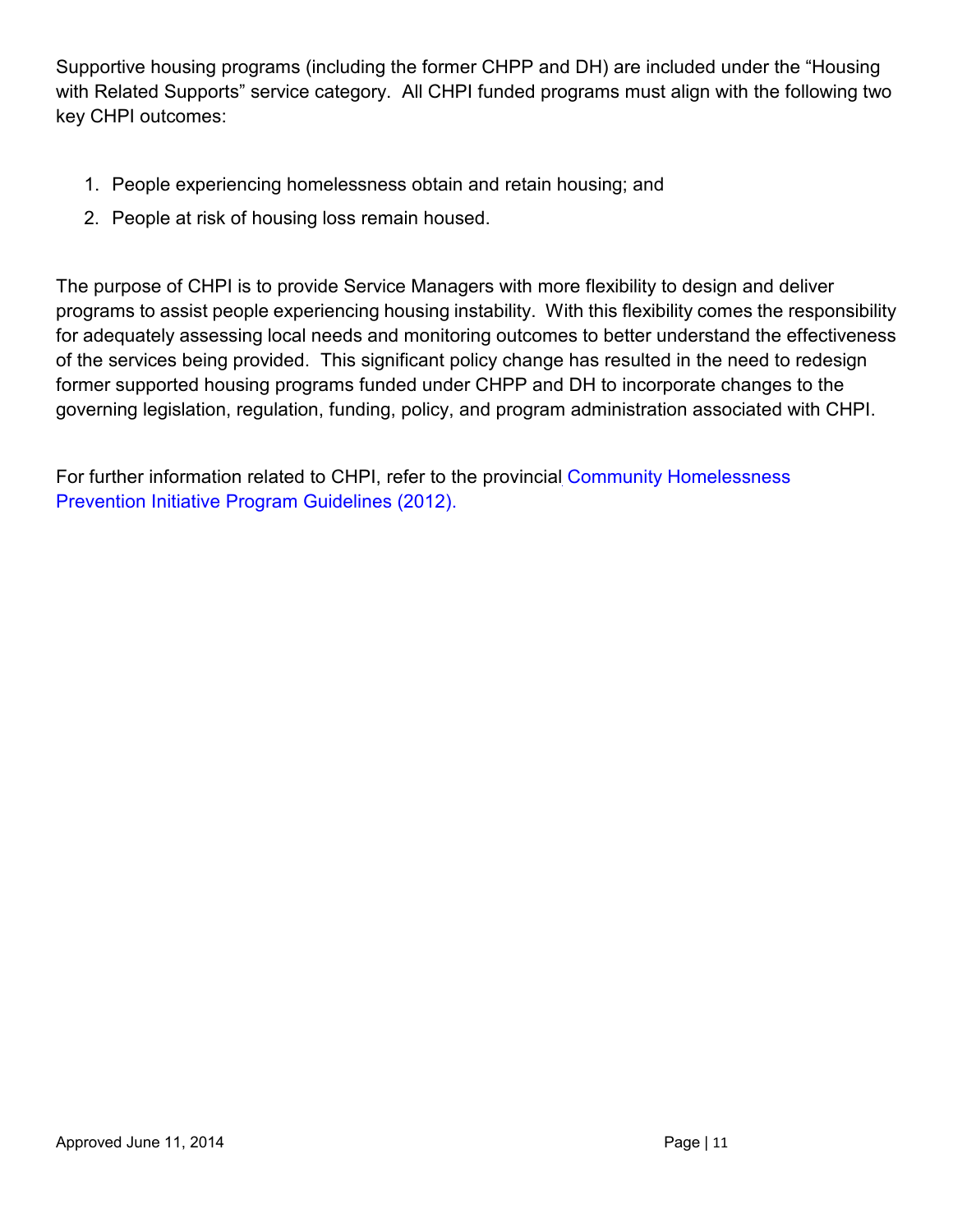### <span id="page-11-0"></span>**The Homelessness to Housing Stability Strategy**

In Waterloo Region, the CHPI Supportive Housing Program is informed by *All Roads Lead to Home: The Homelessness to Housing Stability Strategy for Waterloo Region* (Strategy). The overall goal of the Strategy is to end homelessness and to work towards the community vision that, "Waterloo Region is an inclusive community where everyone has adequate housing, income and support to make a home."

The Strategy was developed by housing stability stakeholders as a response to the need for a collective voice and for mutually-reinforcing ways of *thinking* and *doing –* recognizing that collective efforts are necessary to end homelessness rather than individual efforts alone. The Region plays a facilitating role in both the development and implementation of the Strategy. However, progress with implementation depends on strategic investments and requires dedicated, collaborative effort among community partners. Ending homelessness is a shared responsibility. All orders of government, businesses, not-for-profits, community groups, landlords and residents of Waterloo Region have a role to play.

The local community has been involved in implementing the Strategy since 2008. CHPI provides the opportunity to shift how supportive housing is delivered locally to reflect the values and priorities identified in the Strategy, many of which could not be previously implemented due to former provincial program and funding restrictions.

To provide further context, local concepts and definitions for housing stability, the housing stability system, and supportive housing are described below. For further information, re[fer to the](https://www.regionofwaterloo.ca/en/living-here/resources/Documents/Housing/Homelessness-to-Housing-Stability-Strategy-2012-access.pdf)  [Strategy](https://www.regionofwaterloo.ca/en/living-here/resources/Documents/Housing/Homelessness-to-Housing-Stability-Strategy-2012-access.pdf) (2012).

## **a) Defining Housing Stability**

As outlined in the Strategy, housing stability refers to *ideal living circumstances* where people with a fixed address are able to retain adequate housing over the long term. To have housing stability, people must have three key resources:

- 1. Adequate housing provides security of tenure and is desirable, affordable, safe, adequately maintained, accessible and a suitable size.
- 2. Adequate income provides enough financial resources to meet and sustain minimum standards for housing (rent or mortgage expenses and utilities) and other basic needs (e.g., food, clothing, child care, transportation, personal hygiene, health/medical expenses, recreation, communication, and education).
- 3. Adequate support (informal and/or formal) provides enough personal support for living as independently and connecting with others as desired.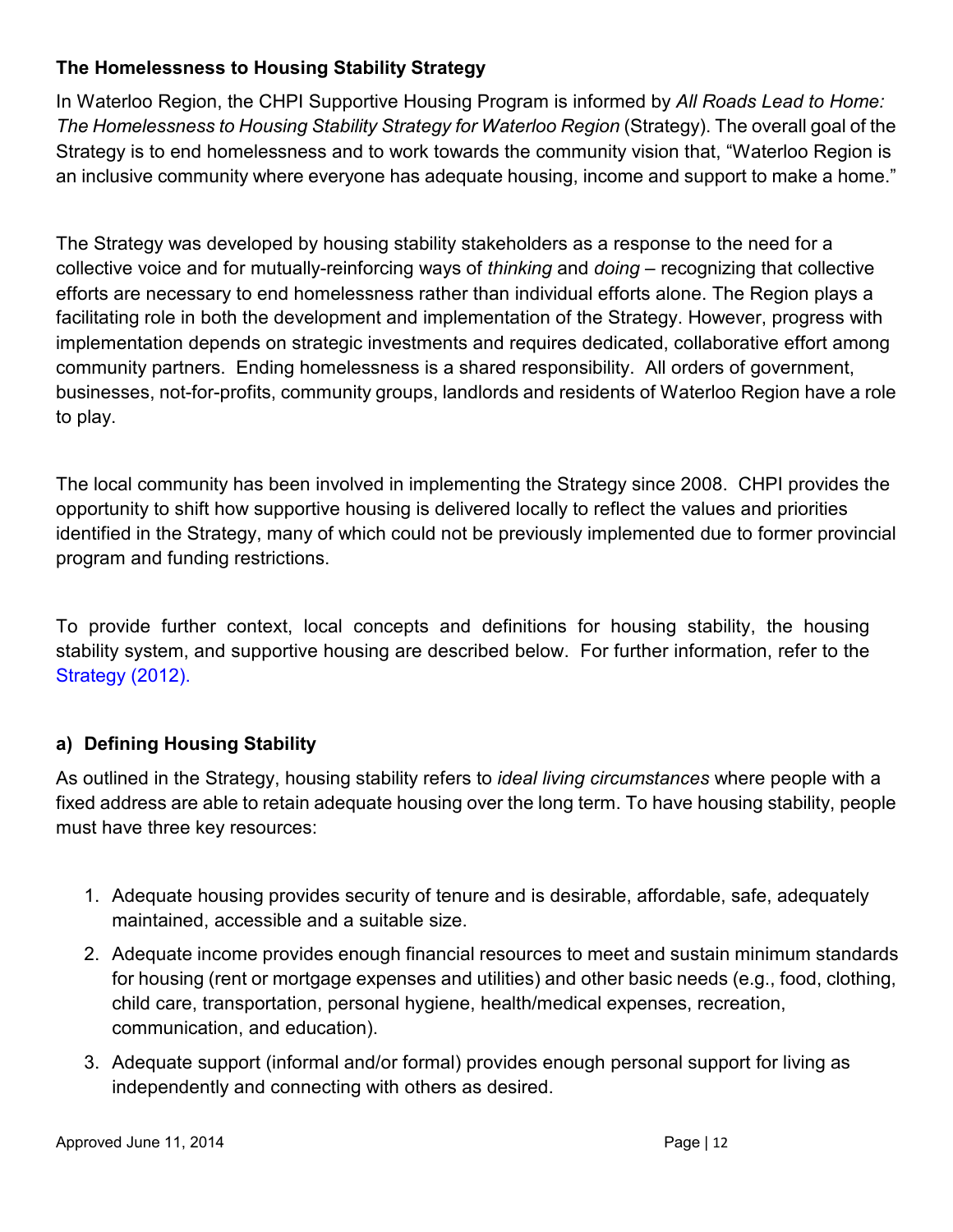When people have access to housing stability (adequate housing, income and support), community inclusion (feeling a sense of belonging to a shared space), and the sense of home (feeling a sense of belonging to a personal space) they have what they need to *retain adequate housing over the long term* (see Figure 1). In the CHPI Supportive Housing Program, the essential elements of housing stability are critical for tenants' wellbeing and quality of life.



**Figure 1.** Essential elements for ending homelessness ("the essentials").

## **b) Defining the Housing Stability System**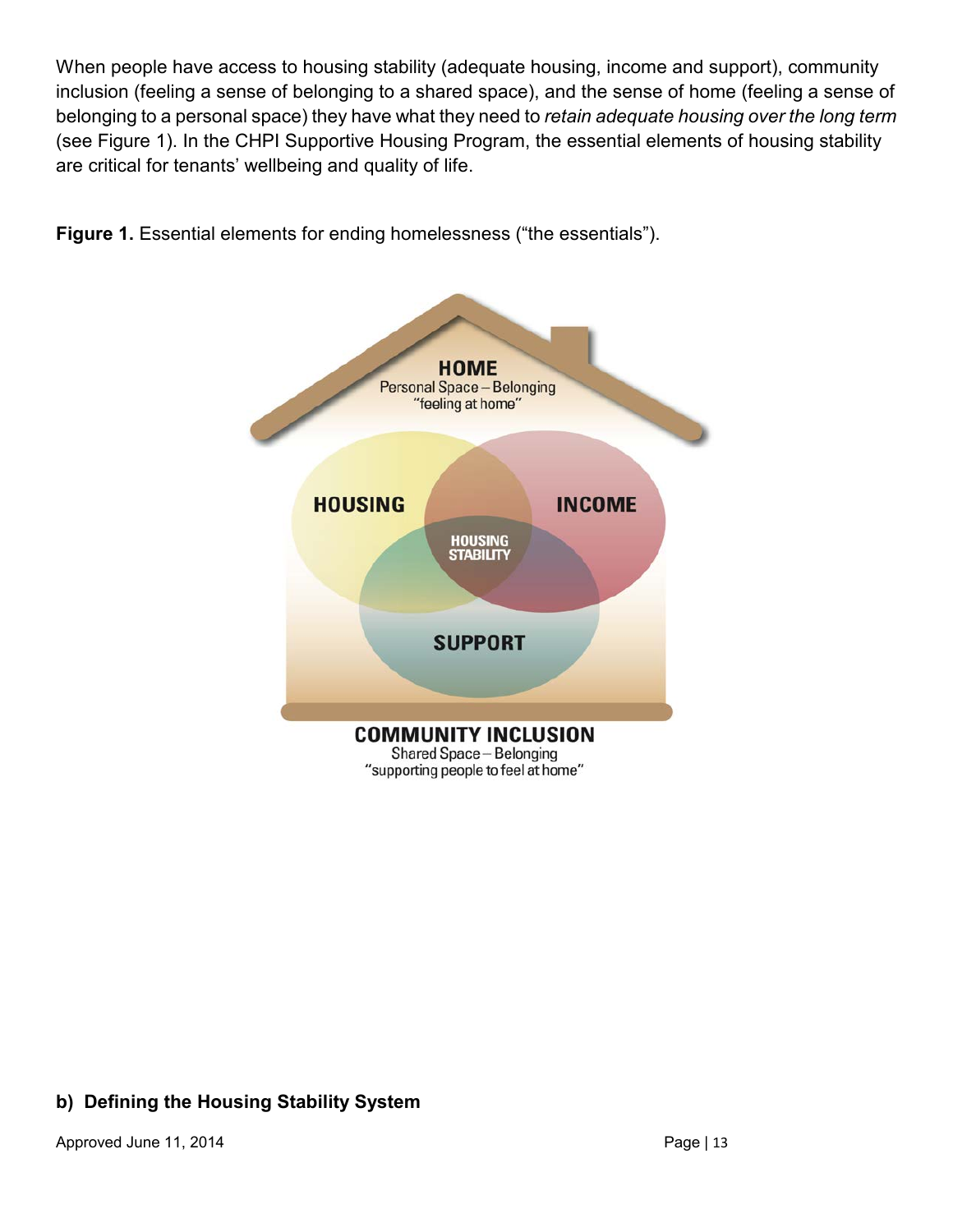The Province has defined a service system as "an inter-organizational network involved in administering and delivering a set of integrated supports and services that meets the defined needs of people"<sup>[2](#page-13-1)</sup>. The defined need in this case is housing stability. The housing stability system is defined locally as those programs where 50% or more of their activities are dedicated to helping people find, establish, or retain housing, and/or support greater community inclusion. Housing stability programs in Waterloo Region have been categorized into one of the following five program areas:

- 1. Emergency Shelter
- 2. Street Outreach
- 3. Housing Retention and Re-housing
- 4. Time-Limited Residence
- 5. Affordable Housing and Supportive Housing

<span id="page-13-0"></span>There are over 100 identified housing stability programs in Waterloo Region, of which Affordable Housing and Supportive Housing programs comprise approximately one-third. See th[e Inventory](https://www.regionofwaterloo.ca/en/living-here/resources/Documents/Housing/Homelessness-to-Housing-Stability-Strategy-Action-Framework.pdf)  of [Housing Stability](https://www.regionofwaterloo.ca/en/living-here/resources/Documents/Housing/Homelessness-to-Housing-Stability-Strategy-Action-Framework.pdf) Programs (2011) for further information.

<span id="page-13-1"></span> $2$  Ministry of Community and Social Services (2001). Roles and responsibilities - 2001: the provincial municipal relationship in human services. Toronto: Queen's Printer for Ontario.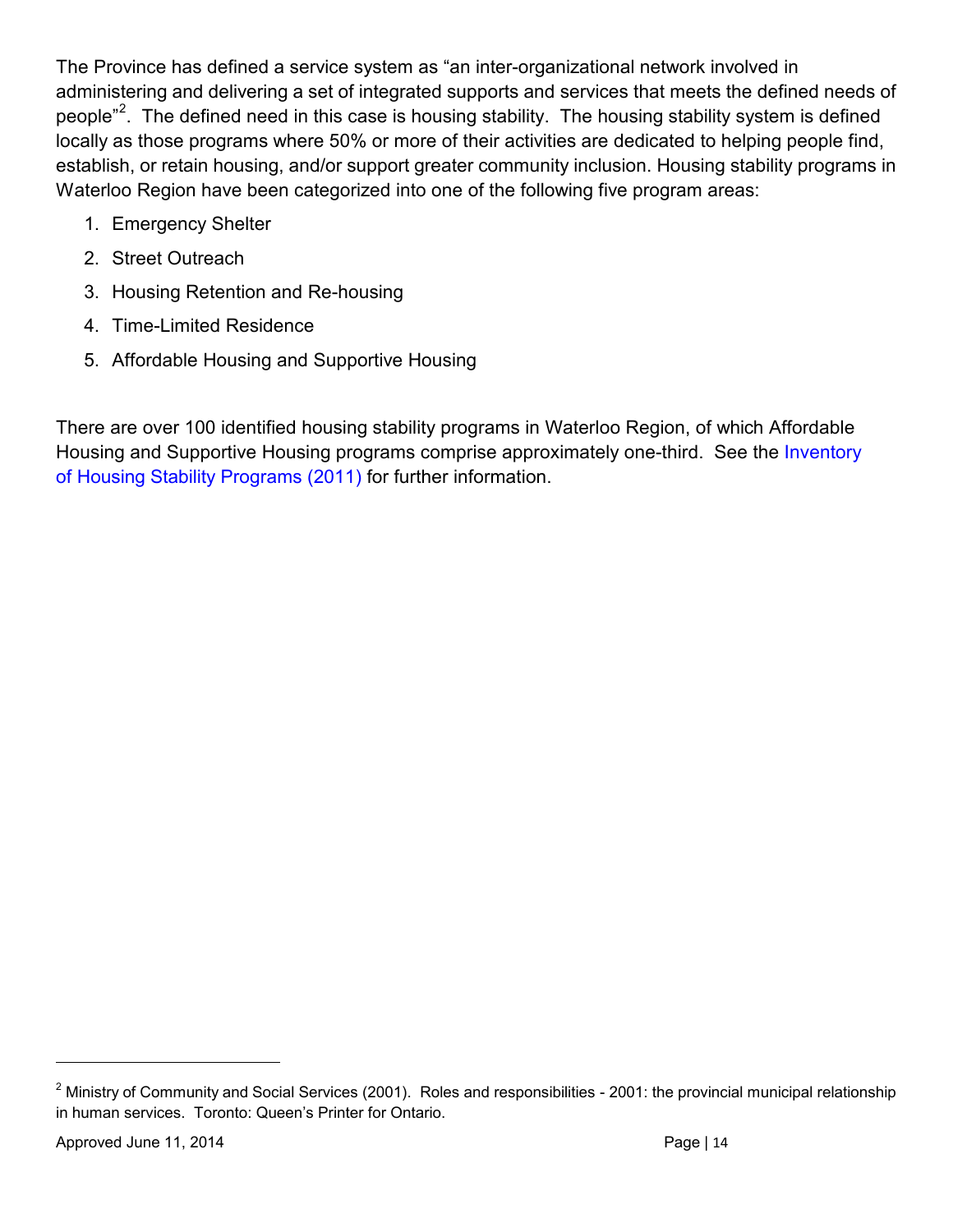# **1. PROGRAM PHILOSOPHY AND OUTCOMES**

This section provides an overview of the underlying philosophy and expected outcomes within the CHPI Supportive Housing Program (the Program).

The Province's vision for CHPI is:

A better coordinated and integrated service delivery system that is people centered, outcome-focused and reflects a Housing First approach to prevent, reduce and address homelessness in communities across Ontario.

This vision reflects the Province's direction for programs funded through CHPI to move from reactive responses to homelessness, to services that focus on integrated permanent solutions. The Framework includes five principles and five outcomes that are considered important for creating effective programs that will support tenant's housing stability over the long-term and move the community closer to realizing the vision of CHPI.

# <span id="page-14-0"></span>**2.1 Principles of Quality Supportive Housing**

The following five principles for the CHPI Supportive Housing Program were generated by combining the principles identified in both the CHPI Guidelines and the Strategy. The principles include housing first, accessibility, respect, inclusion, and excellence. Each is described in further detail below, with an acknowledgement that they are interrelated and contain some overlapping concepts.

## **a) Housing First**

A Housing First philosophy is rooted in the belief that all people deserve permanent housing and are "housing ready". Housing is not a "reward" for programmatic success, adherence to treatment, or advancement through a continuum of support. Housing First is an approach to ending homelessness that involves supporting people experiencing homelessness to move into permanent housing as a first step – with no preconditions – and then providing or connecting them with additional supports as needed and desired.

At a program level, examples of a Housing First approach include:

- New tenants access supportive housing through a coordinated system where they are offered choices that align with their level of support needs and their desired model of housing.
- Tenants are not rejected based on poor credit or financial history, poor or lack of rental history, criminal convictions or other personal behaviours.
- Tenants' eligibility is not contingent on expecting people to stop, or even reduce, their participation in high-risk or self-harming behaviours (e.g., substance use).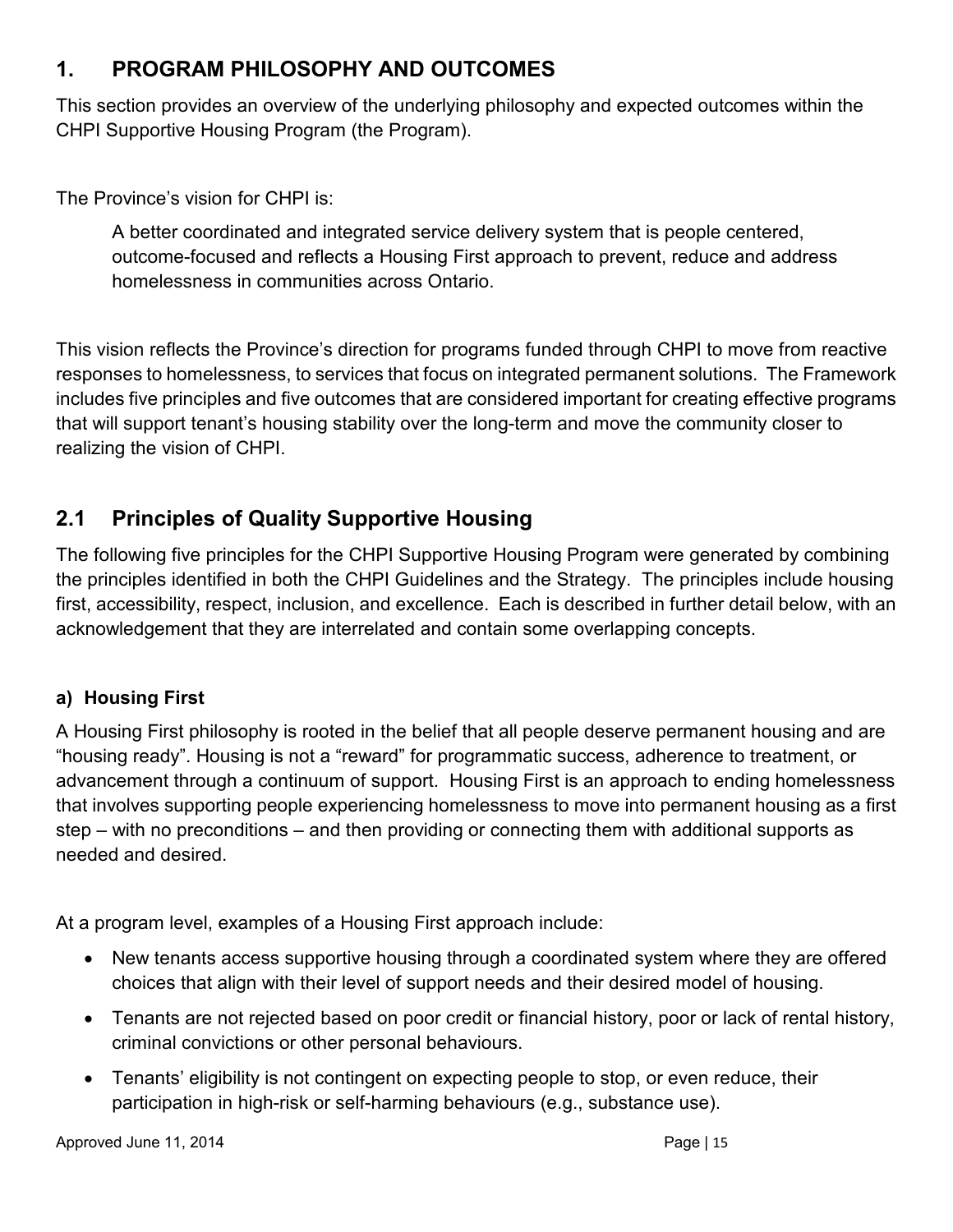- Direct support workers use a variety of harm reduction approaches to support housing stability (recognizing not all providers will offer the same types of supports).
- Tenants are offered rent support (e.g., subsidy, reasonable flexibility if they cannot pay their rent on time, re-payment plan for arrears, assistance with financial management such as budgeting or trustee program).
- Seeking eviction is a last resort. When no other options are available to retain housing, tenants are supported to find and establish more adequate housing.

#### **b) Accessibility**

Providing accessible support services is a person-centered approach that focuses on being flexible and "meeting people where they are at". It means that people are able to access the support they need in the way that works best for them. It recognizes that what works for one person, may not work for another. Supportive housing programs should be sensitive to various levels of (dis)abilities and work towards creating a barrier-free environment that is inclusive and free from discrimination. Supportive housing providers remove barriers to participation (wherever possible).

At a program level, examples of accessibility include:

- Tailoring the frequency and intensity of supports to each tenant according to their individual needs.
- Reducing barriers for tenants to participate in support services by providing a variety of flexible options.
- Creating spaces that are welcoming and inclusive.
- Identifying gaps in service and providing creative solutions to fill the gap (where possible).
- Advocating for tenants to have access to community resources.
- Offering physical accessibility features to support tenant safety and quality of life.

#### **c) Respect**

Respect means that tenants are appreciated and treated with thoughtfulness and consideration. Respect requires that people are not judged for their decisions. Tenants should be recognized as being at different places on their life journey, each with their own strengths and capabilities. People have the right to equal treatment and protection from discriminatory practices.

At the program level, examples of respect include:

• Accepting tenants' decisions and choices with a non-judgmental attitude.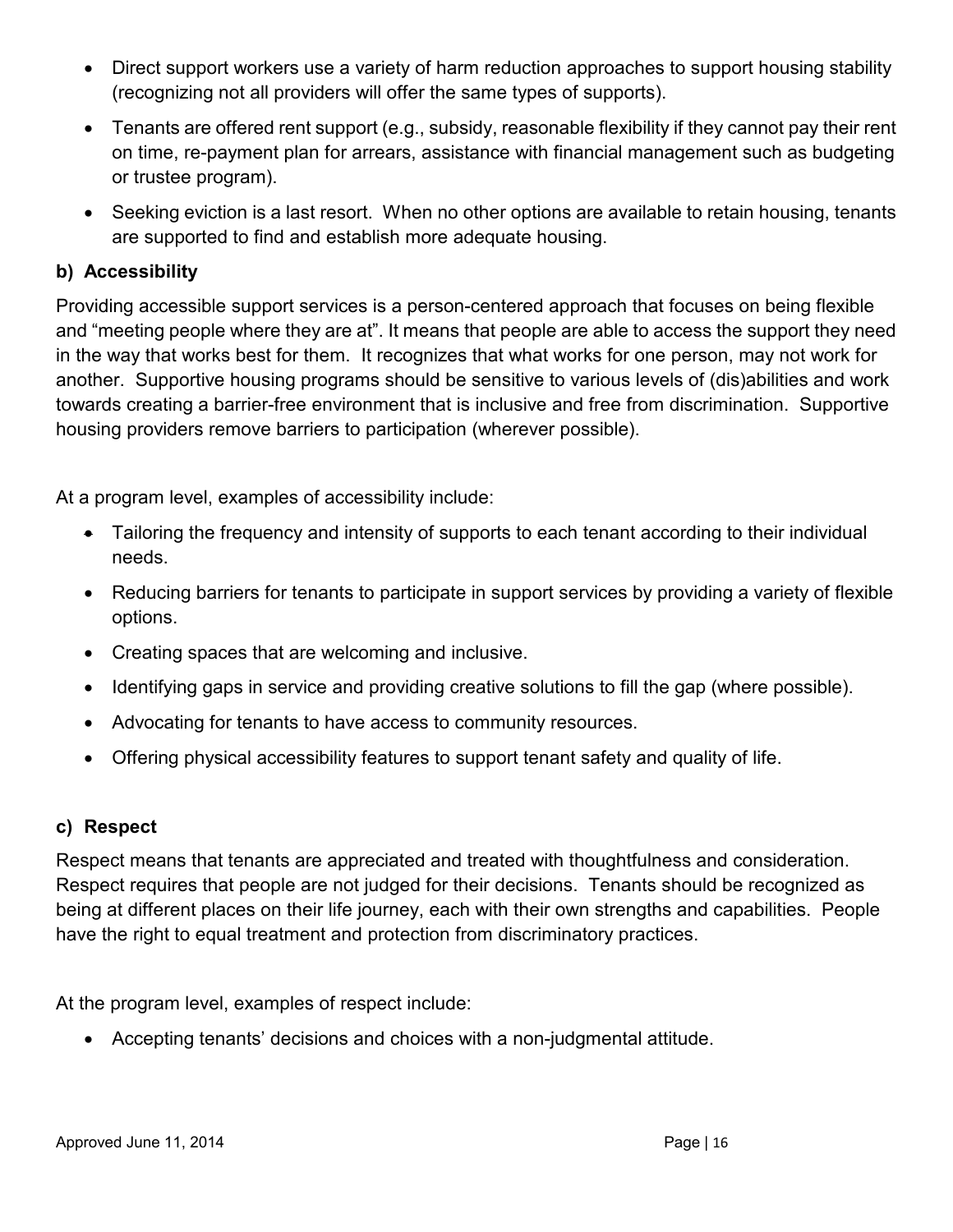- Using respectful language<sup>[3](#page-16-0)</sup>
- Building trusting relationships with tenants over time by demonstrating genuine care and concern, and being open to reciprocal learning.
- Informing people of the resources available to them and of any potential consequences of their decisions.
- Emphasizing people's strengths and helping tenants to identify their own goals.
- Working together with tenants in conjunction with community support providers, family and friends to ensure that tenants evolving support needs are met overtime.
- Respecting tenant's dietary needs and preferences (if food is provided).
- Serving people regardless of their political or religious beliefs, ethno-cultural background, gender identity, sexual orientation, source of income etc.

#### **d) Inclusion**

Supportive housing programs seek to support a sense of inclusion both within their housing, the neighbourhood, and the broader community. Supportive housing programs create opportunities for tenants to be involved in decision making and designing services that are responsive to their feedback. Supportive housing providers seek to support tenants' interests, and to build tenants' formal and informal support networks.

At the program level, examples of being inclusive include:

- Fostering a sense of personal control through providing choice and autonomy and building capacity wherever possible.
- Believing that everyone has something to contribute; and creating opportunities for tenants to participate and give feedback.
- Providing opportunities for tenants in be involved in a leadership capacity in their housing environment.
- Supporting tenants to explore and connect with their surrounding neighbourhood.
- Creating opportunities for tenants to participate in activities and events in the broader community.

### **e) Excellence**

<span id="page-16-0"></span><sup>3</sup> Region of Waterloo (2012) *Homelessness to Housing Stability Strategy Summary Series Language Guide*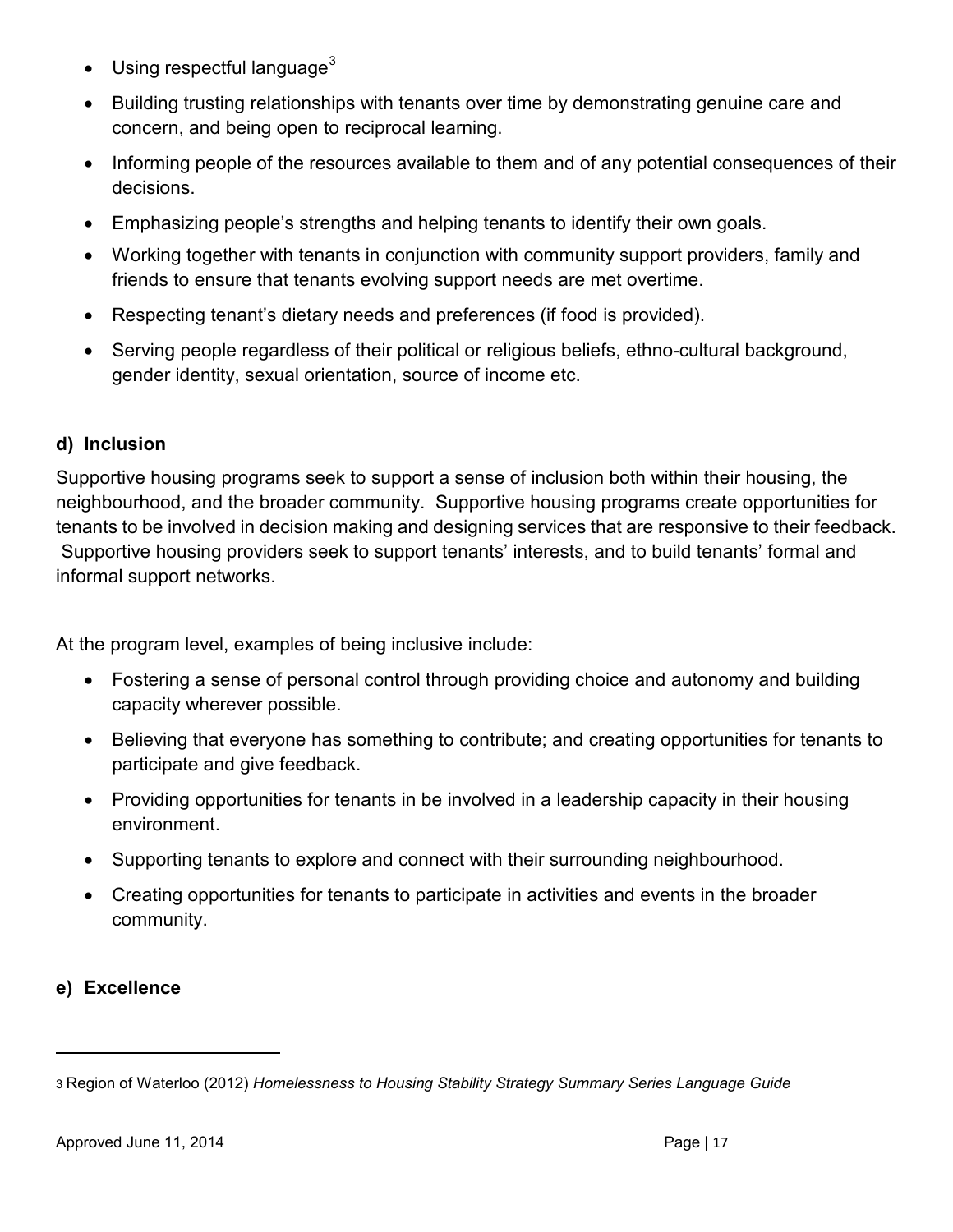Supportive housing programs align their efforts with the vision of supporting the community to end homelessness. Programs see themselves as part of a learning community and seek to implement promising practices. Programs seek out partnerships with a broad range of community partners. Programs use their resources wisely, looking for creative ways to maximize their funding, and continuously seek new ways of achieving greater efficiency and effectiveness.

At the program level, examples of excellence include:

- Participating in training.
- Participating in networks and opportunities to learn from other supportive housing providers.
- Implementing promising practices to deliver a high quality supportive housing program.
- Collecting data (e.g., tenant and community partner feedback, program, outcomes) and using the results to become more effective.
- Being transparent in governance and financial reporting.
- <span id="page-17-0"></span>• Contributing to the local housing stability system learning culture to improve service.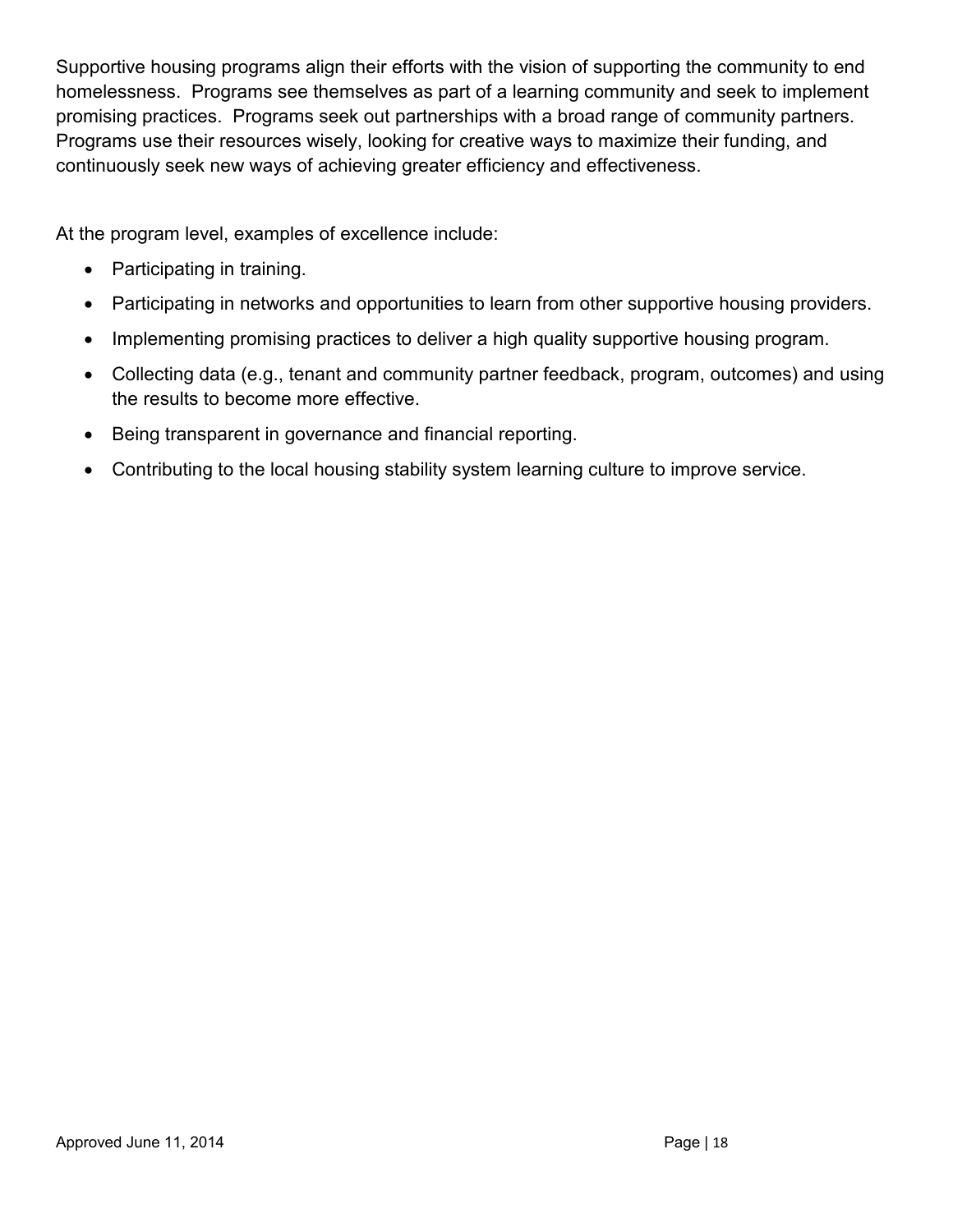# **2.2 Core Outcomes for Tenants in Supportive Housing**

The CHPI Program Guidelines identify two key outcomes:

- 1. People experiencing homelessness obtain and retain housing; and,
- 2. People at risk of homelessness remain housed.

As such, all CHPI funded programs, including supportive housing, must have these key outcomes as their overall purpose and goal.

Other sources have identified key outcomes specifically for supportive housing. For example, the Corporation of Supportive Housing<sup>[4](#page-18-0)</sup> has identified five core outcomes for supportive housing that are recognized throughout Canada and the United States as a best practice for measuring the effectiveness of supportive housing programs. These outcomes will also form part of the CHPI Supportive Housing Program.

For more information regarding the Corporation of Supportive Housing please see their [website www.](http://www.csh.org/)csh.org

## **a) Tenants Stay Housed**

Supportive housing programs are designed to provide tenants that have a history of homelessness or housing instability a permanent supportive place to live for as long as they desire to live there. A thorough intake and common assessment tool that measures the tenant's level of acuity will assist in service prioritization and appropriate referral. Each supportive housing program may need to develop individual responses to help keep tenants housed (e.g., conflict resolution panel, rent arrears re-payment support, support coordination). Ultimately the goal is to keep tenants in permanent housing. Where an eviction is unavoidable, the exit is coordinated with the tenant and their other formal and informal supports to explore options to obtain other appropriate housing.

## **b) Tenants Maintain and/or Increase their Income Stability**

Supportive housing programs encourage tenants to seek and maintain an adequate income. Income sources can include employment and/or any number of income security and benefit programs for which people may be eligible (e.g., Employment Insurance, tax returns, Ontario Works, Ontario Disability Support Program, Old Age Security, Guaranteed Income Supplement, Guaranteed Annual Income, Canadian Pension Plan, Veterans Benefits). Where tenants are interested in securing employment, supportive housing programs encourage skill development and/or volunteering that align with the

<span id="page-18-0"></span><sup>&</sup>lt;sup>4</sup> Corporation of Supportive Housing (2013) *Dimensions of Quality Supportive Housing* (2<sup>nd</sup> edition)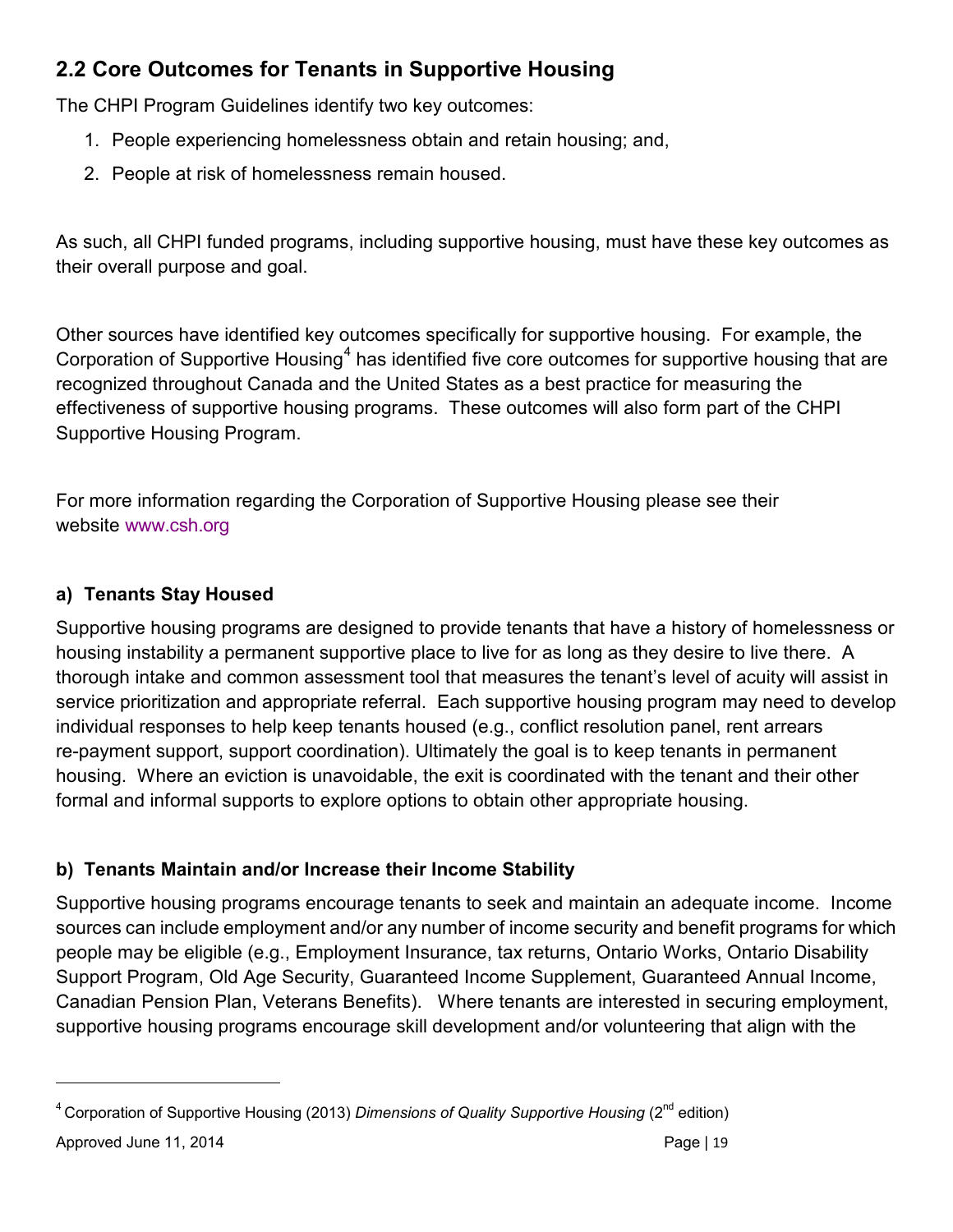tenant's career related goals. A secure income source directly benefits the tenant's quality of life and wellbeing by providing greater housing stability.

### **c) Tenants Maintain and/or Improve their Physical and Mental Wellbeing**

Supportive housing programs support tenants' access to resources that promote physical and mental wellbeing, to ultimately improve their quality of life. Access can be achieved through direct provision of services, partnerships with community agencies, and/or making referrals to other community resources. Supportive housing programs partner with tenants to coordinate their access to medical care (including preventive care), dental care, mental health supports etc., as needed and desired. A recovery informed approach is often used when tenants have mental health and/or substance use issues. This approach empowers tenants to be active participants in their own planning and ensuring the opportunity to make individual choices (for further information refer to the Glossary).

### **d) Tenants Maintain and/or Improve their Social and Community Connections**

Supportive housing programs support an environment where tenants can develop connections to their community and build social support networks. Being part of the community and experiencing a sense of "home" are critical to tenants experiencing community inclusion. Each supportive housing program will have a different approach to promoting community involvement and building of social networks, depending on tenants' interest and abilities.

### **e) Tenants are Satisfied with the Quality of the Housing and Support Services**

Tenant satisfaction is an important outcome that ultimately impacts quality of life and longer term housing stability. Supportive housing programs should seek to improve services, ensuring they are relevant and responsive to tenants changing support needs overtime. Each housing provider gathers information related to tenant satisfaction and demonstrates how they incorporate tenant feedback into program service design.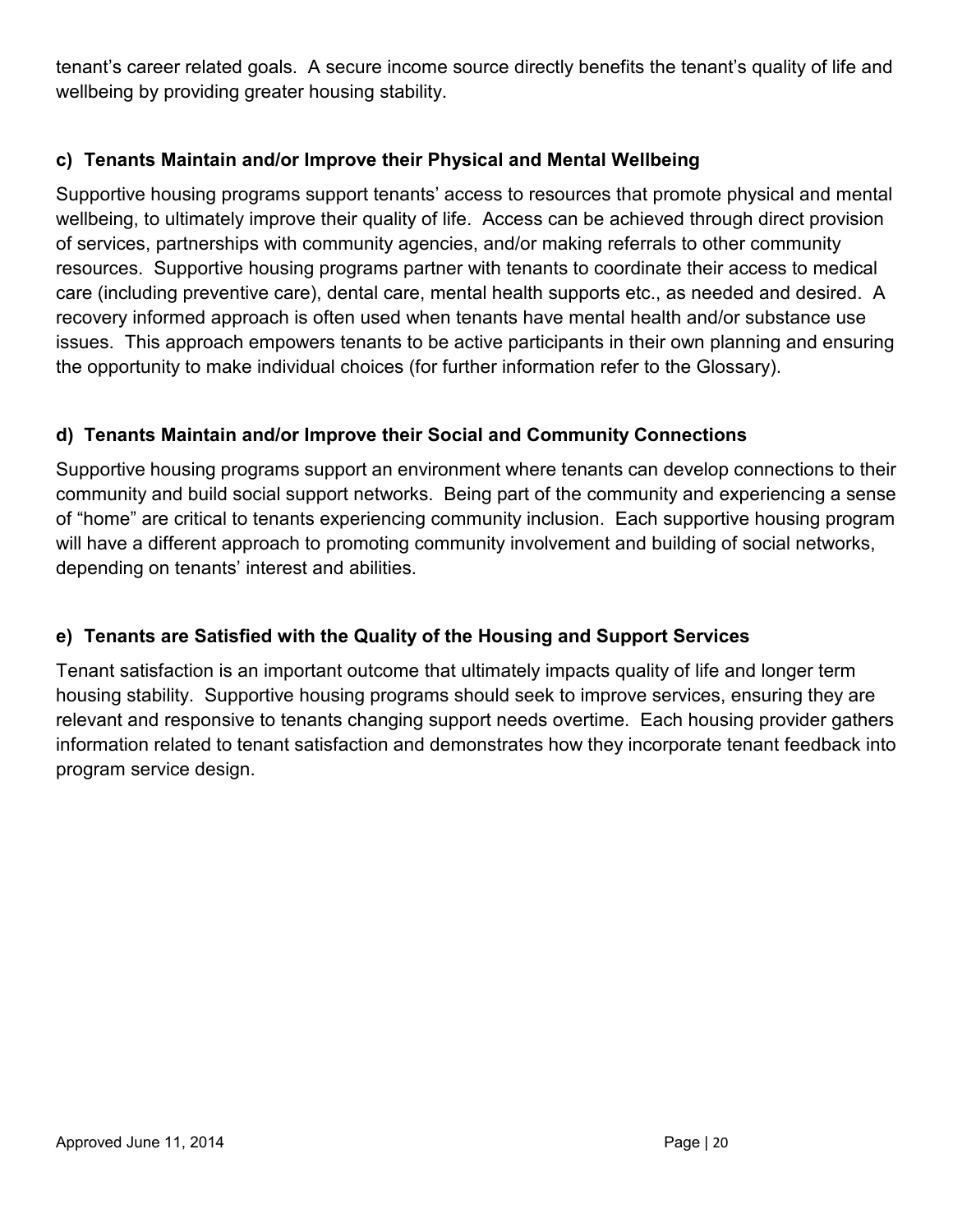# <span id="page-20-0"></span>**3.0 PROGRAM OVERVIEW**

This section provides an overview of the CHPI Supportive Housing Program (the Program) and outlines its key features. It also includes the Program approach regarding tenancy and funding. The section concludes with information regarding the Program agreement, quality assurance/standards and reporting.

It is important to note that the following information is intended to describe the Program as a whole. Individual Program providers may focus on a particular tenant population and/or provide different models of housing with different frequency and intensity of support services.

## <span id="page-20-1"></span>**3.1 Program Description**

This section includes a brief description, outlines general eligibility criteria, provides clarity and rationale for the supportive housing model focus in the Program, and identifies the purpose and role of the Program in relation to other services in the community. The section ends by clearly identifying what the Program is not. Further details regarding key Program features are outlined in section 3.2.

#### **a) Brief Description**

The Region of Waterloo's CHPI Supportive Housing Program includes permanent, affordable, rental housing with attached, on-site supports for people living on a low-income who require support in order to maintain housing stability.

### **b) Eligibility**

A broad range of tenant populations may be served within the overall Program including: individuals, couples, families, youth, adults, and/or seniors (recognizing individual Program providers may focus on a particular population). Program eligibility includes both an assessment of peoples' financial and support needs at time of intake. The Program is designed to serve people with the lowest level of income and medium to high level support needs related to housing stability.

Where other income measures are not already required (e.g., Community Housing), financial eligibility is based on a level of income at intake that does not exceed the maximum Old Age Security/Guaranteed Income Supplement/Guaranteed Annual Income System (OAS/GIS/GAINS). This means that people on Ontario Works (OW), Ontario Disability Support Program (ODSP) or any other form of income below the OAS/GIS/GAINS level at intake would be eligible.

Support eligibility will be based on a common assessment that indicates medium to high level of acuity related to housing stability at time of intake. Examples of support needs may include but are not limited to: a history of homelessness or housing instability, recovery from a serious trauma, physical health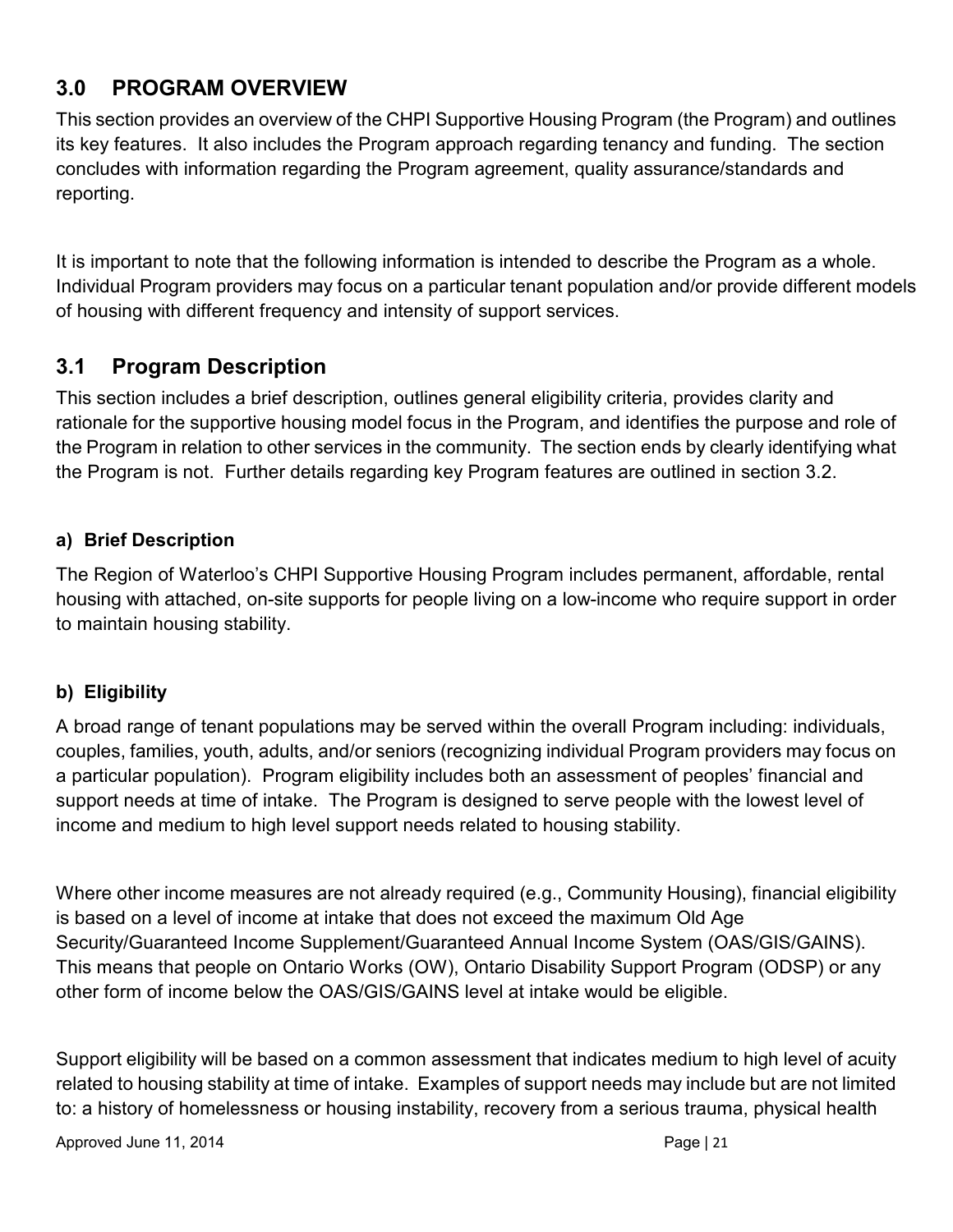issues, mental health issues, substance use issues, physical disabilities, and/or cognitive disabilities (e.g., development disability, acquired brain injury, learning disability). The Program as whole does not require those eligible to have a diagnosis or have complementary support services already in place before accessing the Program.

### **c) Model of Supportive Housing (Attached On-Site)**

The "Supportive Housing Models Diagram" below shows which supportive housing niche the Program aims to address (attached on-site, connected to the unit, building or neighbourhood which may include self-contained, shared self-contained or group living housing). It is recognized that this form of supportive housing is, and should be, just one option in the community. This form of supportive housing is most often designed to serve people who have greater support needs than what can be provided in a scatter-site detached model of supportive housing, but lesser support needs then what is provided through Community Based Residential Treatment or Long Term Care. It is recognized that in some situations, tenants may also prefer and choose the attached on-site model of housing with support.



### **Supportive Housing Models Diagram**

More Independence to Less Independence

The attached on-site supportive housing model has been chosen as the focus for the Program because there is a need for a full range of supportive housing options in the community. Attached on-site supportive housing was the model previously funded by the Region prior to the CHPI consolidation.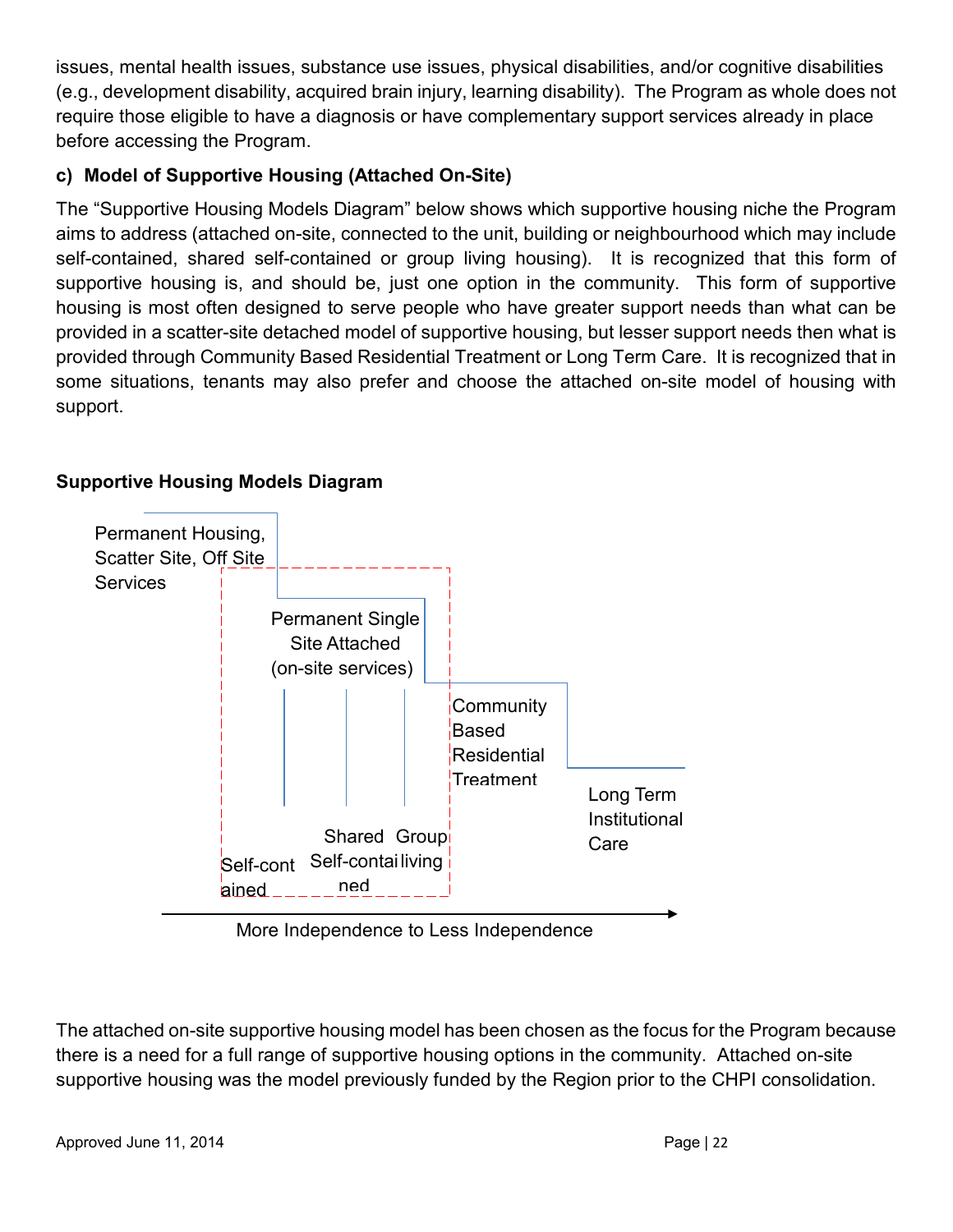Community stakeholders and tenants identified continuing need for the attached on-site supportive housing model, along with the other models.

It should be noted that all models of supportive housing are present in the community funded both through other Ministries as well as the Region (e.g., the Region funds STEP Home programs offering scatter site housing with off site services as well as Sunnyside Long Term Care Home). However, it is recognized that the demand for all forms of supportive housing exceeds availability. A variety of populations with a variety of support needs have been identified for the Program (see Appendix C for further information).

### **d) Connection with Other Supportive Housing and Community Services**

The purpose of the Program is to meet the identified CHPI outcomes (people experiencing homelessness obtain and retain housing and people at risk of homelessness remain housed) and the goal of the Strategy (to end homelessness).

The Program is not intended to duplicate existing, or replace the need for, other supportive housing and community services designed for specific populations. Rather, the Program seeks to complement these services while fulfilling its purpose. As such, the Program seeks to serve people within its mandate that are either:

- Not eligible for other permanent supportive housing programs (e.g. specific diagnosed disability, high enough level of acuity, or multiple disabilities), or
- Not currently able to access other supportive housing programs for which they may be eligible (e.g., waitlists, difficulties accessing the service, person refusing the service, or the service does not currently exist in the community).

People accessing the Program that are eligible for other supportive housing programs will be encouraged and supported to connect with more appropriate supportive housing programs while continuing to be housed. Some examples of how tenants may be encouraged include:

- Educating tenants about the resources available to them
- Supporting tenants to get on the waitlist for a more appropriate resource, and/or
- Supporting tenants to access resources to complement the on-site supports already in place (e.g., 1:1 specialized support service).

## **e) What The CHPI Supportive Housing Program Isn't**

Given limitations in funding, the Program is not able to meet all the unmet supportive housing needs in the community. As such, the Program is focused on serving households with the lowest levels of income (at intake) and medium to high level acuity (at intake) as these households are the ones most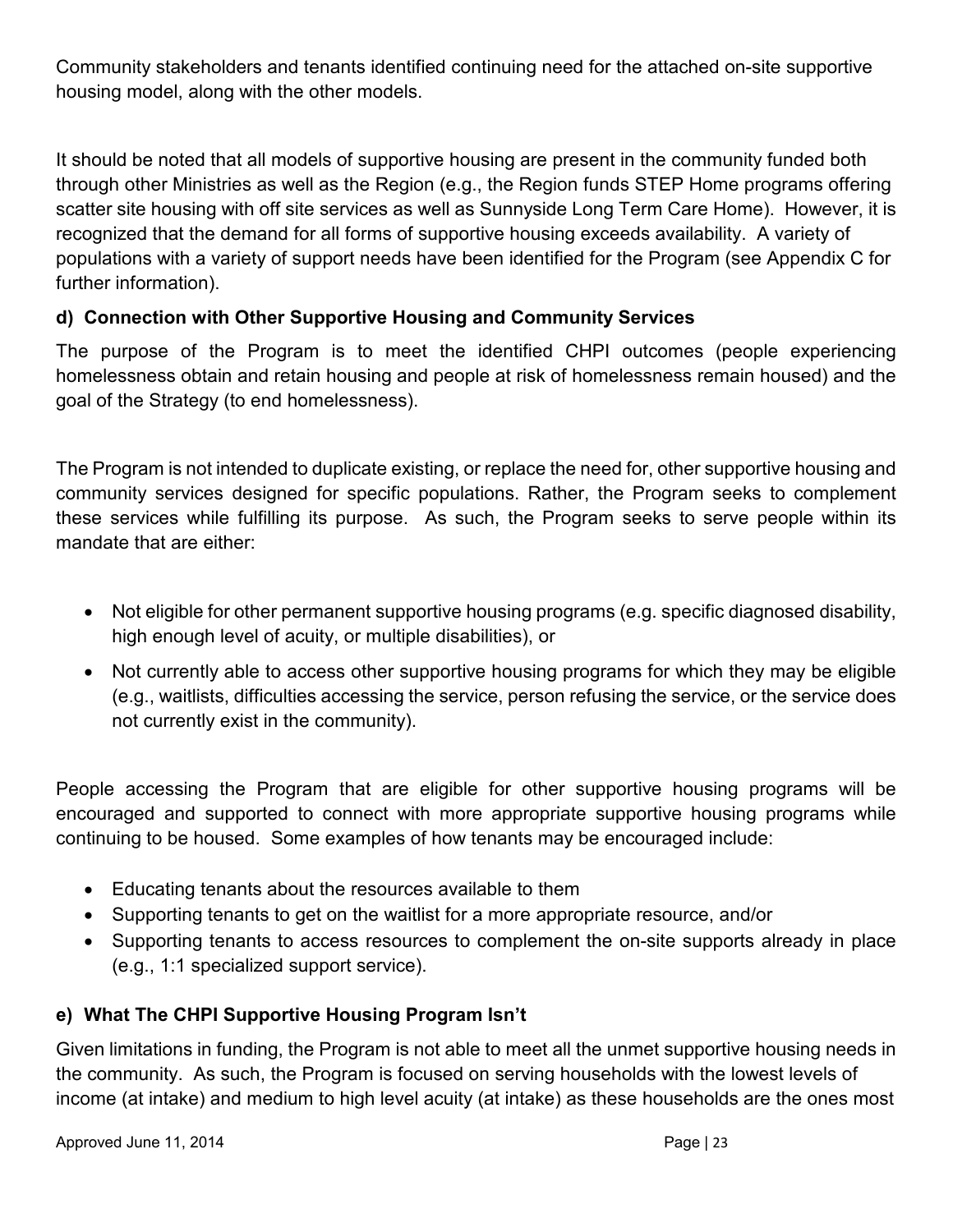likely to experience homelessness. This focus meets the intended purpose of the Program which is to end homelessness and promote housing stability.

<span id="page-23-0"></span>This focus means that some low income households (above the income eligibility threshold) and people with lower level acuity, though they may benefit from some level of affordable housing and/or support, will not be served within this particular Program. It is anticipated that even with the eligibility criteria identified (lowest income and medium to high levels of acuity) that the Program will be over subscribed. The community should continue to advocate to all levels of government for additional affordable and supportive housing.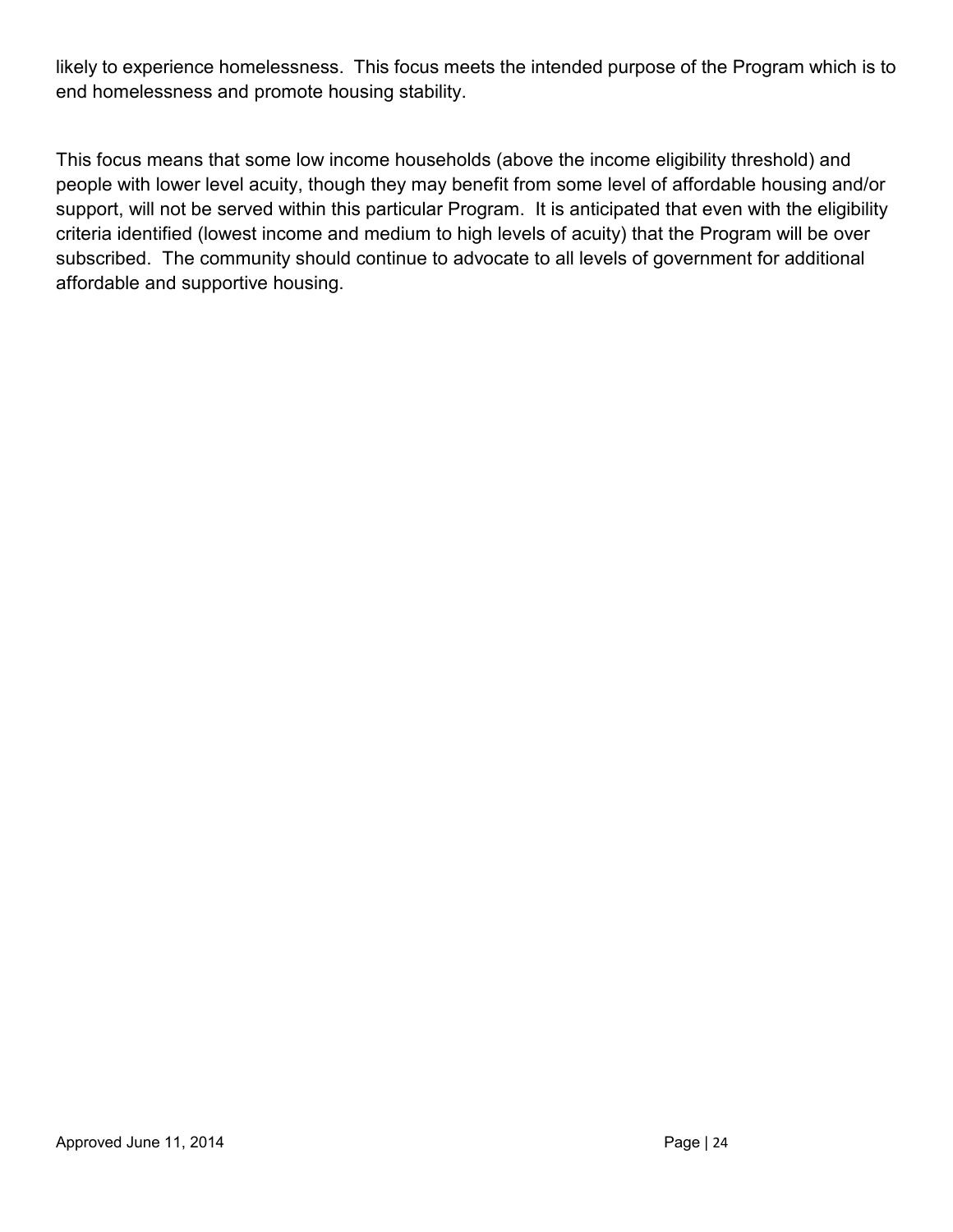## **3.2 Key Program Features**

The Region has established the following three key program elements for the CHPI Supportive Housing Program (the Program). These key elements were informed through the research, consultations and documents outlined in section 1.2. The key elements are included below under the following three headings: Overall Program Design – A Systems Approach, Property and Housing Model, and Support Services.

#### **a) Overall Program Design – A Systems Approach**

The Program will operate as a system of services connected with the broader housing stability system. As identified above, individual Program providers within the Program may focus on a particular tenant population and/or support need and may offer different models of housing and different frequency and intensity of support services. However, all providers within the Program will participate in the following planned system elements:

- Coordinated entry (e.g., centralized intake with common tools and a priority service list electronically maintained through a new or an existing database system).
- Common assessment completed as part of coordinated entry to inform the basis of eligibility, priority and appropriate referral for service (note that assessment tools may continue to be used after person is housed as part of on-going support and quality assurance processes) (e.g., Service Prioritization Decision Assistance Tool - SPDAT).
- Common Information and Referral Guide (description of provider's program which clearly outlines their housing and support model to determine tenant suitability and fit)
- Common Eviction Prevention, Arrears, Exit and Referral Protocol (related to eviction prevention, tenant discharge from supportive housing, and/or transfers to other housing or residential options when needed)
- Common Program Standards
- Single electronic data collection system (e.g., Homeless Individuals and Families Information System - HIFIS) with regular reporting requirements
- System-wide networking, capacity building, and learning which may include some form of required training.
- Shared Program-wide supports may be considered (e.g., third party transition and follow out supports, shared specialized service supports, system wide partnerships with other agencies, fund for essential health items, quality of life resources, building condition audits, risk assessment audits, etc.).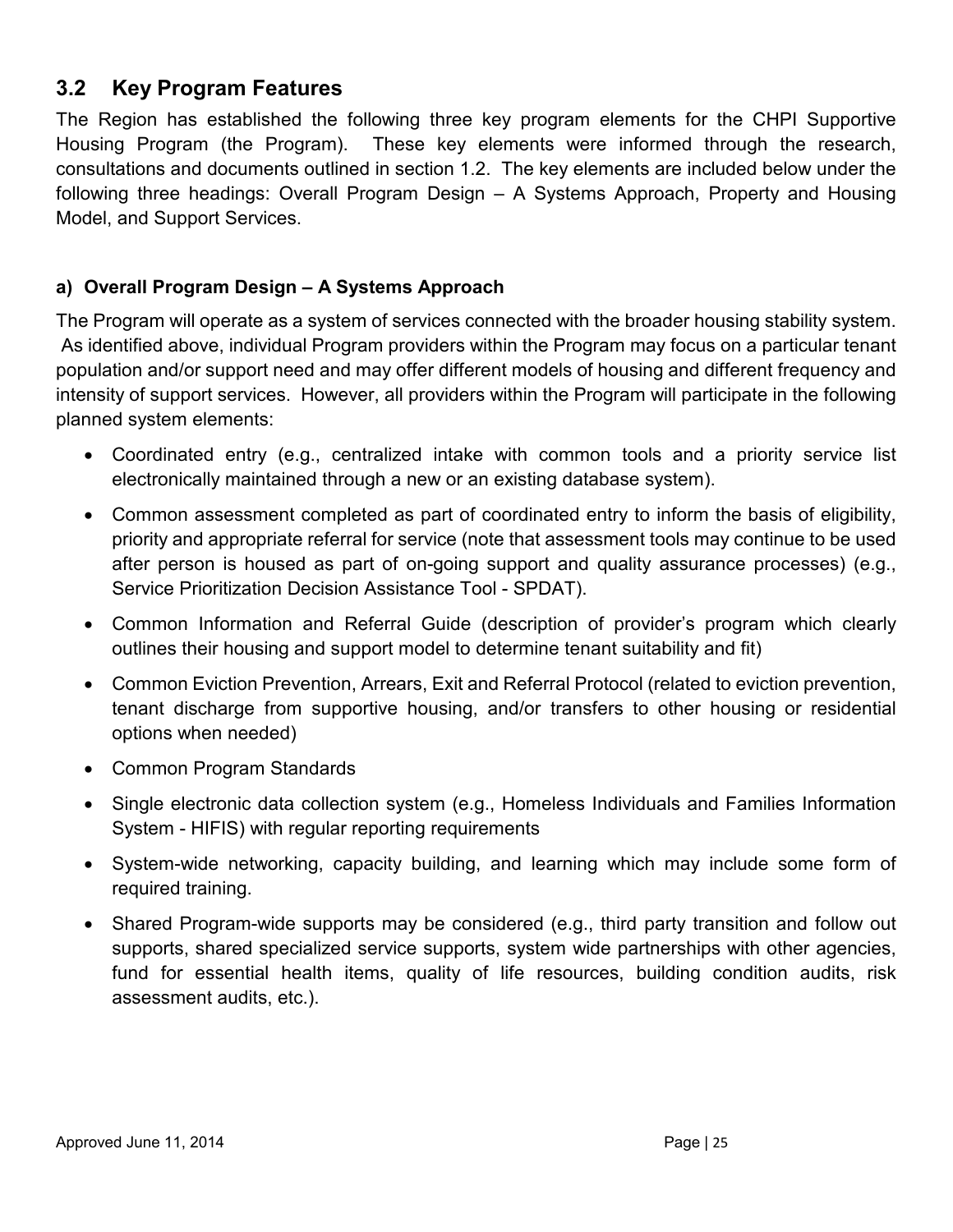#### **b) Property and Housing Model**

This section outlines the preferences and requirements for the elements that should be included in the physical set-up and amenities offered in the housing environment. There should be strong alignment between the housing structure and model and what population(s) providers seek to serve.

There is a preference in the Program for the following:

- Self-contained or shared self- contained units and/or private bedrooms.
- A geographic distribution of the supportive housing buildings across Waterloo Region to increase tenant choice
- Private or semi-private bathrooms.
- Accessibility features (e.g., minimal barriers for people with physical disabilities)
- Energy efficiency.
- Multiple common areas available in the home.
- Some level of tenant access to a kitchenette or kitchen.
- Private space for tenants to visit with service providers, friends, and family.
- Green space on the property.
- Sheltered outdoor space (e.g., beyond a front porch).
- Security and privacy features (e.g., staff name tags, cameras, secured entry)

There is a requirement in the Program for the following:

- Located near a Grand River Transit route and in close proximity to community service providers, recreational facilities, shopping and services. In the absence of these, the Program provider must have provisions to provide cost-efficient transportation.
- Consideration for privacy if offering semi-private bedrooms (e.g., larger size, privacy curtain, furniture set-up, etc.).
- Consideration for privacy and security features in shared bathrooms (e.g., locks or latches on doors, separated spaces, shower schedule, etc.)
- Locks on bedroom doors in private or semi-private bedrooms (where there are no required restrictions in doing so).
- Secured space to store valuables and belongings that is easily accessible to the tenant (e.g., safe, locker).
- Air conditioned common and sleeping spaces (either through a central system or window units).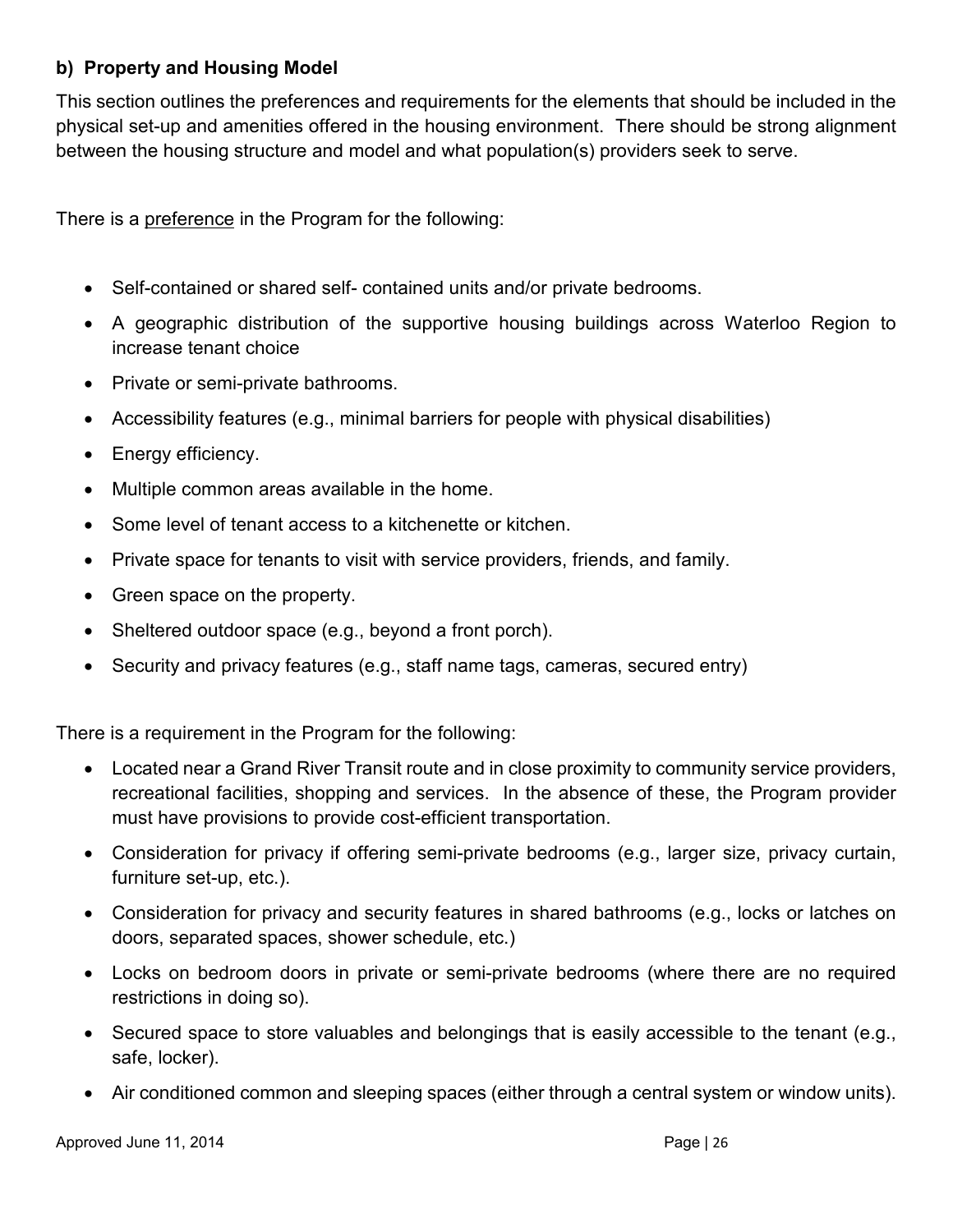- Access to a dedicated tenant telephone line.
- Access to a computer with the internet.
- Access to cable television (or other similar television services).

#### **c) Supportive Services**

An essential part of the Program is the supports offered to support tenants' housing stability and quality of life. Supports need to be provided within the context of the Principles and Outcomes identified in section 2.

As mentioned previously, individual supportive housing providers within the Program may focus on a particular tenant population and/or support need(s) and may offer different models of housing and different types and frequency of support services. Individual housing providers will ensure that the appropriate supports are provided for the population(s) they have selected to serve. Direct support workers should be trained to deliver services to the tenants they are supporting and will develop a deep understanding of each tenant's unique needs and ensure support is provided in a way that works best for the tenant.

Tenants have the right to choose the type and frequency of supports that work best for them. People will be offered housing options within the overall Program for which they are eligible (e.g., that match their age, gender, level of support needs), recognizing that for particular populations or support needs, options may be limited. Some individual Program providers may have particular requirements within their housing that tenants would be required to adhere to should they choose that housing option. However, beyond those tenancy requirements, tenants can choose whether to participate in particular activities or supports and have the ability to select the services they prefer.

The list of potential supports included below may be offered directly by the individual Program provider, through coordination or partnership with other community support service organizations, and/or accessing resources available in the community. The level of support offered in each of these areas will be dependent on the tenant's skills and capabilities which may change over time. Providers will ensure the level of support offered focusses on retaining and building the tenant's skill and capacities to support the greatest level of independence.

Potential supports to be offered (this list is not necessarily exhaustive):

- Access to community support services (e.g., referring, connecting, coordinating).
- Appointments (e.g., scheduling, coordinating, and/or accompaniment as needed).
- Medication (e.g., prompting, safekeeping, supervision, and/or managing as needed).
- Personal supports (e.g., providing or coordinating supports for shaving, bathing).
- Housekeeping and laundry (e.g., prompting, assisting, providing as needed)
- Meals and/or food security (e.g., assistance in accessing a community food bank,

Approved June 11, 2014 **Page | 27** Approved June 11, 2014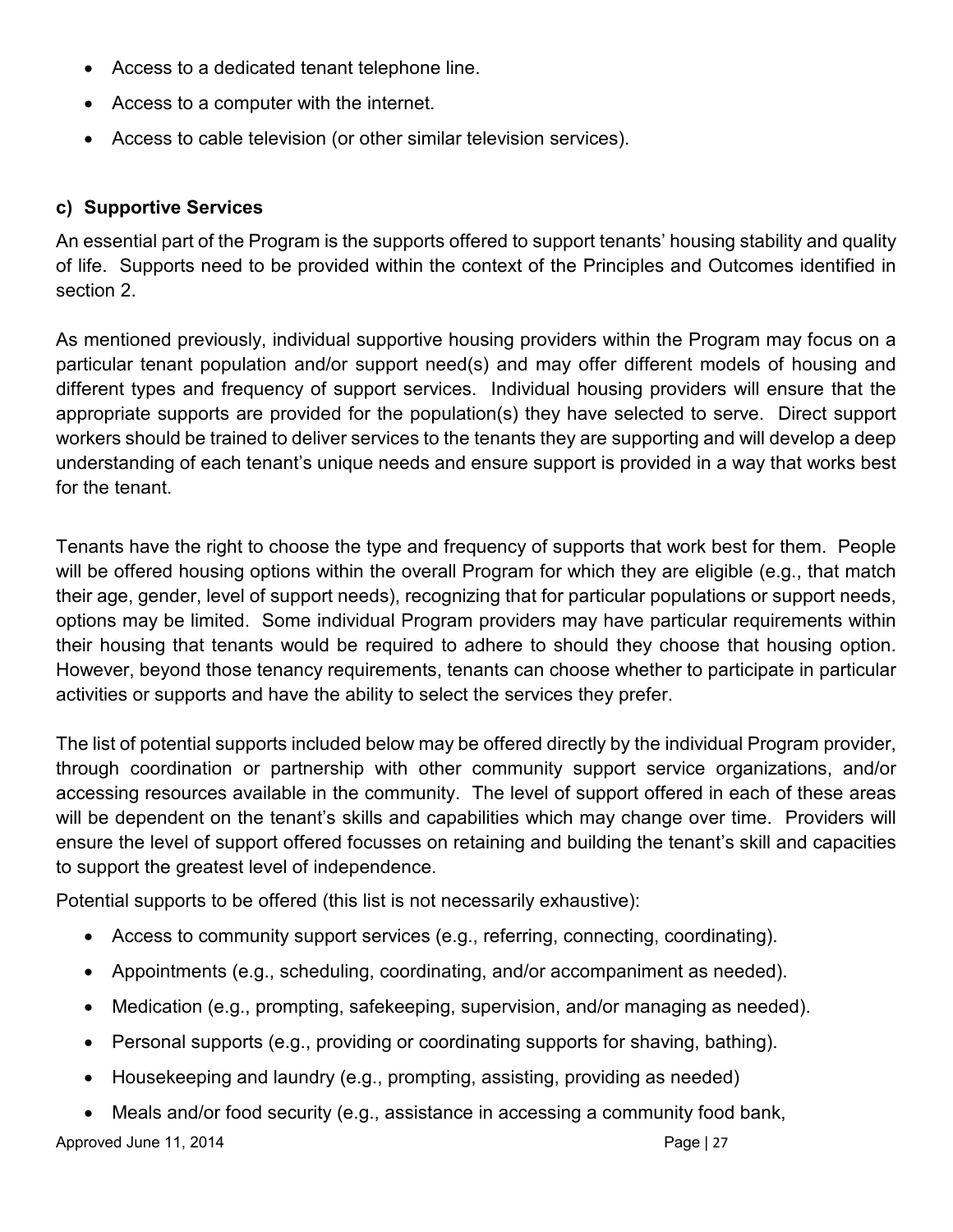providing an emergency food cupboard, supporting tenants to purchase food and

prepare meals, and/or prepare meals for tenants).

- Access to transportation (e.g., providing access to bikes, supporting tenants to access public transportation, and/or providing transportation).
- Assist tenants to build an informal support network (e.g., friends, family, other tenants, church, clubs).
- Tenant participation in both on-site and/or off-site social, recreational and/or skill building activities (e.g., community events, activities, classes).
- Tenant skill building and participation in pre-employment activities (e.g., assisting to access training, volunteering).
- Offering groups on-site or supporting access to off-site (e.g., trauma counselling, Alcoholics Anonymous(AA)/Narcotics Anonymous(NA), peer support).
- Provide tools and resources to prevent eviction (e.g., flex fund, small loans). In times of conflict with landlord, ensure a separate staff to provide support to the tenant.
- Financial inclusion (e.g., opening a bank account, filing taxes).
- Communication (e.g., returning messages, organizing mail).
- <span id="page-27-0"></span>• Tenant engagement within their housing (e.g., suggestion box, tenant meetings, tenant association, volunteering).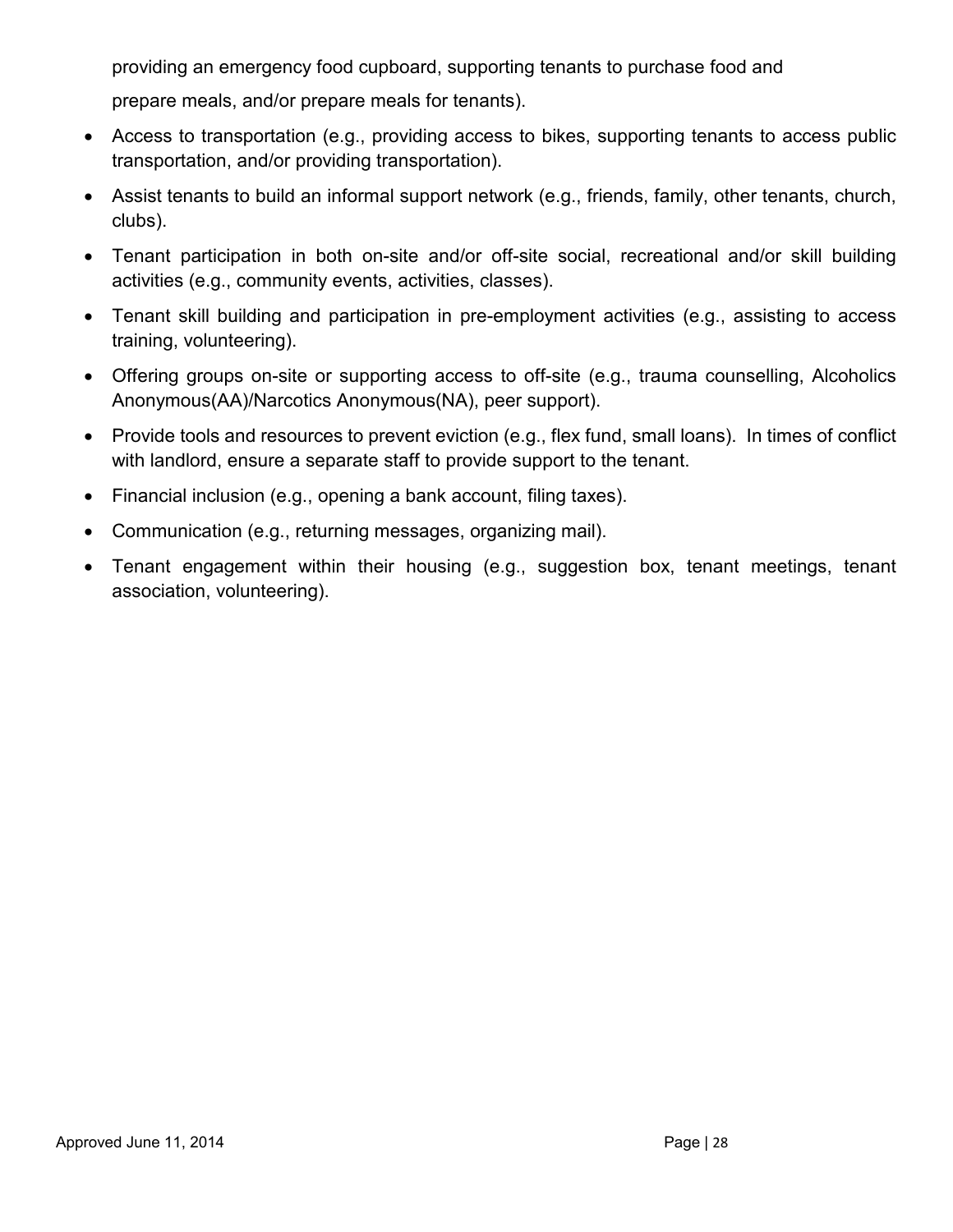## Tenancy Approach

This section identifies issues of tenancy as it relates to the Residential Tenancies Act, role of transitional housing and rent payments as well as the Program stance related to smoking and pets.

### **a) Residential Tenancies Act (2006) Implications**

All housing within the Program is permanent housing under the Residential Tenancies Act, 2007 (RTA). Some individual Program providers may be part of other programs, such as Community Housing, with their own specific requirements or policies. Further information about Community Housing can be found at <https://www.regionofwaterloo.ca/en/living-here/find-affordable-housing.aspx>. Some individual Program providers may be identified as Care Homes under the Residential Tenancies Act, 2006 (RTA) and other individual Program providers may fall under a different section under the RTA.

It is recognized that both tenants and landlords have rights and responsibilities as it relates to rental housing as outlined in the RTA. As the purpose of the Program is to end homelessness and promote housing stability, preventing evictions and retaining tenancies is an essential component of the Program. Given tenants in the Program have support needs, a variety of supports and measures must be in place to prevent evictions. Evictions are possible within the Program, but may only be employed as a last resort. In addition to requirements outlined in the RTA, the Program will have additional expectations (identified through the Program Standards) related to supporting tenants and communicating with other service providers in the event of an eviction.

Further information about the RTA and the Care Home designation can be found:

- Landlord and Tenant Board website at <http://www.ltb.gov.on.ca/en/> or
- Residential Tenancies Act [http://www.e-laws.gov.on.ca/html/statutes/english/elaws\\_statutes\\_06r17\\_e.htm](http://www.e-laws.gov.on.ca/html/statutes/english/elaws_statutes_06r17_e.htm) or
- CLEO [http://www.cleo.on.ca/en/publications/carehome.](http://www.cleo.on.ca/en/publications/carehome)
- CLEO [http://www.cleo.on.ca/en/publications/fightev.](http://www.cleo.on.ca/en/publications/fightev)

### **b) Clarifying Role of Transitional Housing**

Housing within the Program is not time-limited and is not intended for respite. While some individual Program providers may provide supports that are transitional in nature and intended to help people move to more independent housing situations, there are no time-limits identified in the Program and tenants can remain in the housing for as long as needed or desired.

Tenants should be encouraged and supported to move to more appropriate housing when their housing and/or support needs significantly change. In homes identified as a Care Home, where the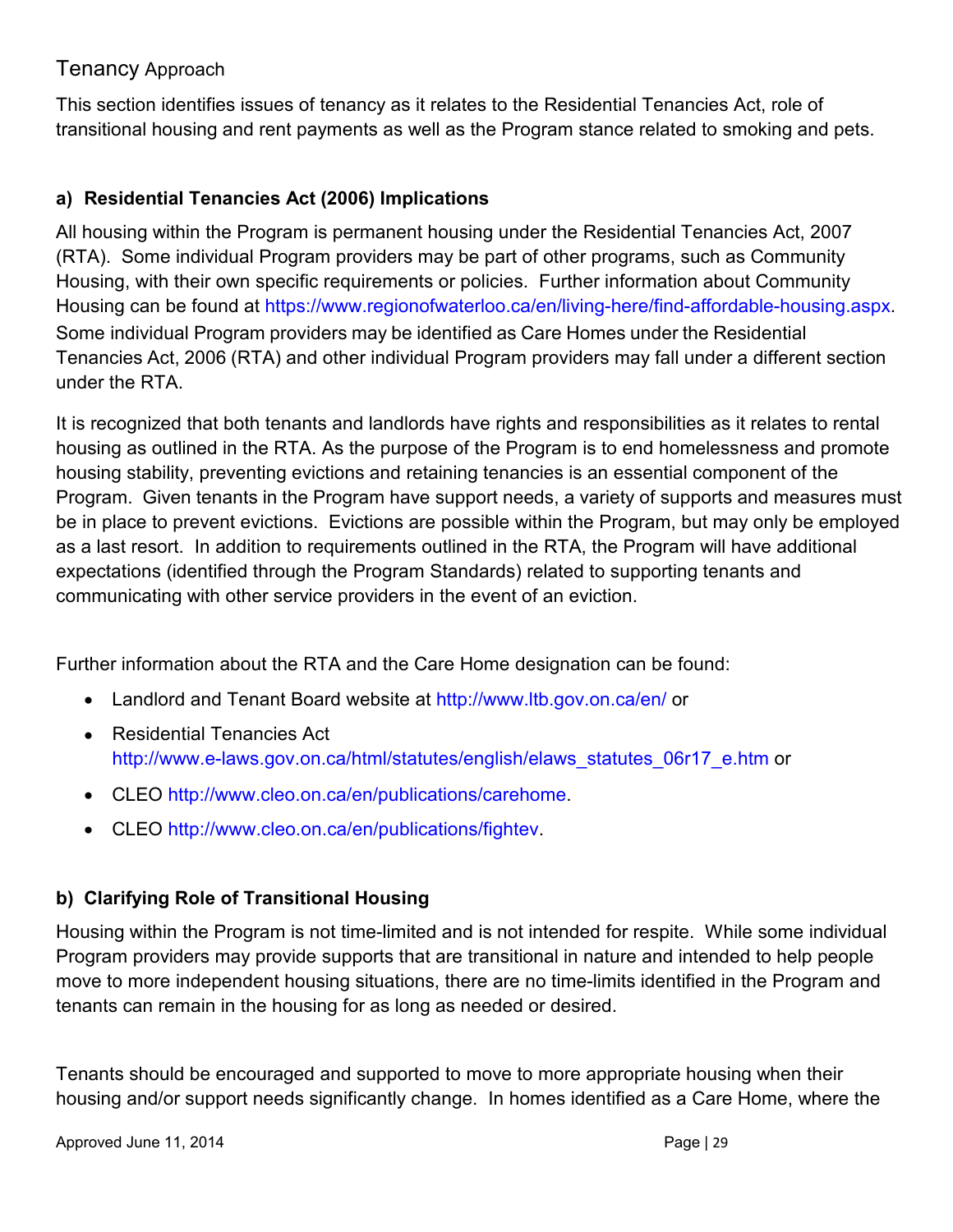supports are no longer suitable to a tenant's support needs, individual Program provider will have to follow the RTA - Care Home eviction process and assist with securing another housing arrangement that is appropriate for the type and frequency of support needed by the tenant. In housing that is not identified as a Care Home, tenants can and should be encouraged and supported to move to more appropriate housing when their support needs are no longer suitable for the program; however, if the tenant desires to remain in their housing, they have the legal right to do so.

#### **c) Rent Payments**

The Program is rent-based (rather than room and board). Tenants who are in receipt of OW or ODSP will be supported to move from "Board and Lodging Rates" or "Room and Board Rates" to receive their regular Basic Allowance and Shelter Allowance. Where there are not other rent level requirements in place (i.e., Community Housing), rents will align with the maximum shelter portion of ODSP. Wherever possible, direct rent deposits from the funding source or through a bank account should be arranged. In situations where food is provided or purchased as a group, individual Program providers may charge a "food contribution amount" (separate from the rent). Where eligible, tenants will continue to receive Special Diet Allowance under OW/ODSP. Tenants in the Program will not be charged for support services.

Tenants will no longer receive Personal Needs Benefit/Allowance (PNB/A). Tenants retain the remainder of the income for their own personal use (e.g., personal care items, clothes, bus tickets/passes, activities), which will vary depending on their income source. During the two year implementation period, the Program will retain a small fund for which tenants (with limited income remaining after rent/food have been paid) can apply, to support access to essential health items that are not otherwise covered/provided while alternative resources are identified.

### **d) Smoking**

It is currently at the discretion of the individual Program providers who offer self-contained units to determine if their building will be "non-smoking" or will allow smoking in the unit/building. The Smoke Free Ontario Act dictates rules regarding smoking, including those for multi-unit residences (e.g., smoking prohibited in common areas) and residential care facilities (e.g., smoking prohibited inside – smoking shelters must be nine meters from building). For further information, refer to [http://www.mhp.gov.on.ca/en/smoke-free/legislation/default.asp.](http://www.mhp.gov.on.ca/en/smoke-free/legislation/default.asp)

#### **e) Pets**

The Program as a whole does not have a stance on pets. Please refer to the RTA for information on landlord and tenant rights and responsibilities related to pets. Individual Program providers may have a "house" pet or offer pet therapy as a form of support, keeping in mind any risks or concerns of tenants.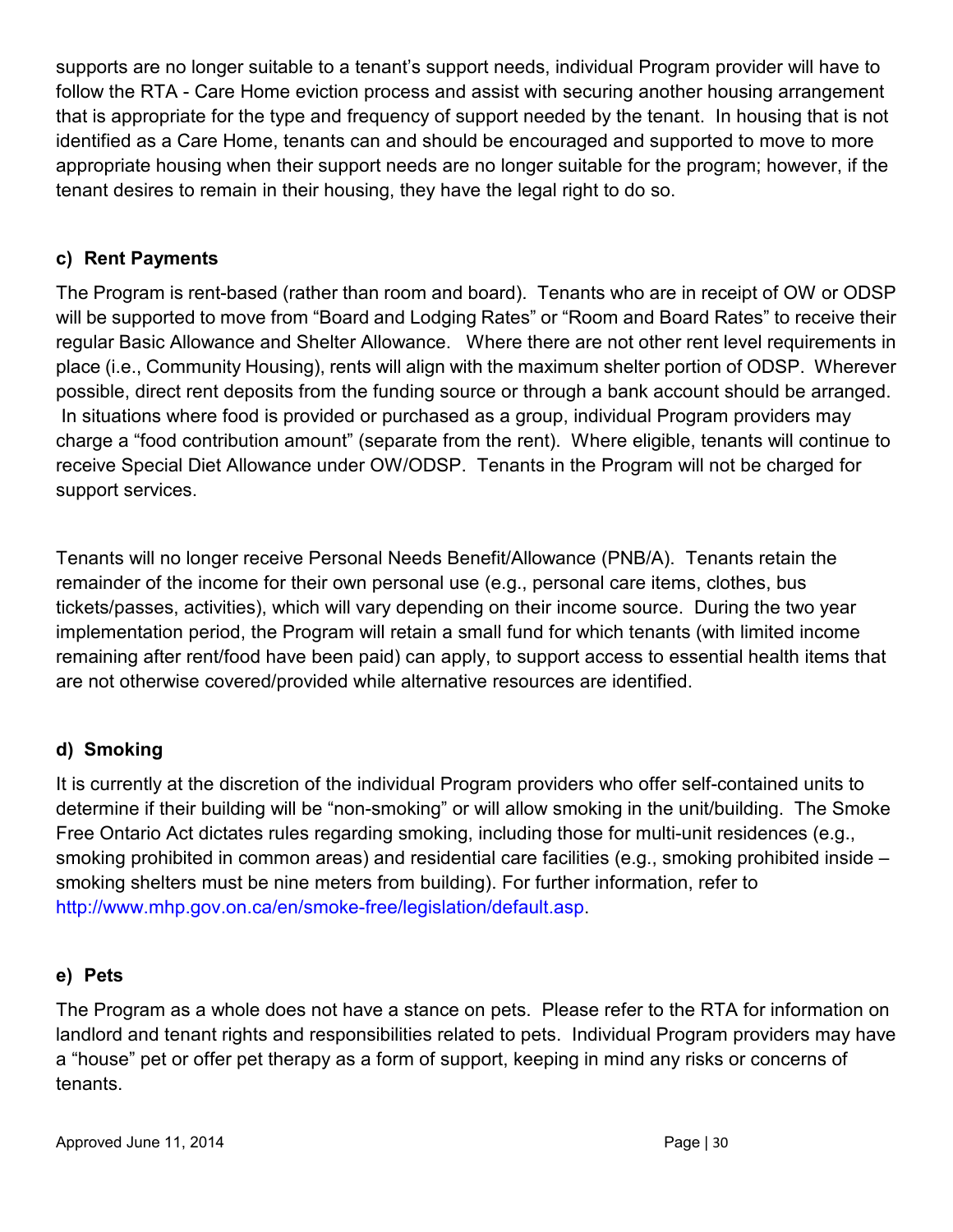# <span id="page-30-0"></span>**3.3 Program Funding Approach**

The following funding approach will be piloted over the implementation period 2016 to 2018. Funding will be provided as a grant distributed on a monthly basis and negotiated on an annual basis through a supportive housing provider submitted budget template (which will show expenses and revenues associated with both the physical housing property and the support services).

Allowable expenses are designed to fund services that directly support the tenants. For the physical property side of the budget, each supportive housing provider budget will be considered individually depending on the housing model, other funding sources, and overall budget. Allowable expenses may include rent subsidies where the ODSP shelter rate is not affordable (e.g., the different between OW shelter rate and ODSP shelter rate for tenants on OW – see section 3.3 for further information on tenant contributions) and/or the regular annual operational expenses of maintaining units, the building, grounds, etc. The following capital expenditures are not available to be funded under CHPI:

- New construction and/or conversion of buildings
- Major repairs and renovations
- Retrofits
- Buying land
- Purchasing buildings

All individual Program providers must consistently demonstrate a low vacancy rate or grant funding levels may be renegotiated. Program providers will be required to submit written requests and receive approval for any significant changes within their budgets during the year. If a provider is overpaid for the previous year based on their audited financial statements, their current year budget may be adjusted to reflect the difference (over expenditures will not be reimbursed).

The pilot will be analyzed through provider feedback and a review of the submission of annual budget requests and annual audited program financials to determine the funding approach beyond 2018.

# <span id="page-30-1"></span>**3.4 Agreement**

Program providers who participate in the CHPI Supportive Housing Program must sign a service agreement with the Region. Service agreements are issued annually based on an April 1 – March 31 fiscal year. Each year, Program providers must submit required materials and be in compliance with quality assurance processes to be eligible for an annual service agreement. Required materials may include, but are not limited to the following:

- Program description (template)
- Program budget (template)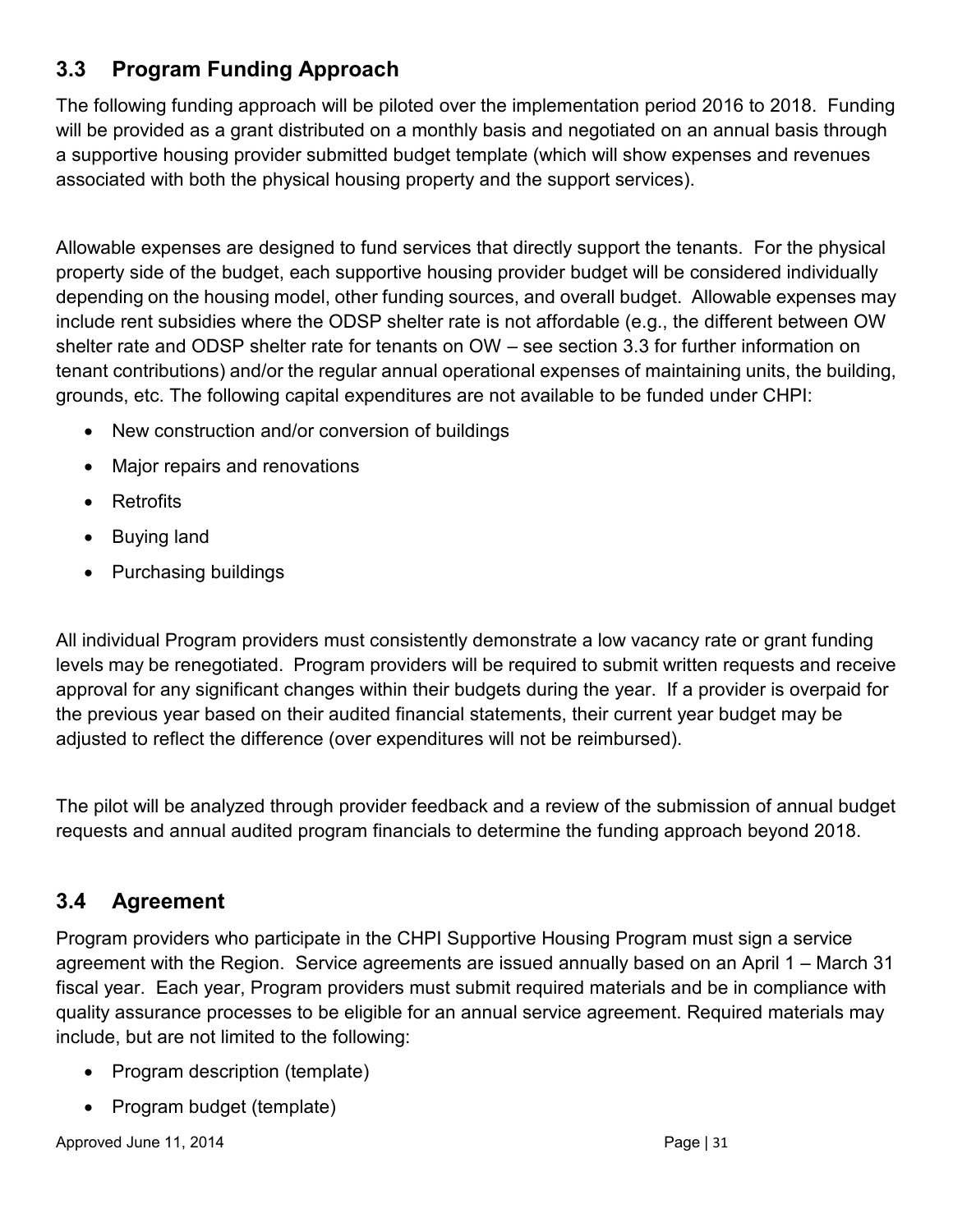- Public Health inspection (both residential and food safety as required)
- Municipal Fire inspection (as required)
- Insurance Certificate (e.g., Business Insurance, Vehicle Insurance as required)
- Business license
- Any relevant provincial or municipal licensing requirement (e.g., City of Kitchener-Boarding home license, Provincial-Retirement Home License)
- Audited annual program financials
- Articles of incorporation (if any changes)
- A copy of the municipal zoning (if any changes)
- Copy of the mortgage lender agreement or copy of the Deed or Rental/Lease Agreement (if any changes)
- Building Condition Audits (to include roof and chimney inspection and heating and cooling system inspection – frequency to be determined)
- Proof of the housing providers ability to cover costs associated with repairs and operations for at least 3 months

## <span id="page-31-0"></span>**3.5 Quality Assurance/Program Standards**

New processes to ensure quality services for tenants will be developed and implemented by 2018 (see section 4). The CHPI Supportive Housing Program Standards (Program Standards) will be drafted over the summer of 2014 with input from the current CHPI funded supportive housing providers to form the foundation for the new quality assurance processes and expectations.

The Program Standards will reflect requirements through CHPI and will employ best practices wherever possible (e.g., dimension of quality as identified through Corporation of Supportive Housing). Processes used to monitor the Program Standards and evaluate for quality assurance may include newly developed tools and processes or ones borrowed or adapted from those already existing (e.g., Raising the Bar, Housing Matrix, and previous Domiciliary Hostel Standards). Program-wide protocols will also be developed as part of the Program Standards in consultation with Program providers. The Program Standards will be presented to Region Council in the fall of 2014 for approval. Individual Program providers are expected to be in compliance with Program Standards over 2016-2018.

It should be noted that the Program Standards approved by Council in 2014 will describe the quality assurance process as they are currently understood and planned. The Program Standards will be further revised as a part of the implementation period 2016 to 2018 (see section 4) with opportunity to gather feedback from the broader community.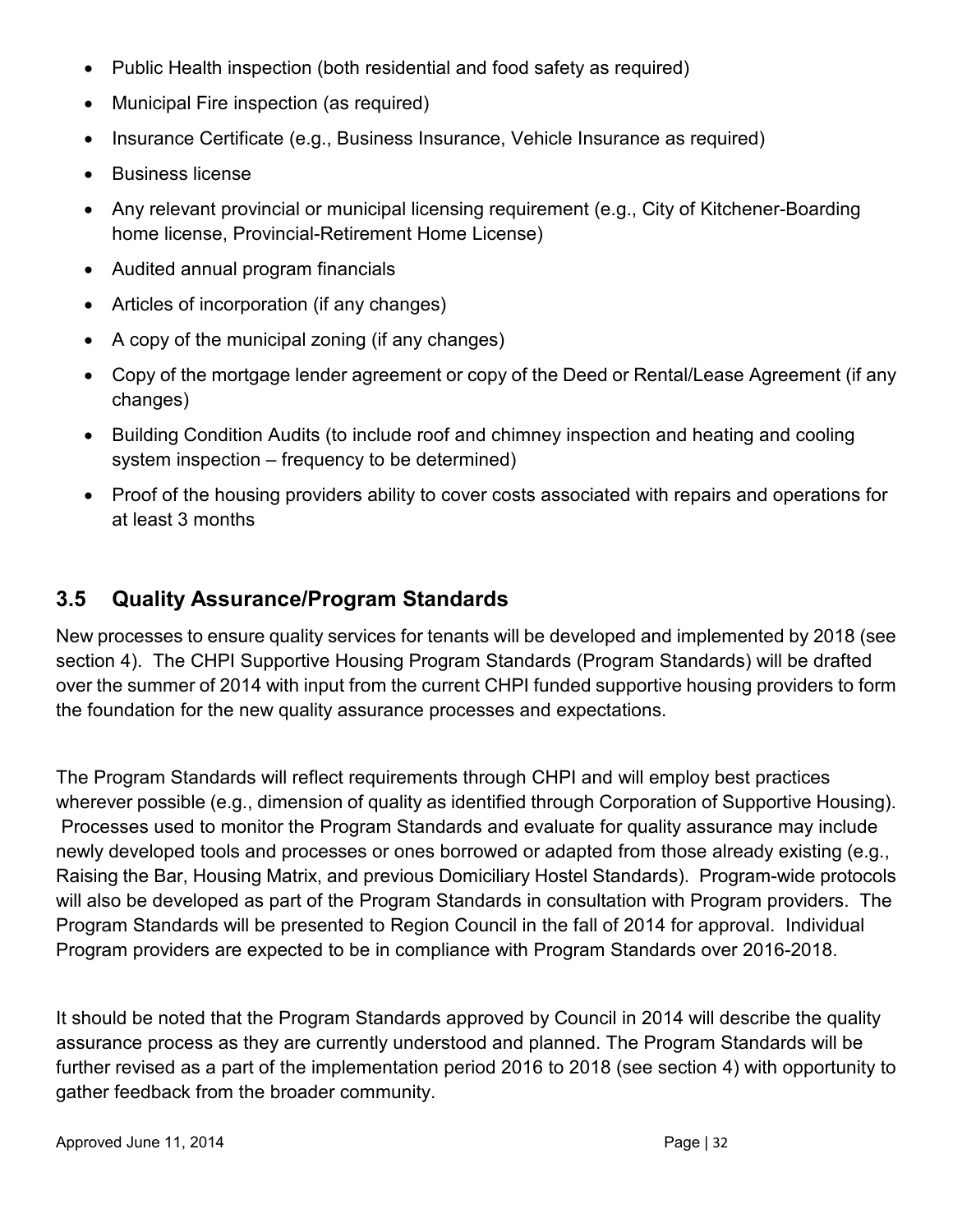## <span id="page-32-0"></span>**3.6 Reporting**

Program data will be collected through the Homeless Individuals and Families Information System (HIFIS) and will be exported to the Region monthly as outlined in the Data Sharing Protocol. Program providers will be expected to meet all annual data submission requirements (including qualitative data) and participate on the HIFIS working group as outlined in the Data Sharing Protocol. The Region may require the collection of additional data from time to time. Financial reporting will be obtained through submission of an annual audited program statement. Further report requirements will be outlined in the service agreement and Program Standards (e.g., serious occurrence, policies, eviction prevention, and quality of life activities).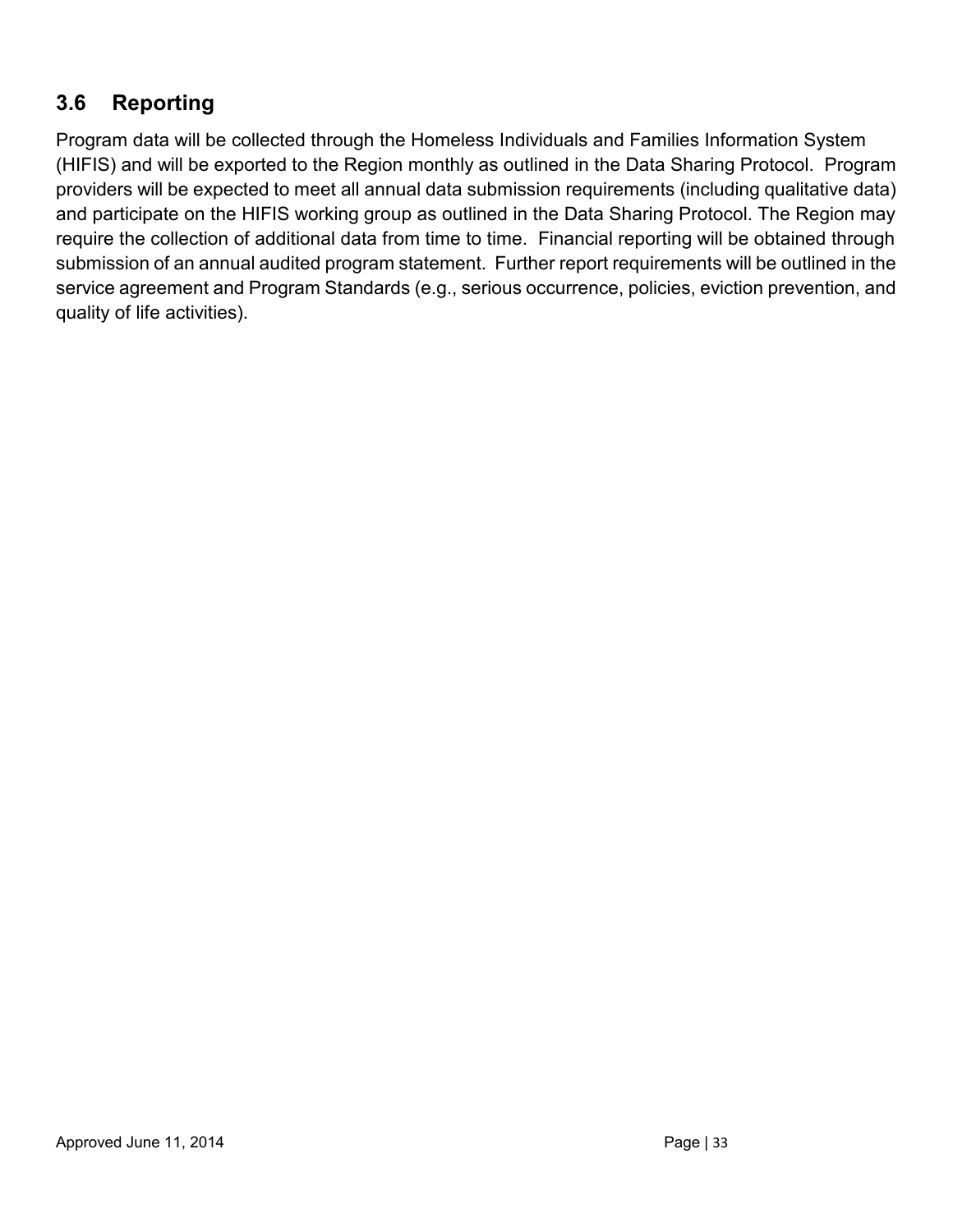## <span id="page-33-0"></span>**4.0 IMPLEMENTATION**

The Framework represents a significant shift in thinking and doing related to Region funded supportive housing in comparison to the former CHPP and DH. This section outlines roles and responsibilities in implementing the Program and a summary of the anticipated activities and associated timeframes for implementation over 2016-2018.

## <span id="page-33-1"></span>**4.1 Roles and Responsibilities**

Roles related to CHPI and the Housing with Related Supports category are held at the Provincial, Service Manager (Region), and Program provider level as summarized in the following chart.

| <b>Province</b>                                                                                                                                                             | <b>Region</b>                                                                                                                                                                                                               | <b>Program Provider</b>                                                                                                                    |
|-----------------------------------------------------------------------------------------------------------------------------------------------------------------------------|-----------------------------------------------------------------------------------------------------------------------------------------------------------------------------------------------------------------------------|--------------------------------------------------------------------------------------------------------------------------------------------|
| <b>Establishing CHPI</b><br><b>Program Guidelines</b>                                                                                                                       | Engage in planning activities<br>related to developing local<br>programs aligned with the<br><b>CHPI Guidelines. Develop</b><br><b>Supportive Housing Program</b><br>Framework for redesigned<br>supportive housing program | Participate in the<br>development of the<br>redesigned supportive<br>housing program and<br><b>Supportive Housing</b><br>Program Framework |
| Administering funding for<br><b>CHPI with Service</b><br><b>Managers</b>                                                                                                    | <b>Administering local CHPI</b><br>funding (planning, resource<br>allocation, accountability,<br>quality assurance)                                                                                                         | Applying for CHPI funding,<br>entering into a service<br>agreement with the Region,<br>and delivering the Program                          |
| Enter into a Service<br>Agreement with 47<br>Service Managers                                                                                                               | Creating, entering into, and<br>monitoring Service<br><b>Agreements with Program</b><br>providers                                                                                                                           | as per the service<br>agreement                                                                                                            |
| <b>Establishing the Housing</b><br>with Related Supports<br><b>Standards Framework</b>                                                                                      | Develop local Program<br><b>Standards</b>                                                                                                                                                                                   | Participate in the<br>development and<br>implementation of local<br>Program Standards                                                      |
| <b>Ensuring Service</b><br>Managers are in<br>compliance with the<br>Service Agreement and<br><b>Program Guidelines</b><br>including outcomes and<br>performance indicators | Collect CHPI financial and<br>program data and report to<br>MMAH on performance<br>indicators for the services<br>provided                                                                                                  | Providing the Region with<br>financial and program data<br>for the services provided                                                       |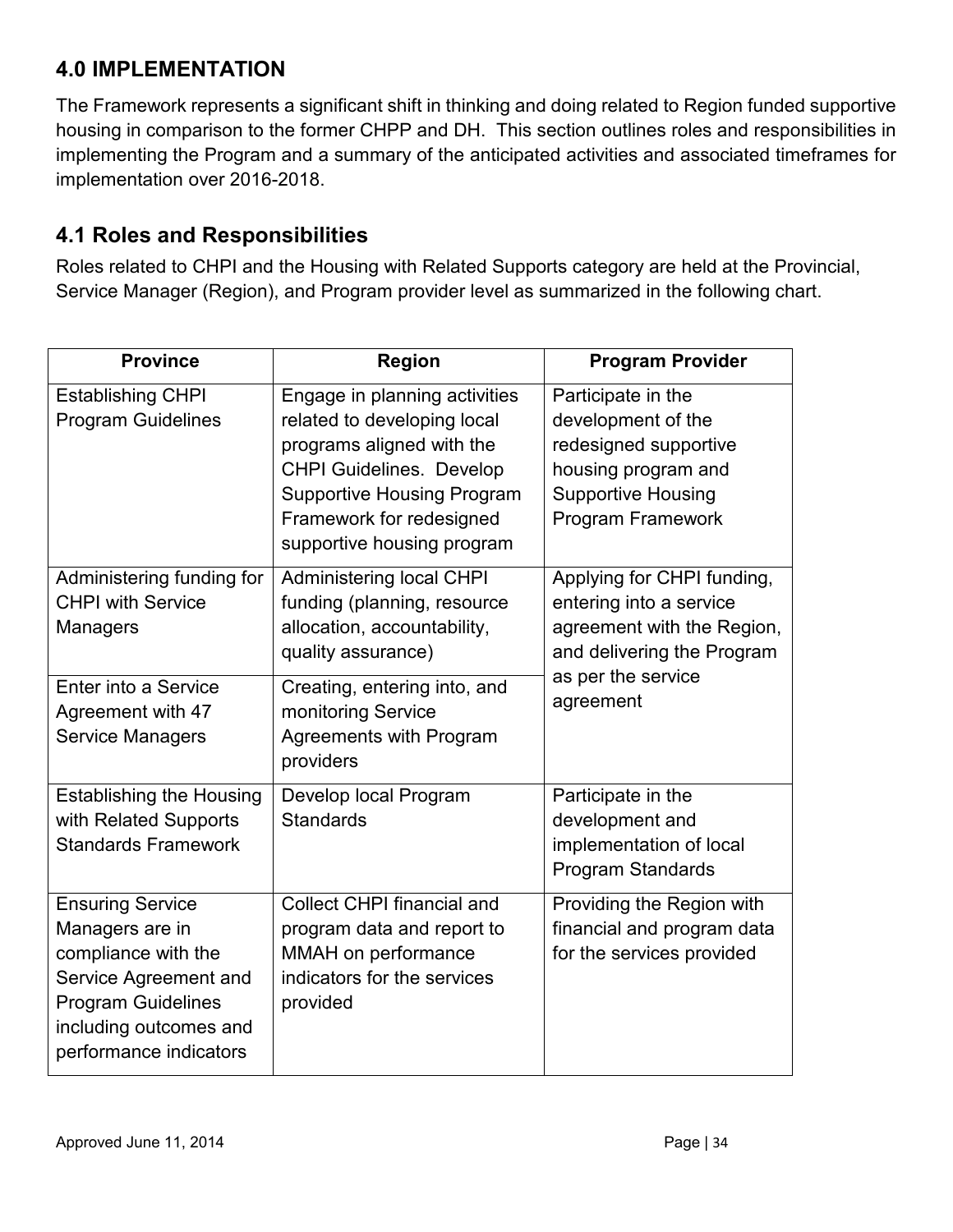# <span id="page-34-0"></span>**4.2 Activities and Timeframe**

Recognizing that change takes time, there will be a two year period (2016-2018) in which individual Program providers will participate in the implementation of the Framework and come into compliance with the Program Standards. New program elements such as coordinated entry, common assessment tool, HIFIS, and quality assurance processes will be implemented in consultation with Program providers. The following chart summarizes the anticipated activities towards the implementation of the Program:

| <b>Pre-Implementation</b>                   | <b>Pre-Implementation</b>                  | Implementation                                  | Implementation                             |
|---------------------------------------------|--------------------------------------------|-------------------------------------------------|--------------------------------------------|
| 2014/2015                                   | 2015/2016                                  | 2016/2017                                       | 2017/2018                                  |
| Stakeholder                                 | Annual service                             | <b>New Supportive</b>                           | Annual service                             |
| consultations on Draft<br>Program Framework | agreements for<br>continuing operators     | <b>Housing Program</b><br>begins - annual       | agreement                                  |
| (March to June 2014)                        | with existing DH                           | service agreements                              | (April 1, 2017)                            |
|                                             | Standards (2009)                           | (April 1, 2016)                                 |                                            |
|                                             | (April 1, 2015)                            |                                                 | Continue to support                        |
| Program Framework<br>approved               |                                            | Continue to support                             | tenant transition plans                    |
|                                             | Continue to support                        | tenant transition plans                         | (on-going)                                 |
| (June 2014)                                 | tenant transition plans                    | (on-going)                                      |                                            |
|                                             | (on-going)                                 |                                                 | Pilot coordinated                          |
| Program Standards<br>Consultation           |                                            | <b>Providers using HIFIS</b>                    | entry, assessment<br>and priority list     |
|                                             | <b>Current providers</b>                   | begin monthly exports                           |                                            |
| (June - Aug 2014)                           | continue to pilot HIFIS                    | and incorporate the<br><b>Common Assessment</b> | (April 1, 2017 – Dec)                      |
|                                             | and the Common                             | Tool (others are                                |                                            |
| <b>Program Standards</b>                    | <b>Assessment Tool</b>                     | trained and begin                               | Program Standards                          |
| for April 2016                              |                                            | using)                                          | planning                                   |
| (Sept 2014)                                 | <b>Request for Proposals</b>               |                                                 | (Sept – Dec 2017)                          |
|                                             | (April 2015) with<br>proponents of the RFP | Program Standards                               |                                            |
| Prequalification (PQ)                       | informed of results                        | planning                                        | Provider submit                            |
| (Nov 2014) with                             | (Fall 2015)                                | $(April - Sept 2016)$                           | service agreement<br>materials for 2018/19 |
| proponents of PQ<br>informed of results     |                                            | and Pilot (Oct - Dec<br>2016)                   | (Jan/Feb 2018)                             |
|                                             | Service agreements                         |                                                 |                                            |
| (Feb 2015)                                  | signed with providers                      |                                                 |                                            |
|                                             | under the new                              | Planning for<br>coordinated entry,              |                                            |
| Begin to support<br>tenant transition plans | program and former<br>CHPP and DH          | assessment and                                  |                                            |
|                                             |                                            | prioritized list                                |                                            |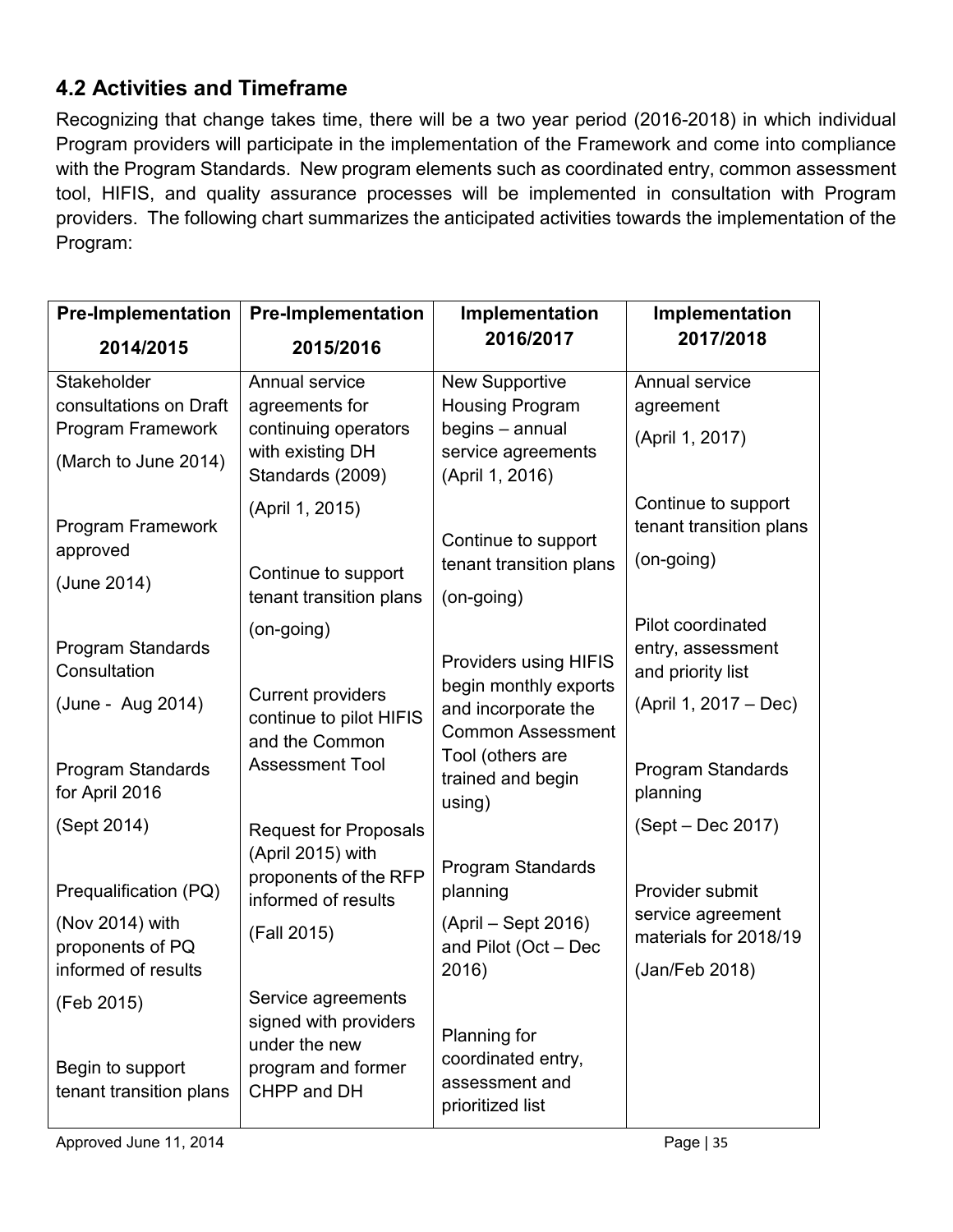| <b>Pre-Implementation</b> | <b>Pre-Implementation</b> | Implementation                                                                   | Implementation |
|---------------------------|---------------------------|----------------------------------------------------------------------------------|----------------|
| 2014/2015                 | 2015/2016                 | 2016/2017                                                                        | 2017/2018      |
| as needed                 | officially end            | (2016/2017)                                                                      |                |
|                           | (March 31, 2016)          |                                                                                  |                |
|                           |                           | Providers submit<br>service agreement<br>materials for 2017/18<br>(Jan/Feb 2017) |                |

The Framework describes a significant shift for the CHPI Supportive Housing Program and as such there may be current CHPI funded supportive housing providers through the former CHPP or DH that choose to not participate in the redesigned supportive housing program or are not successful in the Prequalification (PQ) and Request for Proposals (RFP). It is anticipated that should this occur that there would be four periods of transitions including but not limited to the following:

- 1. The operator chooses to not apply to the Prequalification (PQ) (tenant transition support would begin once known - January 2015)
- 2. The operator's proposal under the PQ is unsuccessful (tenant transition support would begin in March 2015)
- 3. The operator chooses to not apply to the Request for Proposals (RFP) (tenant transition support would begin once known – June 2015)
- 4. The operator's proposal under the RFP is unsuccessful (tenant transition support would begin in fall 2015).

If a supportive housing provider currently in receipt of CHPI funding through the former CHPP or DH is not successful for the redesigned supportive housing program, there would be an immediate hold on new intakes that the Region will subsidize and they would continue under their current annual contract until March 31. Tenant transition planning would begin during the months identified above. The Region is committed to supporting existing subsidized tenants to transition to new housing arrangements (where needed and/or interested) based on an individualized transition plan. For more information about tenant transition plans or the PQ/RFP process please refer to the [CHPI Supportive Housing](http://www.mah.gov.on.ca/AssetFactory.aspx?did=15972) [Redesign General Question and Answer.](http://www.mah.gov.on.ca/AssetFactory.aspx?did=15972) 

A review of the CHPI Supportive Housing Program is planned for 2018/2019.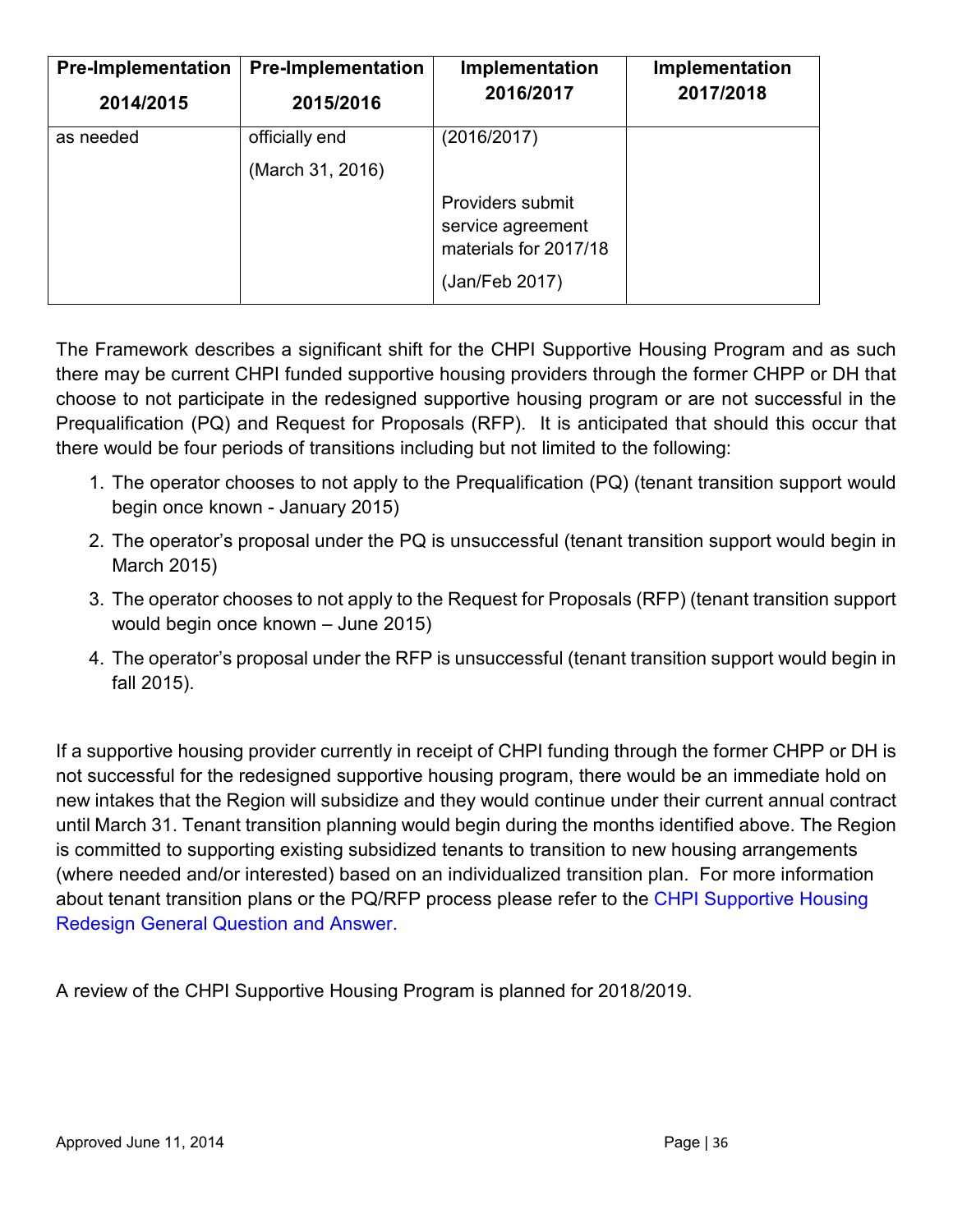## <span id="page-36-0"></span>**GLOSSARY**

**"Acuity"** is a term that is used in the SPDAT assessment depth of vulnerability related to housing stability. A person's acuity is assessed and helps inform their priority for service.

**"Common Assessment"** refers to a standardized support assessment that all tenants would participate in at intake and maybe as a part of on-going service and/or support planning.

**"Harm reduction"** refers to a range of policies and interventions designed to reduce the harmful consequences associated with various activities. Examples of harm reduction include wearing a seatbelt or bike helmet, needle exchange, managed alcohol programs, etc. A harm reduction philosophy to service means acknowledging where the person is at by providing access to information, support, options, or resources that will support the person's health and safety (as well as the safety of those around them) despite their activities.

**"Homelessness Individuals and Families Information System (HIFIS)"** is a comprehensive electronic database management system that helps service providers with their day-to-day operations and supports data sharing to increase understanding of homelessness while ensuring information security and privacy.

**"Housing First"** approach in supportive housing programs is a philosophy built on the belief that everyone experiencing homelessness is "housing ready". People do not need to follow a continuum of housing programs before they are able to access supportive housing (e.g., emergency shelter, transitional housing or time-limited residences). Housing is not a "reward" for programmatic success or adherence to treatment goals, it is a right!

**"Housing Stability"** refers to *ideal living circumstances* where people with a fixed address are able to retain adequate housing over the long term. To have housing stability, people must have three key resources:

- Adequate housing provides security of tenure and is desirable, affordable, self, adequately maintained, accessible and a suitable size.
- Adequate income provides enough financial resources to meet and sustain minimum standards for housing (rent or mortgage expenses and utilities) and other basic needs (e.g., food, clothing, child care, transportation, personal hygiene, health/medical expenses, recreation, communication, and education).
- Adequate support (informal and/or formal) provides enough personal support for living as independently and connecting with others as desired.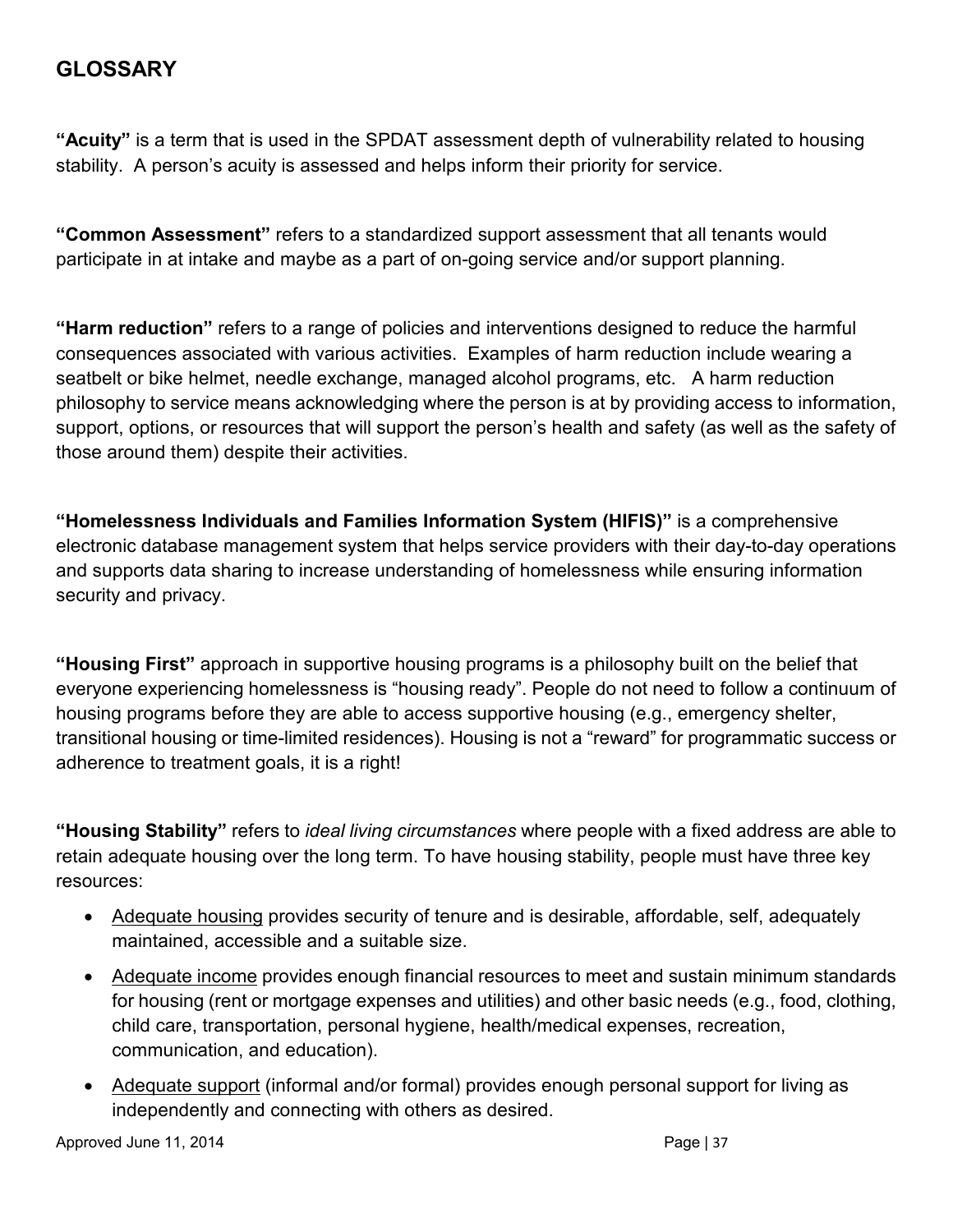**"Housing Stability System"** refers to a service system as "an inter-organizational network involved in administering and delivering a set of integrated supports and services that meets the defined needs of people"<sup>[6](#page-37-0)</sup>. The defined need in this case is housing stability. The housing stability system is defined locally as those programs where 50% or more of their activities are dedicated to helping people find, establish, or retain housing. Housing Stability programs have been categorized into one of the following five program areas:

- 1. Emergency Shelter
- 2. Street Outreach
- 3. Housing Retention and Re-housing
- 4. Time-Limited Residence
- 5. Affordable Housing and Supportive Housing

There are just over 100 housing stability programs in Waterloo Region of which Affordable Housing and Supportive Housing programs comprise approximately one-third.

**"Multiple barriers to housing stability"** refers situations where people may be facing multiple barriers to their housing stability (i.e., housing, income, and support) which impact their ability to retain housing. For example: poor rental history, history of arrears, mental health issues, substance use, physical disabilities, cognitive/developmental disabilities, under/lack of employment, financial insecurity, etc.

**"Program"** refers to the Community Homelessness Prevention Initiative (CHPI) Supportive Housing Program as defined in the Region of Waterloo CHPI Supportive Housing Program Framework.

**"Program provider"** refers to the individual supportive housing providers funded under Agreement with the Region through CHPI under the CHPI Supportive Housing Program Framework beginning April 1, 2016.

**"Program Standards"** refers to the CHPI Supportive Housing Program Standards that will form part of the CHPI Supportive Housing Program Agreement and with which all individual Program providers must be in compliance.

<span id="page-37-0"></span> $6$  Ministry of Community and Social Services (2001). Roles and responsibilities  $-$  2001: the provincial municipal relationship in human services. Toronto: Queen's Printer for Ontario.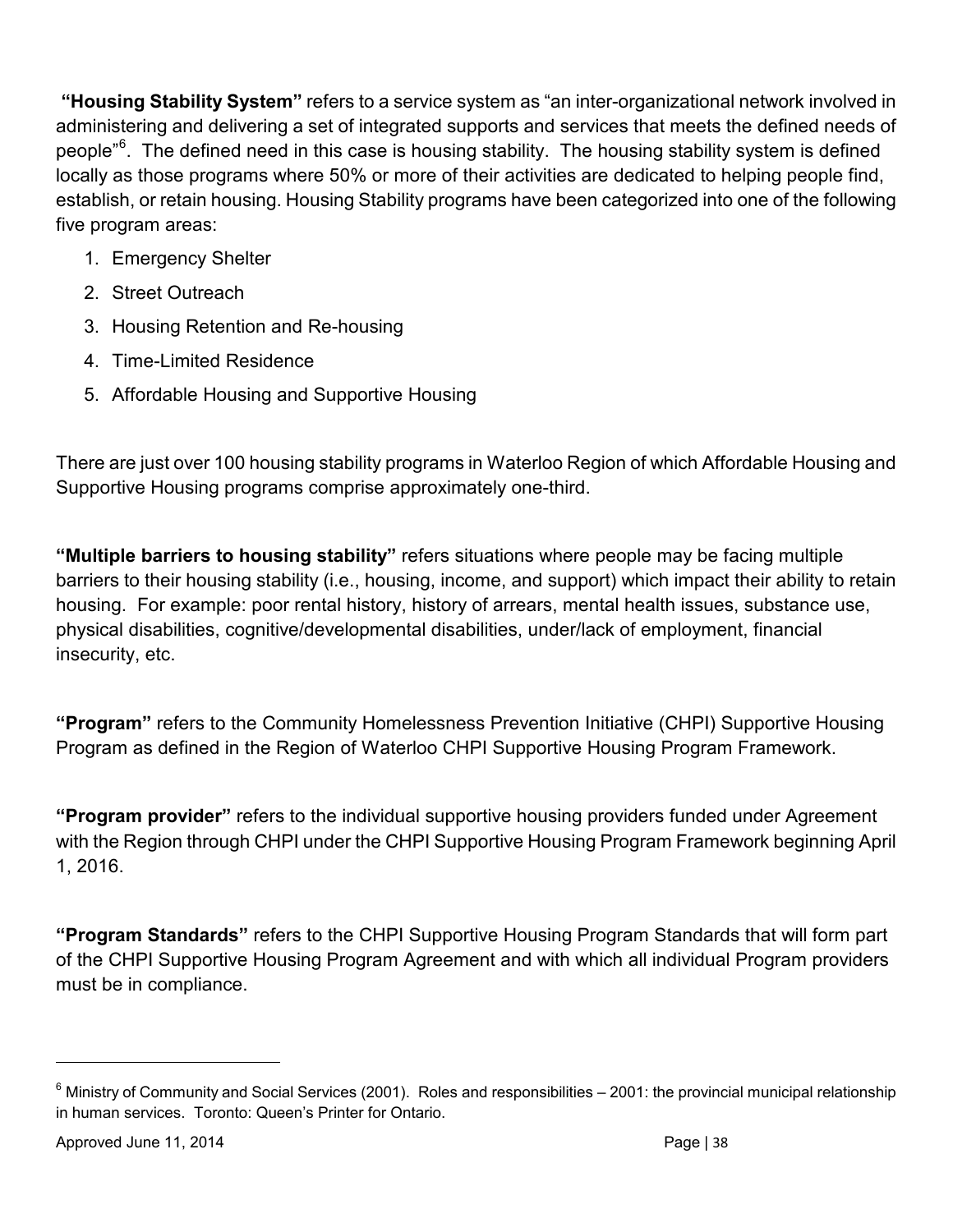<span id="page-38-0"></span>**A "recovery informed approach"** empowers tenants to be active participants in their support planning and ensures the opportunity to make individual choices. For more information please [see: http://ontario.cmha.ca/mental-health/mental-health-conditions/recov](http://ontario.cmha.ca/mental-health/mental-health-conditions/recovery/)ery/

**"RTA" The Residential Tenancy Act** came into effect on January 31, 2007. This provincial Act sets out the rights and responsibilities of landlords and tenants who rent residential properties. Landlords and tenants of most rental units are covered by most of the rules in the Act. A rental unit can be an apartment, a house, or a room in a rooming or boarding house. The Act also applies to care homes, retirement homes, and

sites in a mobile home park or land lease community. For more information please see: http://www.ltb.gov.on.ca/stdprodconsume/groups/csc/\_ltb/\_keyinfo/documents/resourcelist/stel02\_11 [1704.pdf](http://www.ltb.gov.on.ca/stdprodconsume/groups/csc/_ltb/_keyinfo/documents/resourcelist/stel02_111704.pdf)

**Service Prioritization and Decision Assistance Tool (SPDAT)"** The SPDAT is an evidence-informed approach to assessing an individual's or family's acuity. The tool, across multiple components, prioritizes who to serve next and why, while concurrently identifying the areas in the person/family's life where support is most likely necessary in order to avoid housing instability.

The SPDAT is designed to:

- Help prioritize which people should receive what type of housing assistance intervention, and assist in determining the intensity of support services
- Prioritize the sequence of people receiving those services
- Help prioritize the time and resources of direct support workers
- Allow Team Leaders and program supervisors to better match people's support needs to the strengths of specific direct support workers on their team
- Assist Team Leaders and program supervisors to support direct support workers and establish service priorities across their team
- Provide assistance with support planning and encourage reflection on the prioritization of different elements within a support plan
- Track the depth of need and service responses to a person over time

For more information please see: <http://www.orgcode.com/>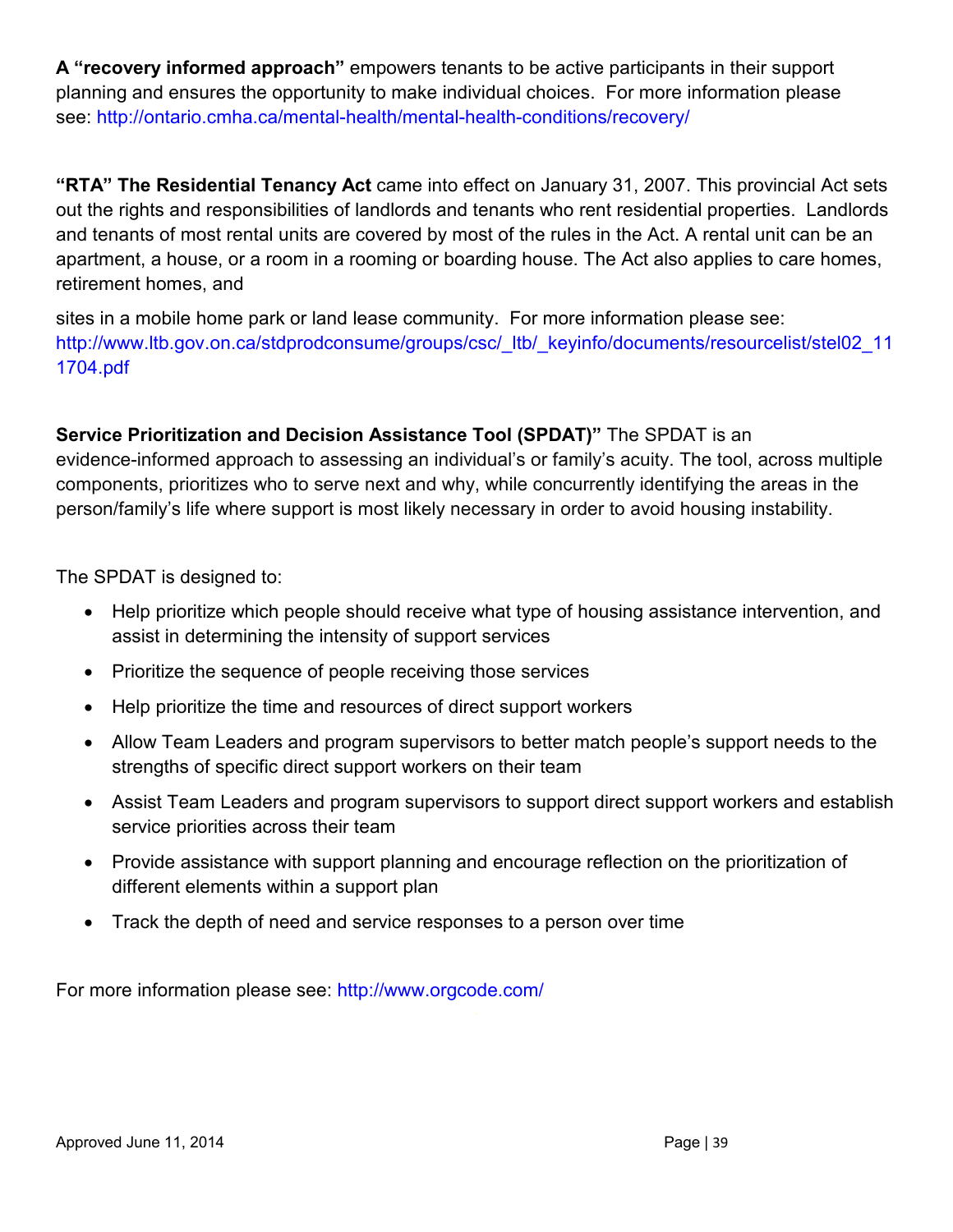### **Appendix [A](#page-38-0)**

#### **Supportive Housing Programs in Waterloo Region**

<span id="page-39-0"></span>CHPI Supportive Housing funded through Region of Waterloo Social Planning is only one of a number of supportive housing programs in Waterloo Region. Please see the chart below for the breakdown of the 2013 percentage of spaces per supportive housing program area in Waterloo Region<sup>[8](#page-39-1)</sup> (excluding Long Term Care):



<span id="page-39-1"></span> $8$  For a complete list and further information on supportive housing programs in Waterloo Region, refer to the [Affordable](https://www.regionofwaterloo.ca/en/living-here/find-affordable-housing.aspx) [Housing and Supportive Housing s](https://www.regionofwaterloo.ca/en/living-here/find-affordable-housing.aspx)ection of the Inventory of Supportive Housing Programs in Waterloo Region (2011).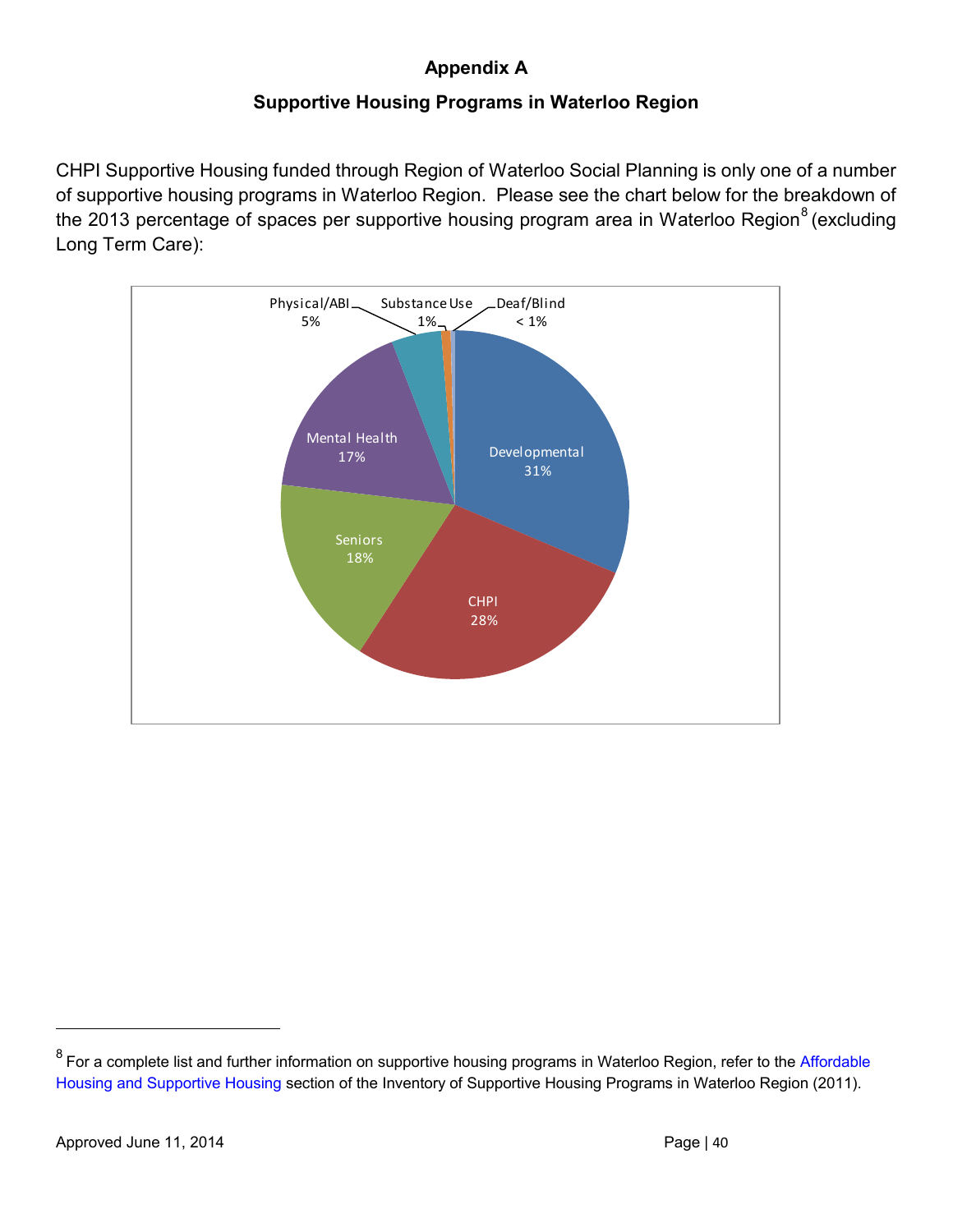- 565 units/spaces for people with diagnosed developmental disabilities through MCSS
- 500 units/spaces of MMAH-CHPI funded supportive housing through Region of Waterloo serving a range of populations
- 318 units/spaces for seniors (30 spaces for Seniors Supportive Housing through the Region and 288 spaces for seniors in the Integrated Assisted Living Program) through the MOHLTC/WWLIN
- 311 units/spaces for people with diagnosed serious mental health issues through MOHLTC/WW-LHIN
- 83 units/spaces for people with physical disabilities or acquired brain injury through MOHLTC/WW-LHIN
- 16 units/spaces for people with problematic substance use issues through MOHLTC/WW-LHIN
- 7 units/spaces for people with deaf/blindness through MCSS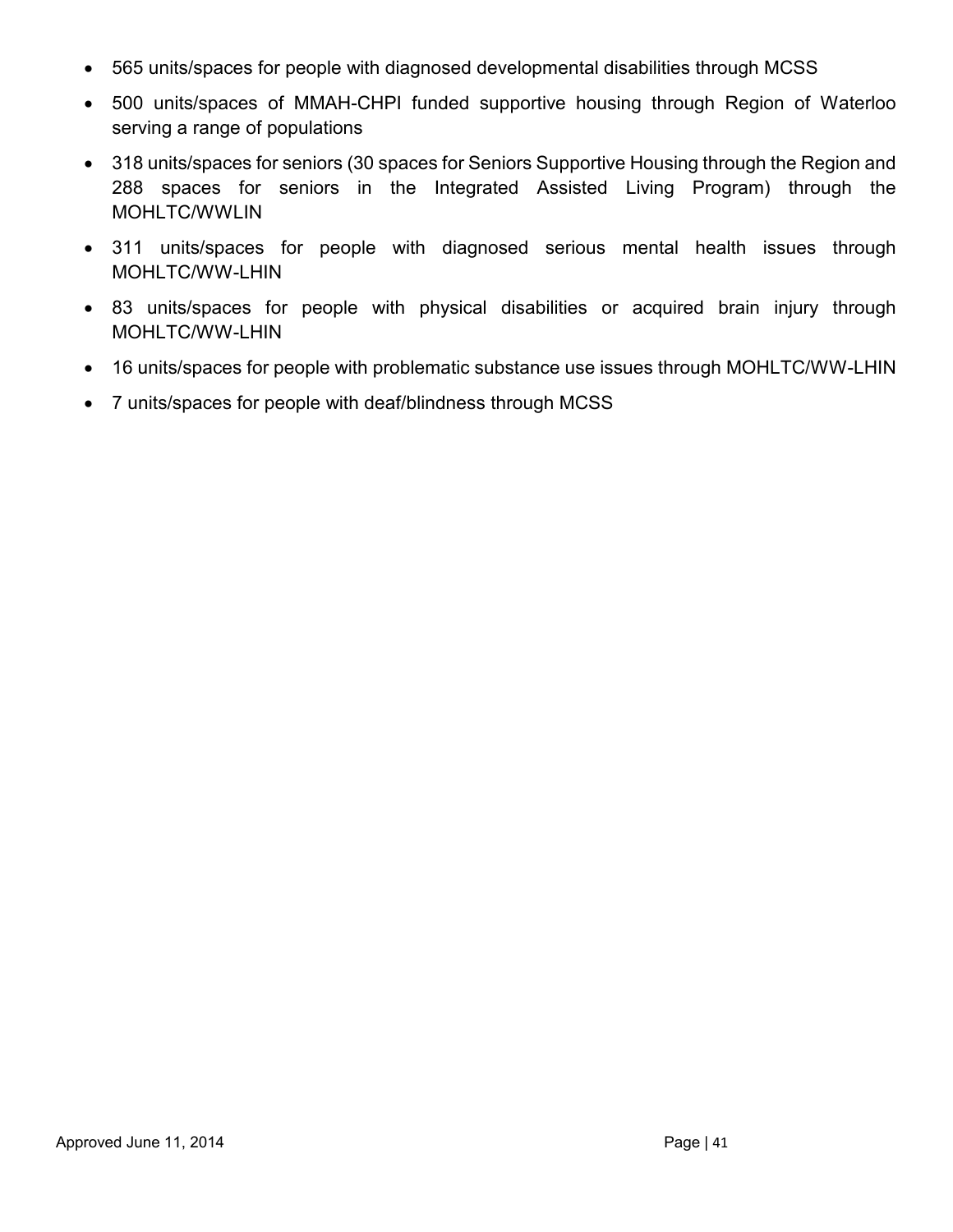#### **Appendix B**

#### **Local Housing Stability Reports Informing the Framework**

- 1. Region of Waterloo (2007) *Understanding Homelessness and Housing Stability Experienced by Adults in Waterloo Region's Urban Areas.*
- 2. Region of Waterloo (2007) *Understanding Homelessness and Housing Stability Experienced by Older Adults in Waterloo Region's Urban Areas.*

2.

3. Region of Waterloo (2007 and updated in 2010) *Understanding Homelessness and Housing Stability Experienced by Youth in Waterloo Region.*

3.

- 4. Province of Ontario (2009) *A Survey of Domiciliary Hostel Program Tenants in Ontario: Final Report.*
- *5.* Region of Waterloo (2011) *We'll Leave the Lights on for You: Housing Options for People Experiencing Persistent Homelessness Who Use Substances (Alcohol and/or Drugs).*
- 6. Region of Waterloo (2011) *Program Review Resource Guide: Selected Longer Term Housing Stability Programs for People Experiencing Persistent Homelessness in Hamilton, Toronto and Ottawa.*
- 7. Region of Waterloo (2011) *The Story of SHOW: Development and Early Impact of Supportive Housing of Waterloo*.
- *8.* Region of Waterloo (2011) *Hearing the Voices: Learning from the Kitchener Waterloo Out of the Cold.*
- 9. Region of Waterloo (2012) *Exploring Promising Practices in the Domiciliary Hostel Program: Learning from City of Hamilton, City of Ottawa, City of Windsor, County of Wellington, Halton Region, and York Region.*
- 10.Region of Waterloo (2012) *Working Together: A Snapshot into How Complementary Support Services are Provided in the Domiciliary Hostel Program.*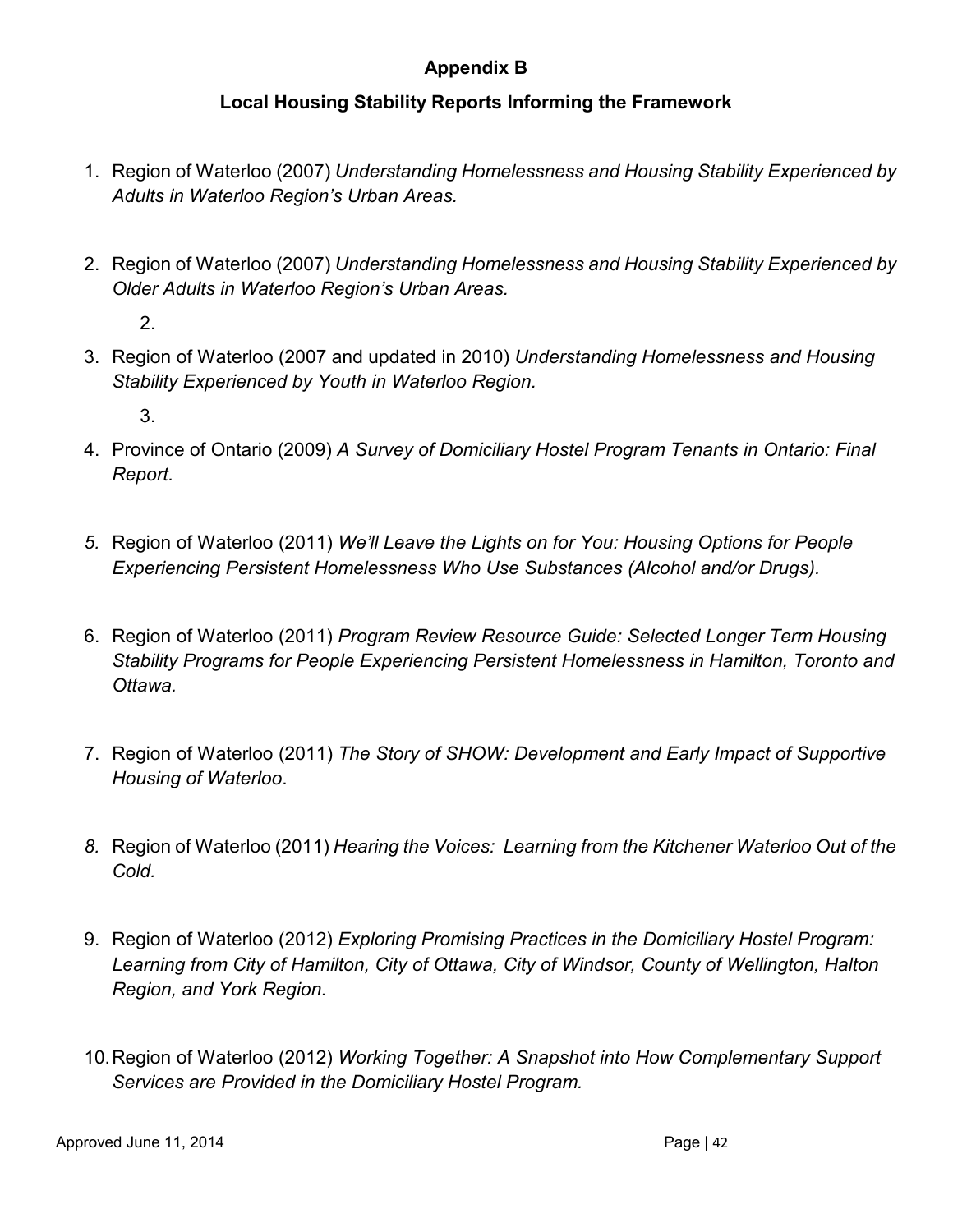- 11.Region of Waterloo (2012) *Waterloo Region: A Housing Overview.*
- 12.Region of Waterloo (2013) *What We Heard: Housing Issues in Waterloo Region.*

13.Region of Waterloo (2013) *Housing Action Plan: 2014-2024.*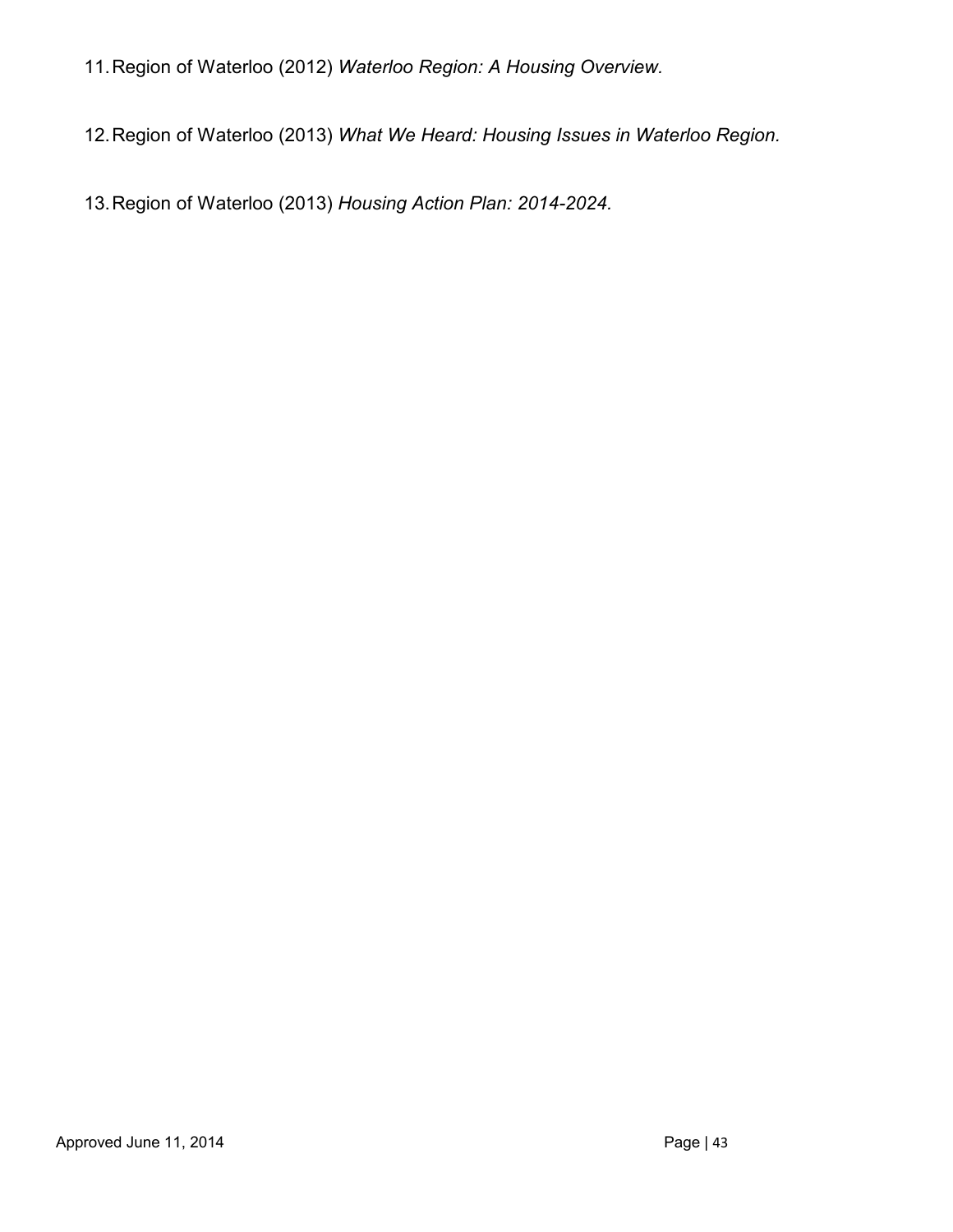## **Appendix C**

### **Supportive Housing Needs in Waterloo Region - Population & Services**

<span id="page-43-1"></span><span id="page-43-0"></span>There are more people on the waitlist for supportive housing in Waterloo Region than there are spaces. Gaps have been identified for all populations and for a variety of housing and services models. Please see the table below for a non-exhaustive list:

| <b>Tenant Population</b>                                               | <b>Presenting Support Needs</b>                                                                   | <b>Types of Housing</b>                                 |
|------------------------------------------------------------------------|---------------------------------------------------------------------------------------------------|---------------------------------------------------------|
| Youth (ages 16-24)                                                     | Experiences multiple barriers to housing                                                          | • Self-contained units                                  |
| and/or adults (ages<br>25+) experiencing<br>persistent<br>homelessness | stability and require intensive support.<br>Supports needs may include:                           | • Shared self-contained units                           |
|                                                                        | • recovery from a serious trauma                                                                  | • Some congregate or group<br>living – primarily single |
|                                                                        | • physical health issues                                                                          | rooms                                                   |
|                                                                        | • mental health issues                                                                            |                                                         |
|                                                                        | • substance use issues                                                                            | Considerations:                                         |
|                                                                        | • physical disabilities                                                                           | • Female only housing                                   |
|                                                                        | · cognitive disabilities (e.g., development                                                       | • Male only housing                                     |
|                                                                        | disability, acquired brain injury, learning<br>disability)                                        | • Mixed gender housing                                  |
|                                                                        | • prefers harm reduction supports for<br>people who active in substance use (see<br>figure below) |                                                         |
|                                                                        | • prefers no substance use (see figure<br>below)                                                  |                                                         |
| Youth (ages 16-24),                                                    | Experiences multiple barriers to housing                                                          | • Self-contained units                                  |
| adults (ages 25+),<br>families, older adults                           | stability and require medium level of<br>support. Supports needs may include:                     | • Shared self-contained units                           |
| $(55+)$ , and/or frail<br>elderly (75+) who are                        | • recovery from a serious trauma                                                                  | • Some congregate or group<br>living – primarily single |
| experiencing<br>homelessness or<br>at-risk of housing loss             | • physical health issues                                                                          | rooms                                                   |
|                                                                        | • mental health issues                                                                            |                                                         |
|                                                                        | • substance use issues                                                                            | Considerations:                                         |
|                                                                        | • physical disabilities                                                                           | • Female only housing                                   |
|                                                                        | • cognitive disabilities (e.g., development                                                       | • Male only housing                                     |
|                                                                        | disability, acquired brain injury, learning                                                       | • Mixed gender housing                                  |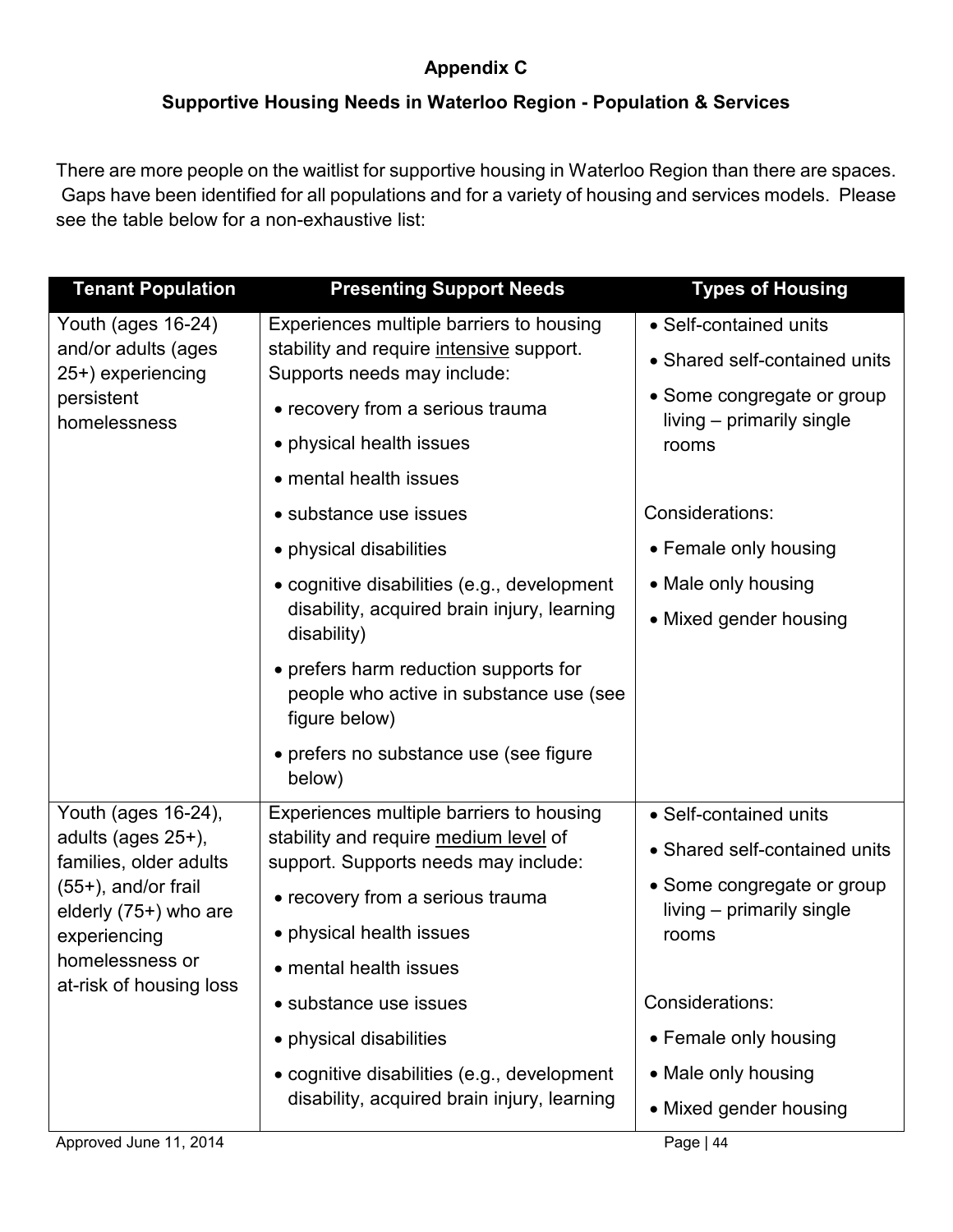| <b>Tenant Population</b> | <b>Presenting Support Needs</b>                                                                   | <b>Types of Housing</b> |
|--------------------------|---------------------------------------------------------------------------------------------------|-------------------------|
|                          | disability)                                                                                       |                         |
|                          | • prefers harm reduction supports for<br>people who active in substance use (see<br>figure below) |                         |
|                          | • prefers no substance use (see figure<br>below)                                                  |                         |